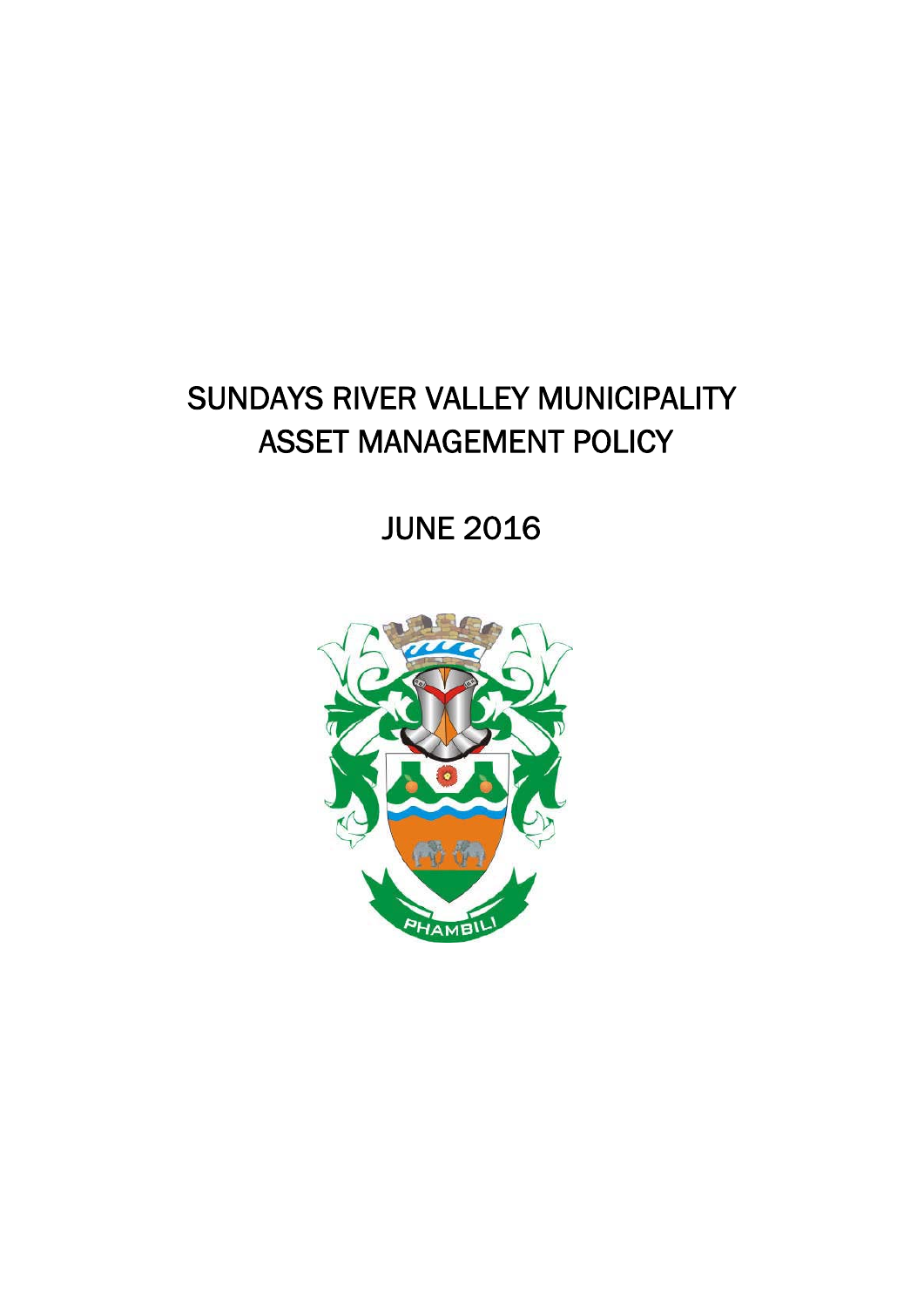|      | <b>Contents</b>                                                    |  |
|------|--------------------------------------------------------------------|--|
|      |                                                                    |  |
|      |                                                                    |  |
|      |                                                                    |  |
| 3.   |                                                                    |  |
| 3.1. |                                                                    |  |
| 3.2. |                                                                    |  |
| 3.3. |                                                                    |  |
| 3.4. |                                                                    |  |
|      |                                                                    |  |
| 4.1. |                                                                    |  |
| 4.2. |                                                                    |  |
|      |                                                                    |  |
| 4.1. |                                                                    |  |
| 4.2. |                                                                    |  |
| 4.3. |                                                                    |  |
| 4.4. |                                                                    |  |
| 4.5. |                                                                    |  |
| 4.6. |                                                                    |  |
|      |                                                                    |  |
| 5.1. | PROPERTY, PLANT AND EQUIPMENT (GRAP 17): LAND AND BUILDINGS  27    |  |
| 5.2. | PROPERTY, PLANT AND EQUIPMENT (GRAP 17): INFRASTRUCTURE ASSETS  27 |  |
| 5.3. | PROPERTY, PLANT AND EQUIPMENT (GRAP 17): COMMUNITY ASSETS  28      |  |
| 5.4. |                                                                    |  |
| 5.5. |                                                                    |  |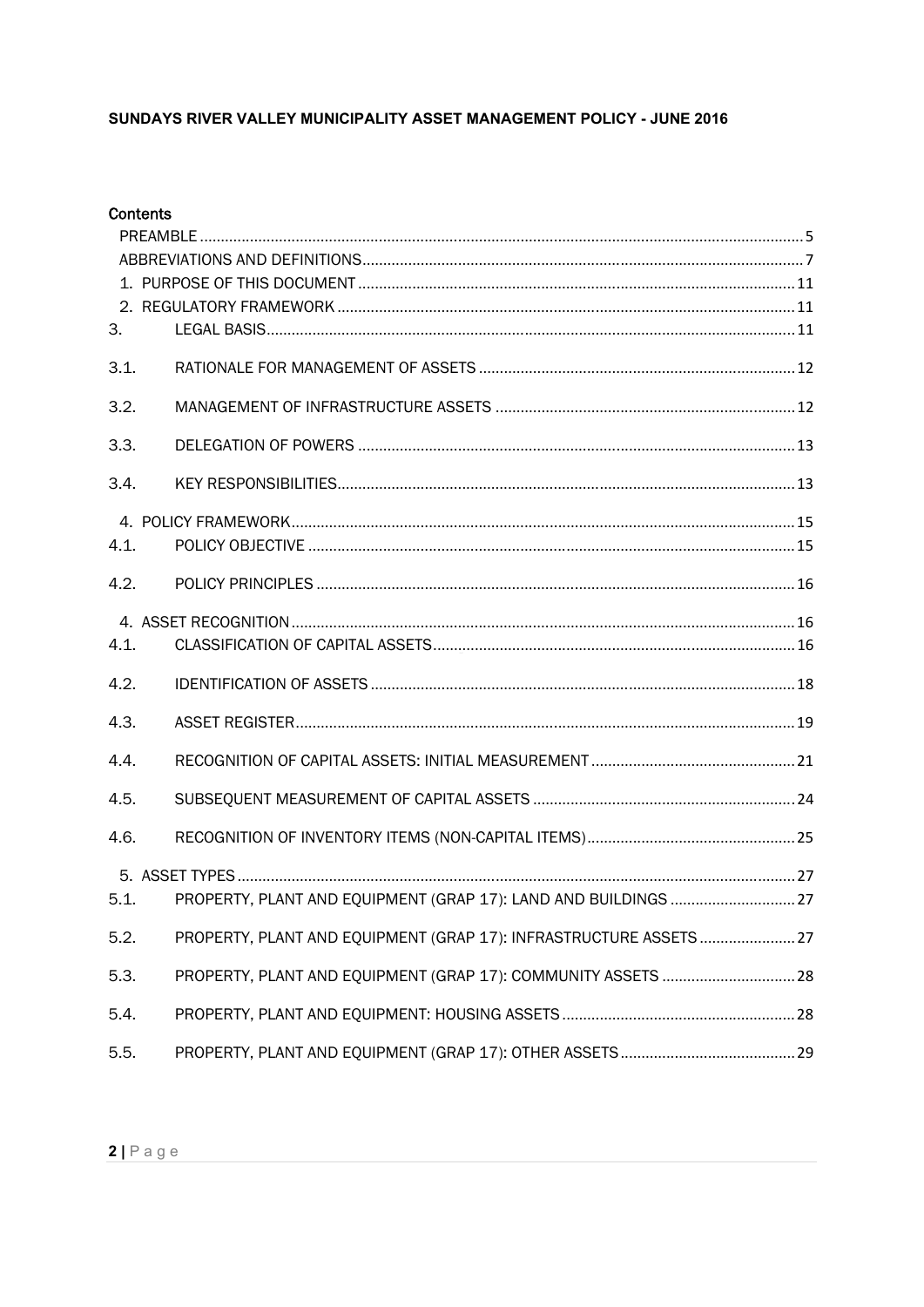| 5.6.  |  |
|-------|--|
| 5.7.  |  |
| 5.8.  |  |
| 5.9.  |  |
| 5.10. |  |
| 5.11. |  |
| 5.12. |  |
| 6.1.  |  |
| 6.2.  |  |
| 6.3.  |  |
| 6.4.  |  |
|       |  |
|       |  |
| 7.1.  |  |
| 7.2.  |  |
| 7.3.  |  |
| 7.4.  |  |
| 7.5.  |  |
| 7.6.  |  |
| 7.7.  |  |
|       |  |
| 8.1.  |  |
| 8.2.  |  |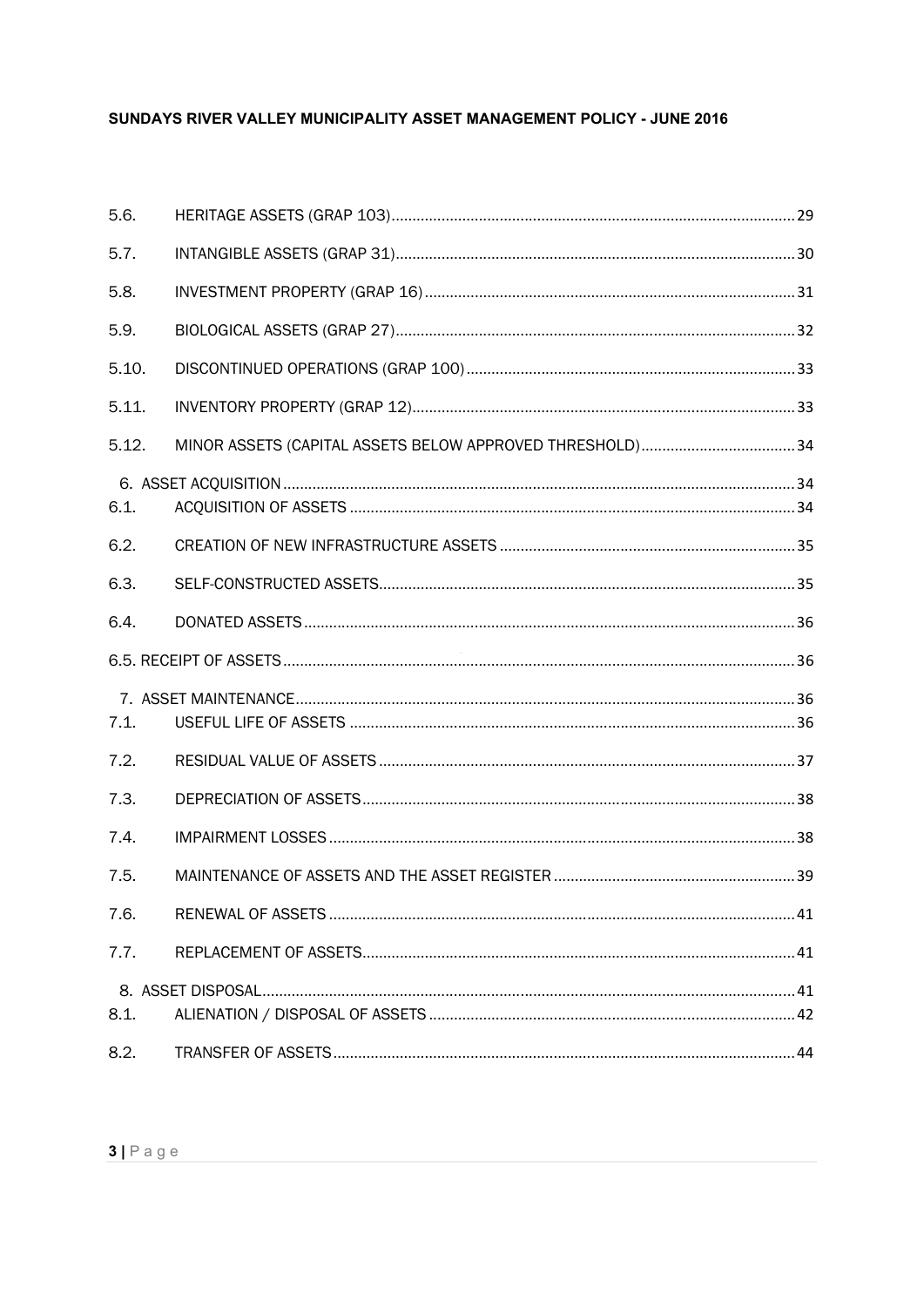| 8.3. |                                                                                      |  |
|------|--------------------------------------------------------------------------------------|--|
| 8.4. |                                                                                      |  |
| 8.5. |                                                                                      |  |
|      |                                                                                      |  |
| 9.1. |                                                                                      |  |
| 9.2. |                                                                                      |  |
| 9.3. |                                                                                      |  |
| 10.  |                                                                                      |  |
| 10.1 |                                                                                      |  |
| 10.2 |                                                                                      |  |
| 10.3 |                                                                                      |  |
|      |                                                                                      |  |
|      |                                                                                      |  |
|      | Annexure B: Standard Operating Procedures (For approval and amendment by HOD / Asset |  |
|      |                                                                                      |  |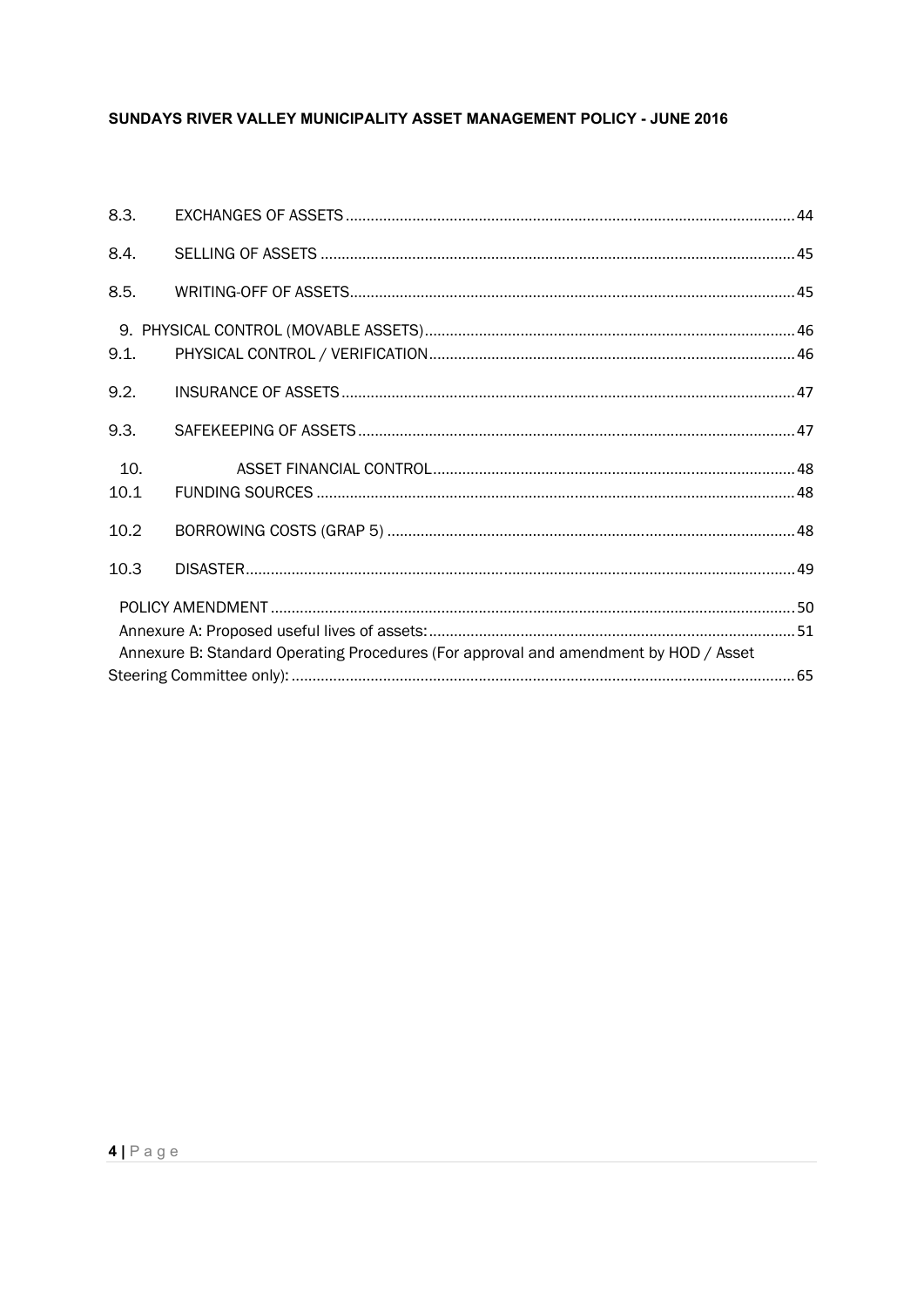## PREAMBLE

Whereas section 14 of the Local Government: Municipal Finance Management Act, 2003 (Act no. 56 of 2003) determines that a municipal council may not dispose of assets required to provide minimum services, and whereas the Municipal Asset Transfer Regulations (Government Gazette 31346 dated 22 August 2008) has been issued,

- and whereas the Municipal Council of Sundays River Valley Municipality wishes to adopt a policy to guide the municipal manager in the management of the municipality's assets,

- and whereas the Municipal Manager as custodian of municipal funds and assets is responsible for the implementation of the asset management policy which regulates the acquisition, safeguarding and maintenance of all assets,

- and whereas these assets must be protected over their useful life and may be used in the production or supply of goods and services or for administrative purposes,

- now therefore the Municipal Council of the Sundays River Valley Municipality adopts the following Asset Management Policy:

Management Policy is required. In terms of Sundays River Valley Municipality's delegation of For purposes of this document, this policy excluding Annexure B: Standard Operating Procedures will be formally adopted by the council in terms of the delegation of authority that council holds. Annexure B however would be approved in principal by council whenever an update to the Asset authority, the approval and subsequent approval of amendments to Annexure B: Standard Operating Procedures will solely be the responsibility of the relevant HOD and not council. The HOD / Asset Steering Committee will therefore not require the approval of council to make amendments to Annexure B: Standard Operating Procedures as the purpose of council is to provide strategic oversight rather than to guide the operational activities of the municipality as detailed by Annexure B hereto.

Users of this policy are reminded that the objective of the policy is to merely drive the process regarding asset management. Various other policies have also been developed and should be read with this policy to ensure that all of the relevant laws and regulations pertaining to assets have been complied with. The other policies have been specifically formulated to discuss the regulatory requirements of those policies and have thus not been repeated in the policy for asset management. Examples of such policies are as follows, but not restricted to:

> Policies regarding the budgetary and performance processes within Sundays River Valley Municipality (Integrated Development Plans and Service Delivery Budget Implementation Plan) Policies regarding the procurement and payment of suppliers (Supply Chain Management)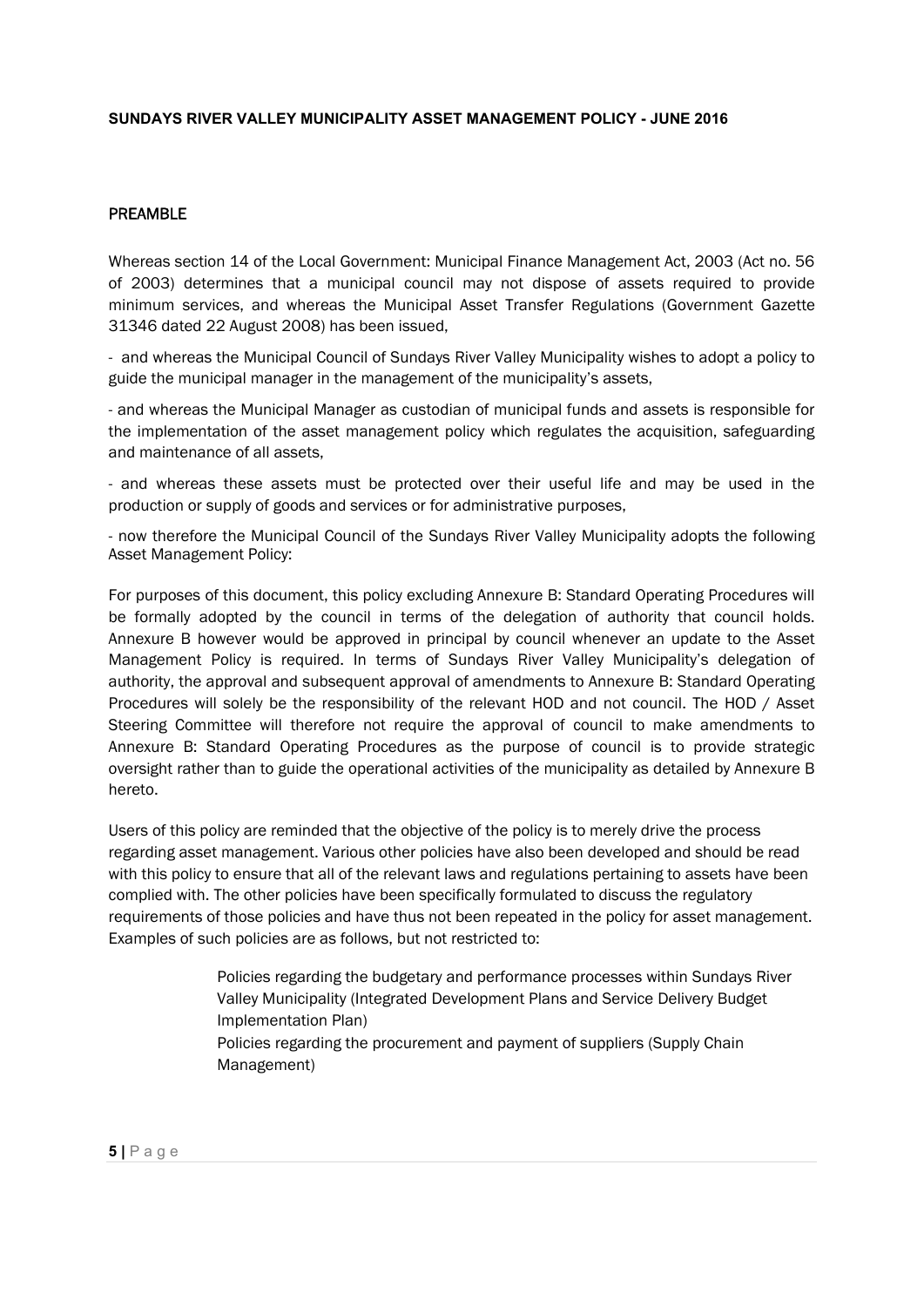It is highly recommended that only those assets for which provision has been made via the performance and budgetary processes of the municipality are procured to allow for the maximum service delivery benefits to flow to the community of Sundays River Valley Municipality. These processes are also designed to prevent unauthorised expenditure. The Supply Chain Management processes are required to be followed when procuring any assets to prevent irregular, fruitless and wasteful expenditure.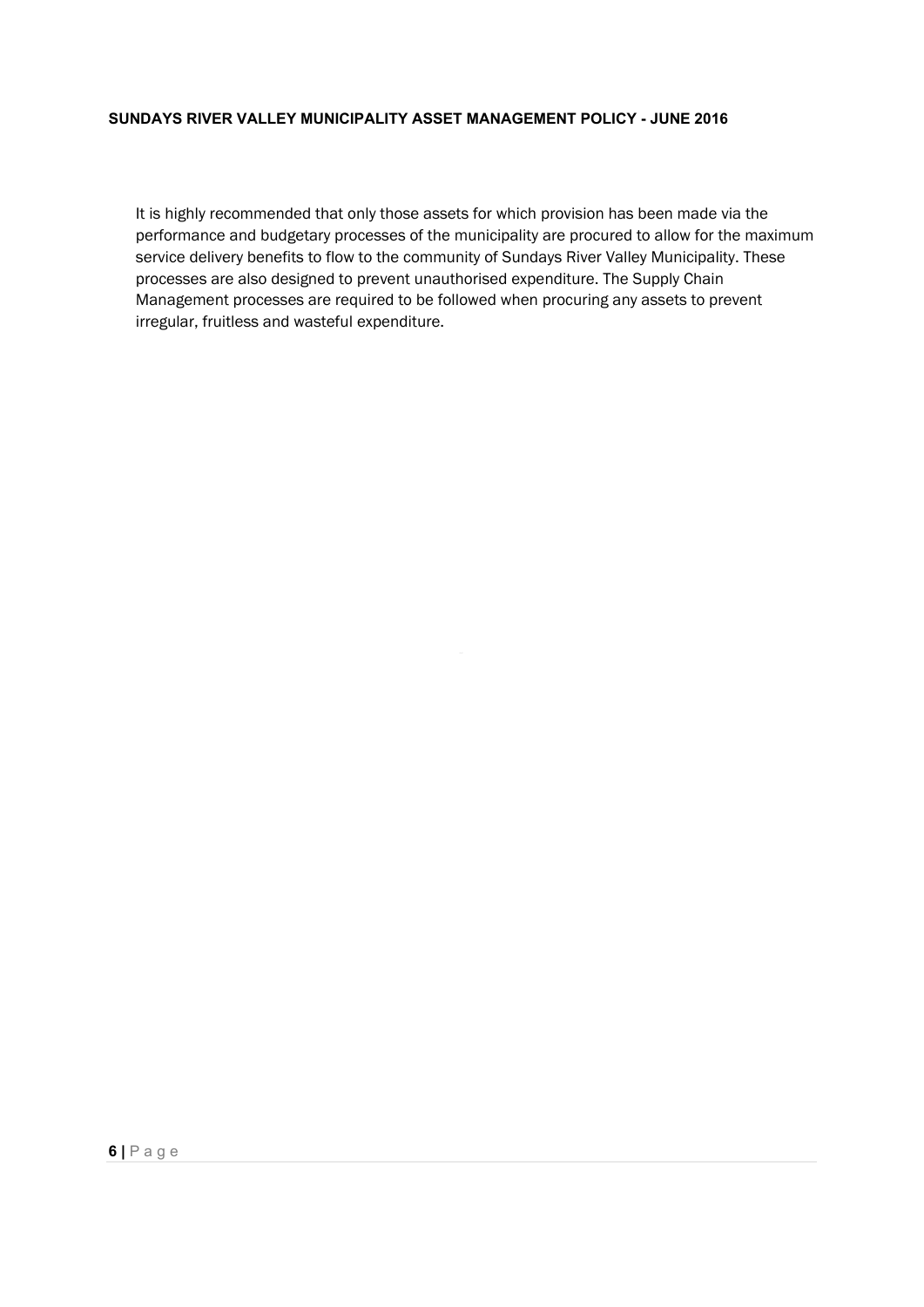## ABBREVIATIONS AND DEFINITIONS

| AM          | Asset Management                                      |
|-------------|-------------------------------------------------------|
| <b>AMS</b>  | Asset Management System                               |
| AR          | Asset Register                                        |
| CFO         | <b>Chief Financial Officer</b>                        |
| <b>CRR</b>  | Capital Replacement Reserve                           |
| DM.         | District Municipality                                 |
| GRAP        | Standards of Generally Recognised Accounting Practice |
| IA          | Intangible Assets                                     |
| IAR.        | Infrastructure Asset Register                         |
| <b>IDP</b>  | Integrated Development Plan                           |
| <b>IIMM</b> | International Infrastructure Management Manual        |
| IP          | Investment Property                                   |
| MFMA        | Municipal Finance Management Act                      |
| <b>MSA</b>  | <b>Municipal Services Act</b>                         |
| ΝT          | <b>National Treasury</b>                              |
| <b>OHSA</b> | Occupational Health and Safety Act                    |
| <b>PPE</b>  | Property, Plant and Equipment                         |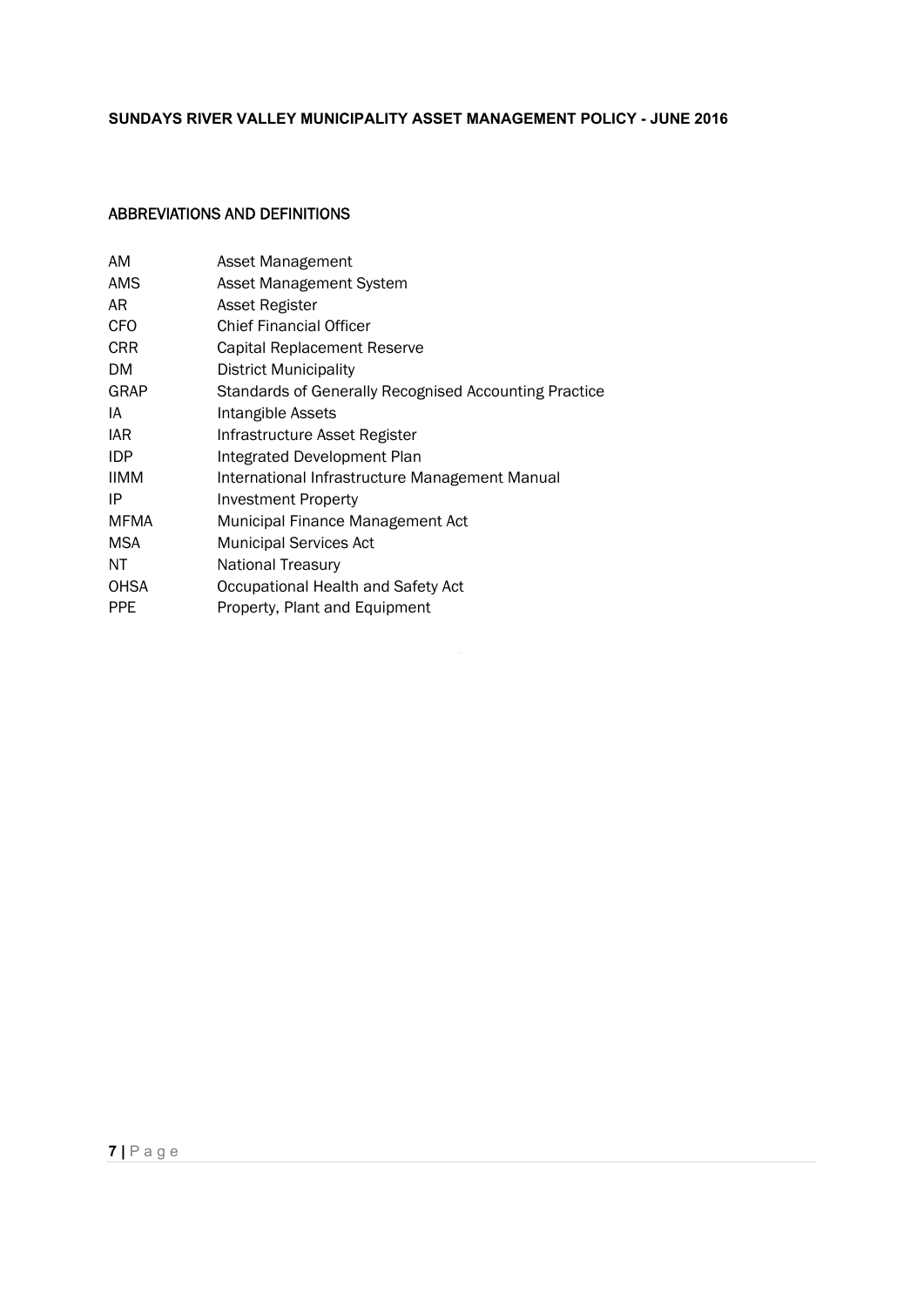Accounting Officer means the Municipal Manager appointed in terms of Section 82 of the Local Government: Municipal Structures Act, 1998 (Act no. 117 of 1998) and being the head of administration and accounting officer in terms of section 55 of the Local Government: Municipal Systems Act 2000 (Act no. 32 of 2000).

Agricultural Produce is the harvested product of the municipality's biological assets.

Biological Assets are defined as living animals or plants.

Capital Assets (assets) are items of Biological Assets, Heritage Assets, Intangible Assets, Investment Property or Property, Plant or Equipment defined in this Policy.

Capitalisation is the recognition of expenditure as an asset or inventory item in the asset register.

Carrying Amount is the amount at which an asset is included in the statement of financial position after deducting any accumulated depreciation (or amortisation) and accumulated impairment losses thereon.

Chief Financial Officer (CFO) means an officer of a municipality designated by the Municipal Manager to be administratively in charge of the budgetary and treasury functions.

Community Assets are defined as any asset that contributes to the community's well-being. Examples are parks, libraries and fire stations.

Cost is the amount of cash or cash equivalents paid or the fair value of the other consideration given to acquire an asset at the time of its acquisition or construction, or, where applicable, the amount attributed to that asset when initially recognised in accordance with the specific requirements of other Standards of GRAP.

Cost of acquisition are all the costs incurred in bringing an item of plant, property or equipment to the required condition and location for its intended use.

Depreciable Amount is the cost of an asset, or other amount substituted for cost in the financial statements, less its residual value.

Depreciation is the systematic allocation of the depreciable amount of an asset over its useful life.

Fair Value is the amount for which an asset could be exchanged or a liability between knowledgeable, willing parties in an arm's length transaction.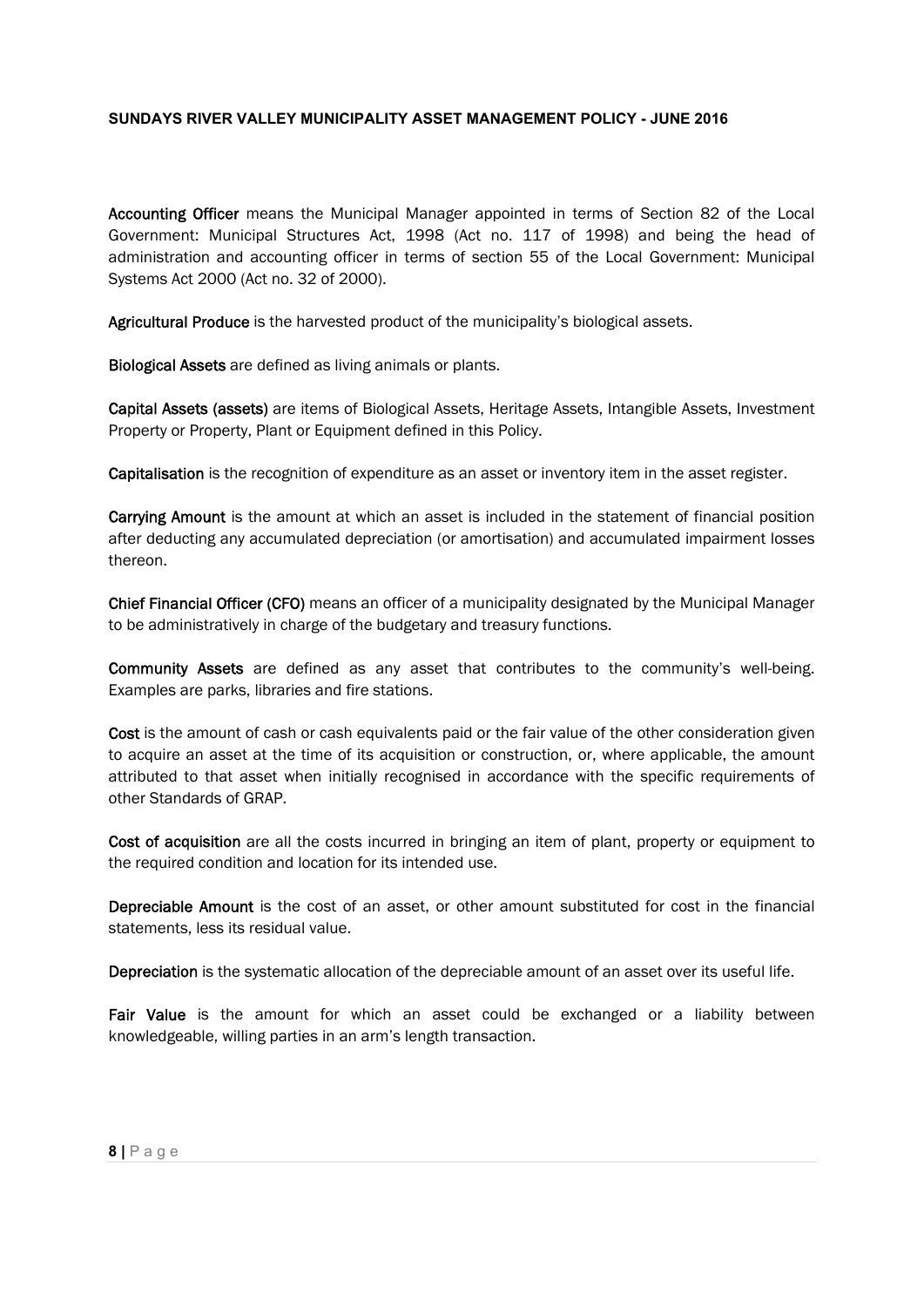Finance Lease is a lease that transfers substantially all the risks and rewards incidental to ownership of an asset. Title may or may not eventually be transferred.

GRAP are standards of Generally Recognised Accounting Practice.

Heritage Assets are defined as culturally significant resources. Examples are works of art, historical buildings and statues.

Impairment is a loss in the future economic benefits or service potential of an asset, over and above the systematic recognition of the loss of the asset's future economic benefits or service potential through depreciation.

Infrastructure Assets are defined as any asset that is part of a network of similar assets. It is specialised in nature and does not have an alternative use. It is immovable and may be subject to constraints on disposal. Examples are roads, water reticulation schemes, sewerage purification and trunk mains, transport terminals and car parks.

Intangible Assets are defined as identifiable non-monetary assets without physical substance.

held (by the owner or by the lessee under a finance lease) to earn rentals or for capital appreciation Investment Properties are defined as properties (land or a building – or part of a building – or both) or both, rather than for:

- a) use in the production or supply of goods or services or for administrative purposes, or
- b) sale in the ordinary course of operations (land or buildings) that are acquired for economic and capital gains. Examples are office parks and undeveloped land for a currently undetermined future use.

Land and Buildings are defined as a class of PPE when the land and buildings are held for purposes such as administration and provision of services. Land and Buildings therefore exclude Investment properties and Land Inventories.

MFMA refers to the Local Government: Municipal Finance Management Act (Act no. 56 of2003).

Other Assets are defined as assets utilised in normal operations. Examples are plant and equipment, motor vehicles and furniture and fittings.

## Property, Plant and Equipment (PPE) are tangible assets that:-

(a) Are held by a municipality for use in the production or supply of goods or services, for rental to others, or for administrative purposes, and

(b) Are expected to be used during more than one period.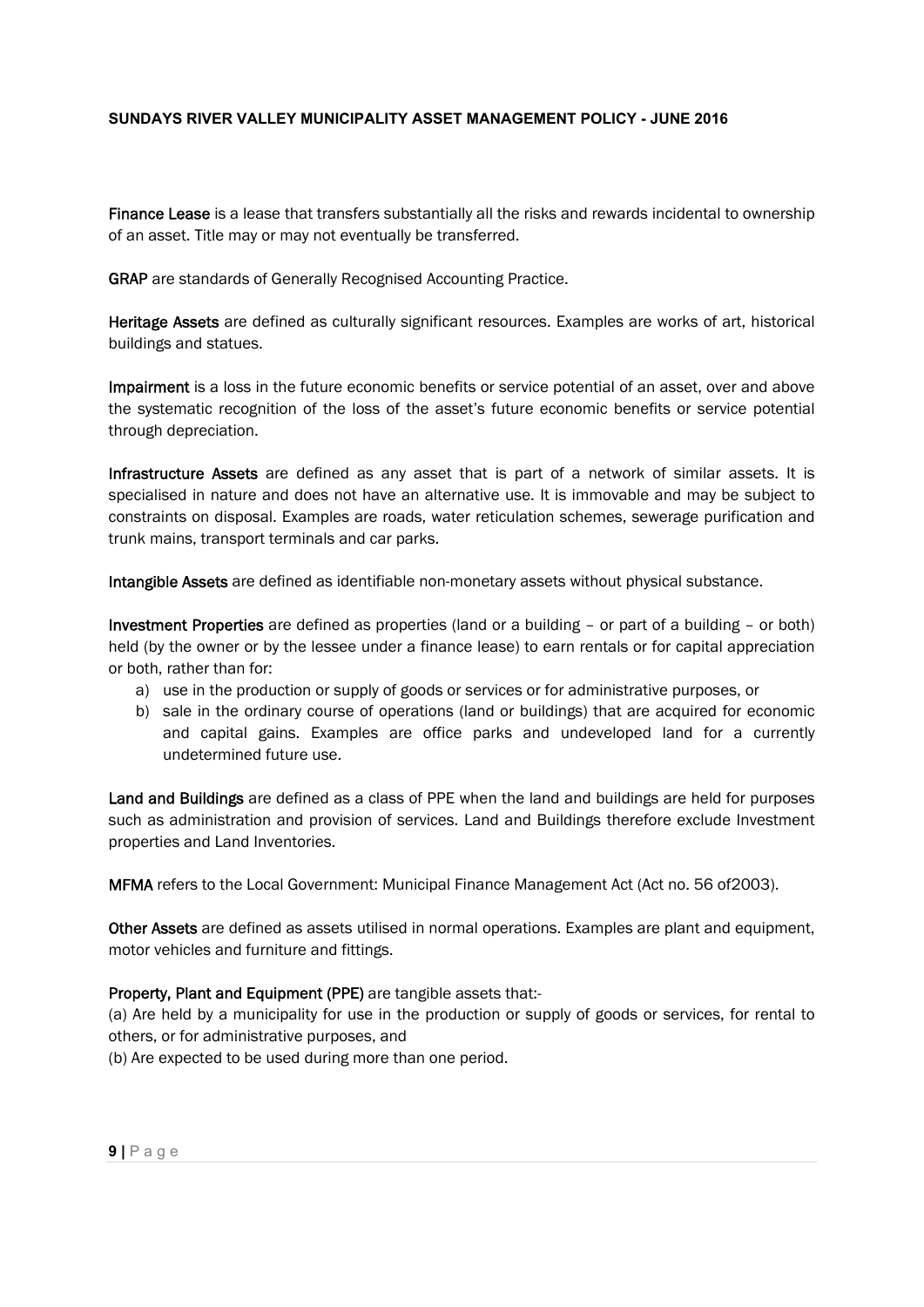Recoverable Amount is the amount that the municipality expects to recover from the future use of an asset, including its residual value on disposal.

Recoverable Service Amount is the higher of a non-cash generating asset's fair value less cost to sell and its value in use.

Replacement value is the amount which is needed in current terms to replace an asset

Residual Value is the net amount that the municipality expects to obtain for an asset at the end of its useful life after deducting the expected costs of disposal.

#### Useful Life is:-

(a) The period of time over which an asset is expected to be used by the municipality; or

(b) The number of production or similar units expected to be obtained from the asset by the municipality's accounting officer.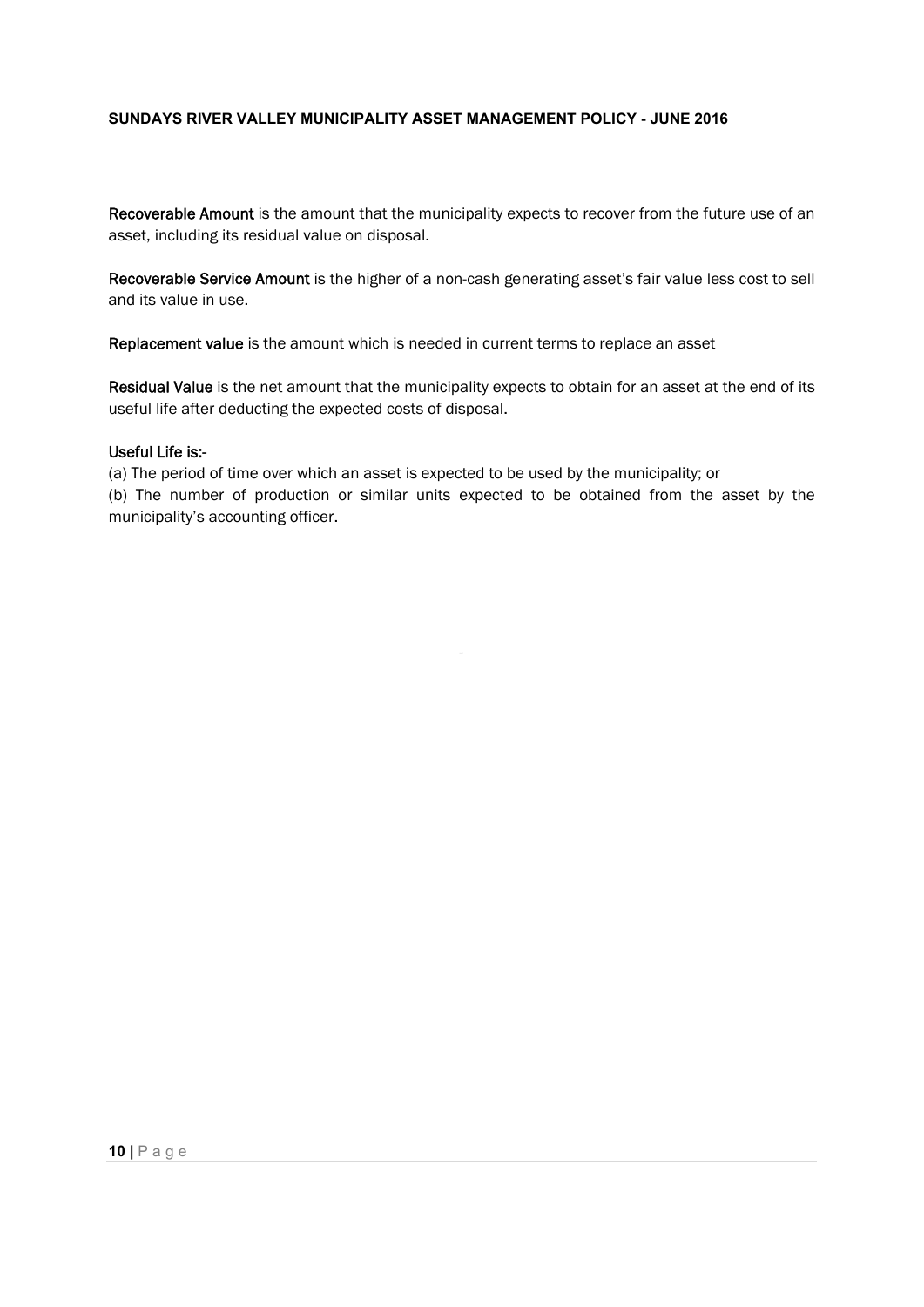# 1. PURPOSE OF THIS DOCUMENT

This document indicates the policy of Sundays River Valley Municipality for the management of its assets (which excludes financial assets such as receivables). Detailed procedures are provided in a separate document. The policy commits the municipality to establishing and maintaining an asset register that complies with the latest accounting standards, and managing the assets in a way that is aligned with the municipality's strategic objectives and recognised good practice.

# 2. REGULATORY FRAMEWORK

The MFMA was introduced with the objective of improving accounting in the municipalities sector in keeping with global trends. Good asset management is critical to any business environment whether in the private or public sector. With the accrual system of accounting, applicable to local government, assets are incorporated into the books of accounts and systematically written off over their anticipated lives. This necessitates that a record is kept of the cost of the assets, the assets are verified periodically, and the assets can be traced to their suppliers via invoices or other such related delivery documents. This ensures good financial discipline, and allows decision makers greater control over the management of assets. An Asset Management Policy should promote efficient and effective monitoring and control of assets.

# 3. LEGAL BASIS

A municipality exercises its legislative and executive authority by, among others, developing and adopting policies, plans, strategies and programmes, including setting targets for delivery (section 11(3) of the MSA).

Participation by the local community in the affairs of the municipality must take place through, among others, generally applying the provisions for participation as provided for in the MSA (section 17(1) of the MSA).

A municipality must communicate to its community information concerning, among others, municipal governance, management and development (section 18(1) of the MSA).

As head of administration the Municipal Manager is, subject to the policy directions of the municipal council, responsible and accountable for, among others, the following:

The management of the provision of services to the local community in a sustainable and equitable manner;

Advising the political structures and political office bearers of the municipality (section 55(1) of the MSA); and

Providing guidance and advice on compliance with the MFMA to the political structures, political office-bearers and officials of the municipality (section 60 of the MFMA).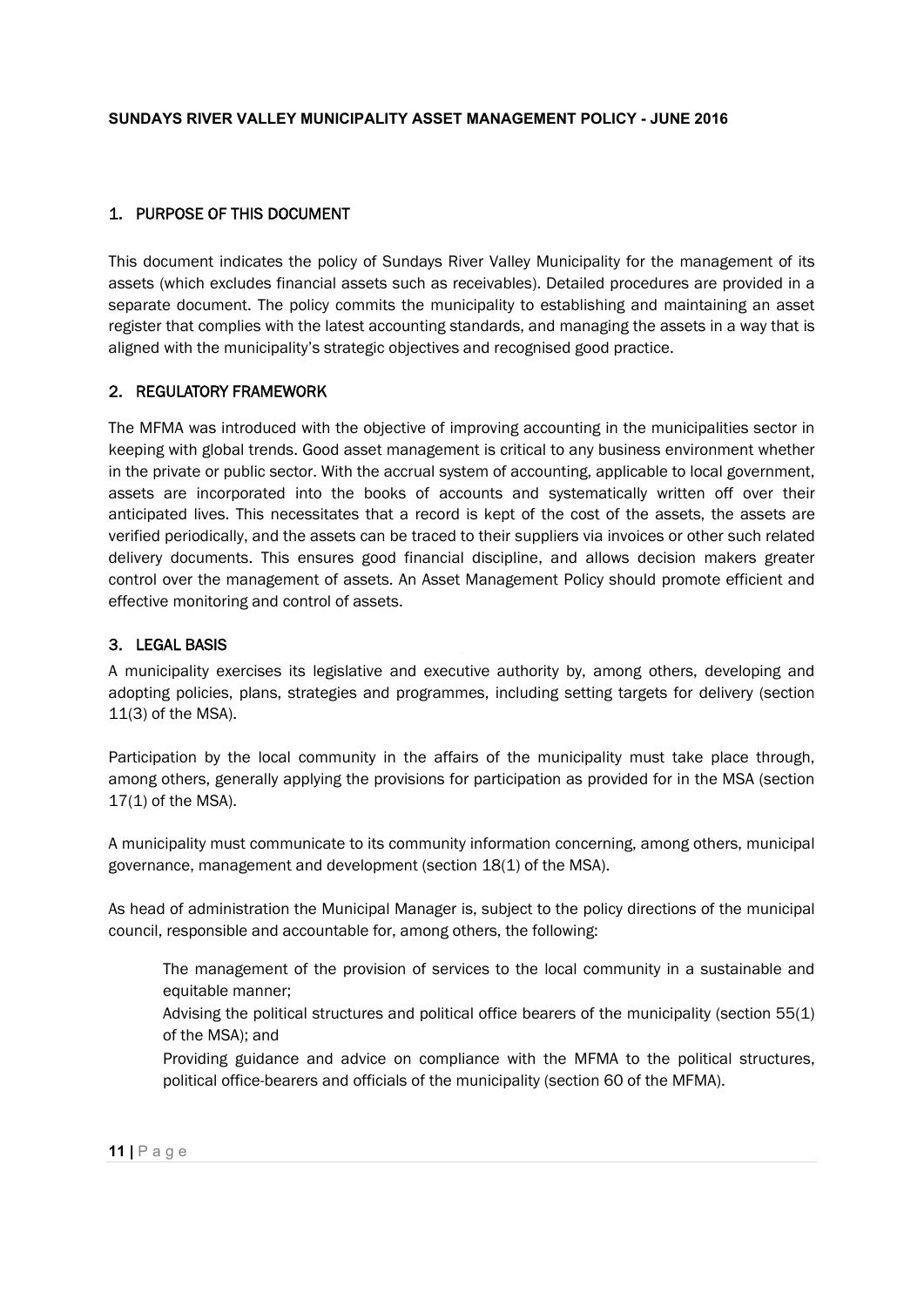As accounting officer of the municipality the Municipal Manager is responsible and accountable for, among others, all assets of the municipality (section 55(2) of the MSA). The Municipal Manager must take all reasonable steps to ensure, among others, that the resources of the municipality are used effectively, efficiently and economically (section 62(1) of the MFMA).

# 3.1. RATIONALE FOR MANAGEMENT OF ASSETS

The South African Constitution requires municipalities to strive, within their financial and administrative capacity, to achieve the following objectives:

Providing democratic and accountable government for local communities;

- Ensuring the provision of services to communities in a sustainable manner;
- Promoting social and economic development;
- Promoting a safe and healthy environment; and
- Encouraging the involvement of communities and community organisations in matters of local government.

In terms of the MFMA, the accounting officer is responsible for the effective, efficient and economical use of the resources of the municipality, and for managing the assets of the municipality, including the safeguarding and maintenance of its assets.

The MFMA further requires the accounting officer to ensure that:

- The municipality has and maintains a management, accounting and information system that accounts for its assets and liabilities;
- The municipality's assets are valued in accordance with standards of generally recognised accounting practice; and
- The municipality has and maintains a system of internal control of assets and liabilities.

The OHSA requires the municipality to provide and maintain a safe and healthy working environment, and in particular, to keep its infrastructure assets safe.

# 3.2. MANAGEMENT OF INFRASTRUCTURE ASSETS

According to the International Infrastructure Management Manual (IIMM), the goal of infrastructure asset management is to meet a required level of service, in the most cost effective manner, through the management of assets for present and future customers.

The core principles of infrastructure asset management are:

- 1. Taking a life-cycle approach;
- 2. Developing cost-effective management strategies for the long-term;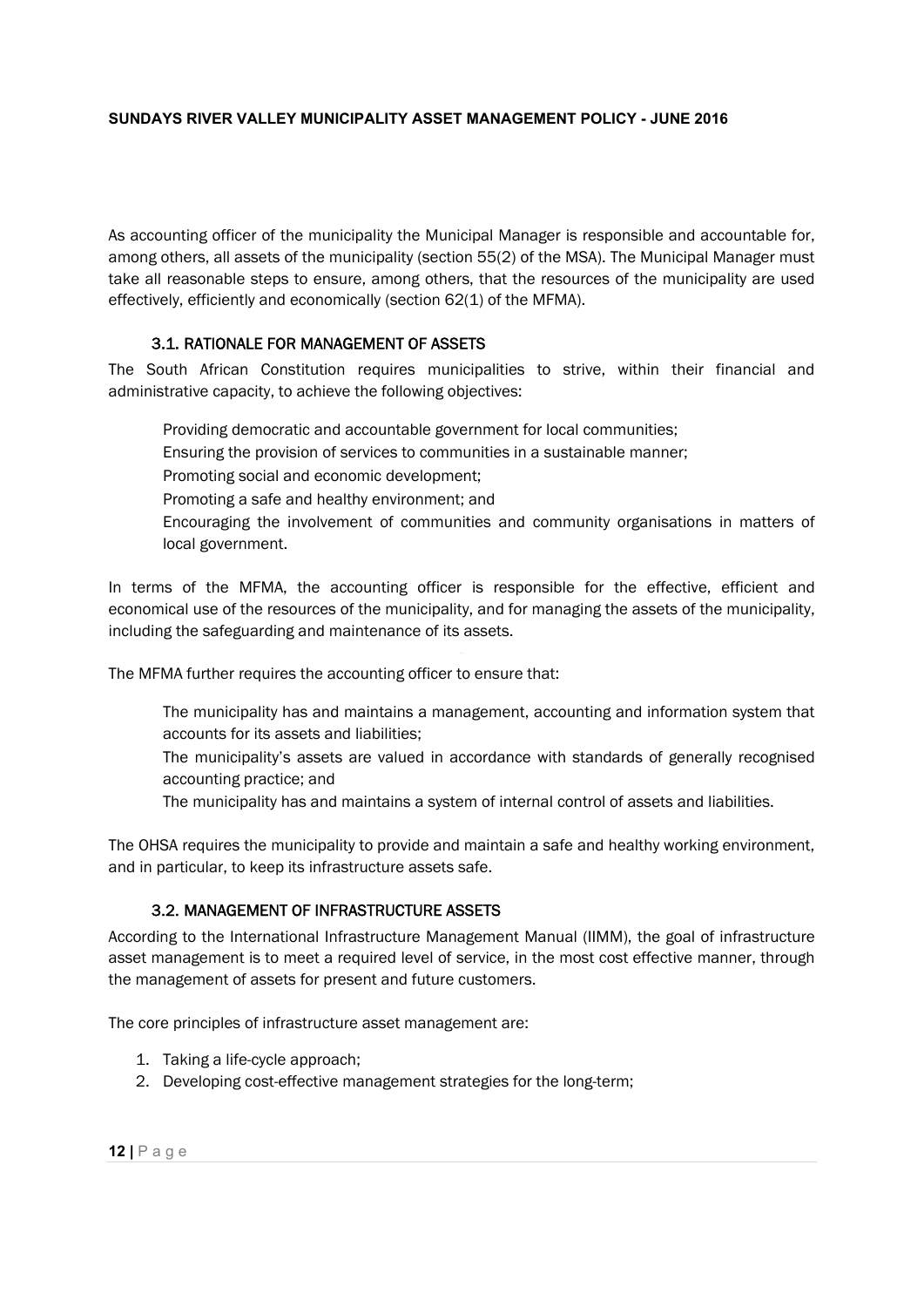- 3. Providing a defined level of service and monitoring performance;
- 4. Understanding and meeting the impact of growth through demand management and infrastructure investment;
- 5. Managing risks associated with asset failures;
- 6. Sustainable use of physical resources; and
- 7. Continuous improvement in asset management practices.

# 3.3. DELEGATION OF POWERS

This policy should be applied with due observance of the Municipality's policy with regard to delegated powers. Such delegations refer to delegations between the Municipal Manager and other responsible officials as well as between the Council and the Mayor and the Council and the Municipal Manager. All delegations in terms of this policy must be recorded in writing.

In accordance with the Municipal Finance Management Act, the Municipal Manager is the accounting officer of the Municipality and therefore all designated officials are accountable to him/her. The Municipal Manager is therefore accountable for all transactions entered into by his/her designates.

The overall responsibility of asset management lies with the Municipal Manager. However, the day to day handling of assets should be the responsibility of all officials in terms of delegated authority reduced in writing.

# 3.4. KEY RESPONSIBILITIES

## *Municipal Manager*

The Municipal Manager is responsible for the management of the assets of the municipality, including the safeguarding and the maintenance of those assets.

The Municipal Manager shall ensure that:

- The municipality has and maintains a management, accounting and information system that accounts for the assets of the municipality;
- The municipality's assets are valued in accordance with the standard of generally recognized accounting practice;
- That the municipality has and maintains a system of internal control for assets, including an asset register; and
- The Heads of Departments and their teams comply with this policy.

As Accounting Officer of the municipality, the Municipal Manager shall be the principal custodian of the entire municipality's assets, and shall be responsible for ensuring that this policy is effectively applied on adoption by Council. To this end, the Municipal Manager shall be responsible for the preparation, in consultation with the CFO and Heads of Departments, of procedures to effectively and efficiently apply this policy.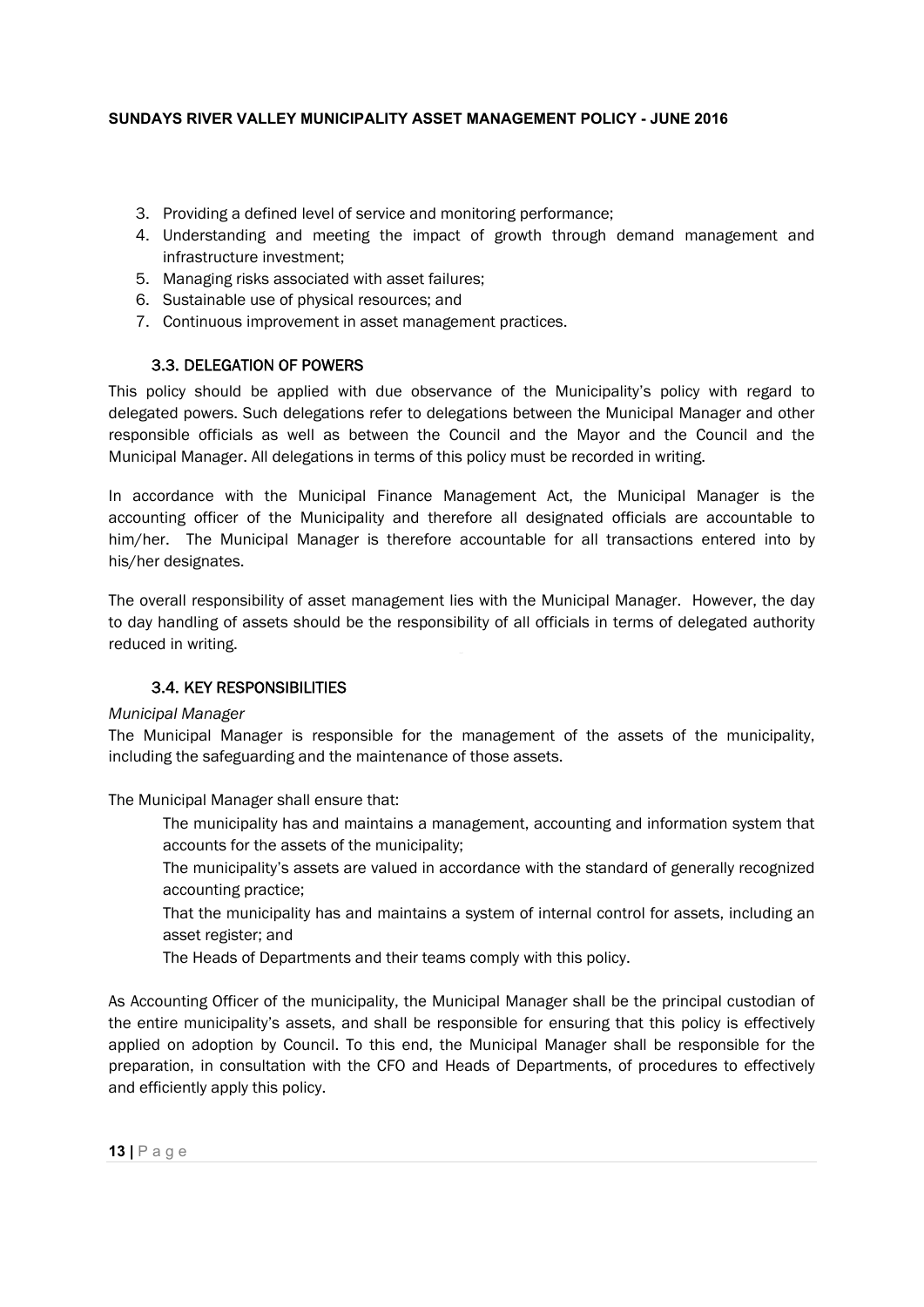## *Chief Financial Officer*

The Chief Financial Officer (CFO) is responsible to the Municipal Manager to ensure that the financial investment in the municipalities' immovable assets are safeguarded and maintained.

The CFO, as one of the Heads of Departments of the municipality, shall also ensure, in exercising his financial responsibilities, that:

Appropriate systems of financial management and internal control are established and carried out diligently;

The resources of the municipality are utilised effectively, efficiently, economical and transparently;

Any unauthorized, irregular or fruitless or wasteful expenditure, and losses resulting from criminal or negligent conduct, are prevented;

All revenue due to the municipality is collected, for example rental income relating to immovable assets;

The systems, procedures and registers required to substantiate the financial values of the municipalities' assets are maintained to standards sufficient to satisfy the requirements of the Auditor-General;

Financial processes are established and maintained to ensure the municipality's resources are optimally utilized through appropriate asset plans, budgeting, purchasing, maintenance and disposal decisions;

The Municipal Manager is appropriately advised on the exercise of powers and duties pertaining to the financial administration of assets.

The Heads of Departments and senior management teams are appropriately advised on the exercise of their powers and duties pertaining to the financial administration of assets;

This policy and support procedures are established, maintained and effectively communicated.

The CFO may delegate or otherwise assign responsibility for performing these functions but will remain accountable for ensuring these activities are performed. The CFO shall be the asset registrar of the municipality, and shall ensure that a complete, accurate and up-to-date computerised asset register is maintained. No amendments, deletions or additions to the asset register shall be made other than by the CFO or by an official acting under the written instruction of the CFO.

#### *Heads of Departments*

Heads of Departments (the managers directly accountable to the Municipal Manager) shall ensure that:

The municipal resources assigned to them are utilized effectively, efficiently, economically and transparently;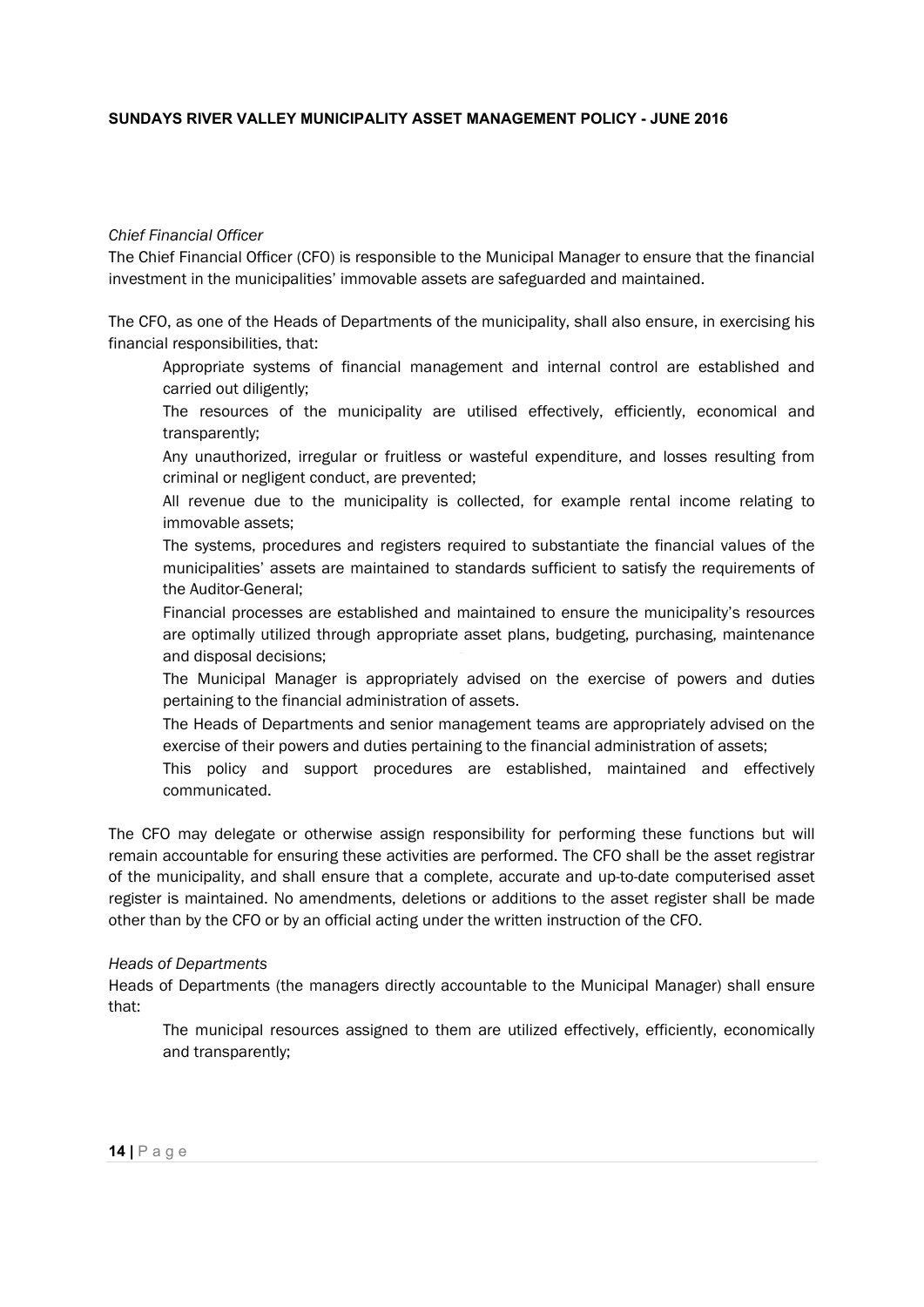Procedures are adopted and implemented in conformity with this policy to produce reliable data to be input to the municipal asset register;

Any unauthorised, irregular or fruitless or wasteful utilisation, and losses resulting from criminal or negligent conduct, are prevented;

The asset management system, processes and controls can provide an accurate, reliable and up to date account of assets under their control;

They are able to manage and justify that the asset plans, budgets, purchasing, maintenance and disposal decisions optimally achieve the municipality's strategic objectives; and

Manage the asset life-cycle transactions to ensure that they comply with the plans, legislative and municipal requirements.

The Heads of Departments may delegate or otherwise assign responsibility for performing these functions but they shall remain accountable for ensuring these activities are performed.

# 4. POLICY FRAMEWORK

## 4.1. POLICY OBJECTIVE

The municipality is committed to providing municipal services for which the municipality is responsible, in a transparent, accountable and sustainable manner and in accordance with sound asset management principles.

The main challenges associated with managing assets can be characterised as follows:

- a) Movable assets controlling acquisition, location, use, and disposal (over a relatively short term lifespan)
- b) Immovable assets life-cycle management (over a relatively long-term lifespan).

The objective of this Asset Management Policy is to ensure that proper management of assets forms part of the financial management procedures of Sundays River Valley Municipality and to ensure that the municipality:

- a) consistently applies asset management principles, including;
	- *i. accurate recording of asset information and movement*
	- *ii. sufficient asset insurance*
	- *iii. asset maintenance*
- b) applies accrual accounting, including;
	- *i. accounting for assets in terms of GRAP and approved accounting polices*
	- *ii. appropriate reporting of assets in the AFS*
- c) promotes management's awareness of their responsibilities in terms of assets;
- d) complies with the MFMA and other related legislation;
- e) safeguards and controls the assets of the municipality; and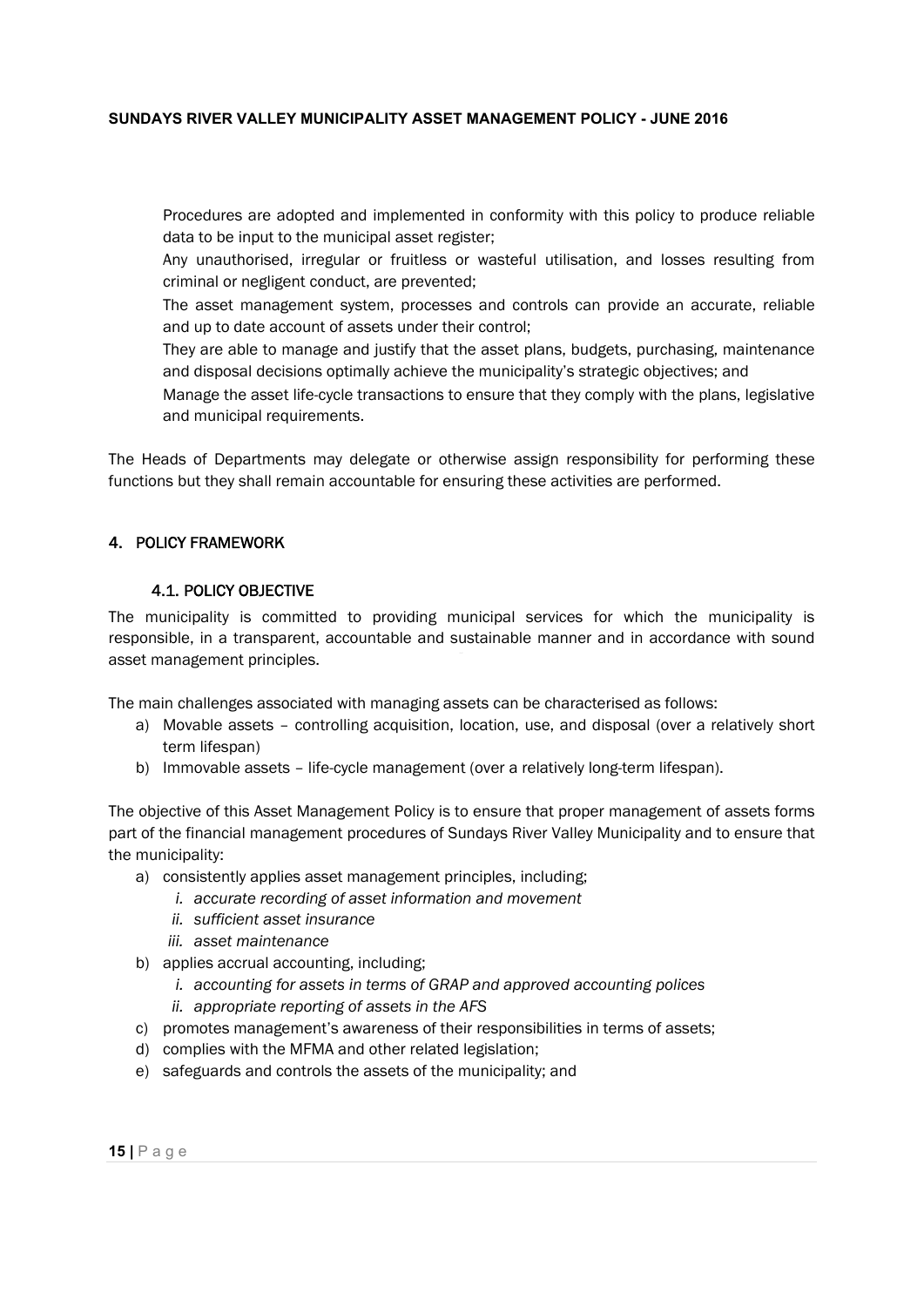f) optimises asset usage.

The policy approach has been to firstly focus on the financial treatment of assets, which needs to be consistent across both the movable and immovable assets, and secondly to focus on the management of immovable assets as a fundamental departure point for service delivery.

# 4.2. POLICY PRINCIPLES

The following policy principles serve as a framework for the achievement of the policy objective:

## 3.2.1 *Effective Governance*

The municipality strives to apply effective governance systems to provide for consistent asset management and maintenance planning in adherence to and compliance with all applicable legislation to ensure that asset management is conducted properly, and municipal services are provided as expected.

## 3.2.2 *Sustainable Service Delivery*

The municipality strives to provide to its customers services that are technically, environmentally and financially sustainable.

## 3.2.3 *Social and Economic Development*

of delivering municipal services in a manner that meet the needs of the various customer user-The municipality strives to promote social and economic development in its municipal area by means groups in the community.

## 3.2.4 *Custodianship*

The municipality strives to be a responsible custodian and guardian of the community's assets for current and future generations.

## 3.2.5 *Transparency*

The municipality strives to manage its immovable assets in a manner that is transparent to all its customers, both now and in the future.

## 3.2.6 *Cost-effectiveness and Efficiency*

The municipality strives to manage its immovable assets in an efficient and effective manner.

# 4. ASSET RECOGNITION

# 4.1. CLASSIFICATION OF CAPITAL ASSETS

## General

When accounting for capital assets, the municipality should follow the various standards of GRAP relating to the capital assets. An item is recognised in the statement of financial position as a capital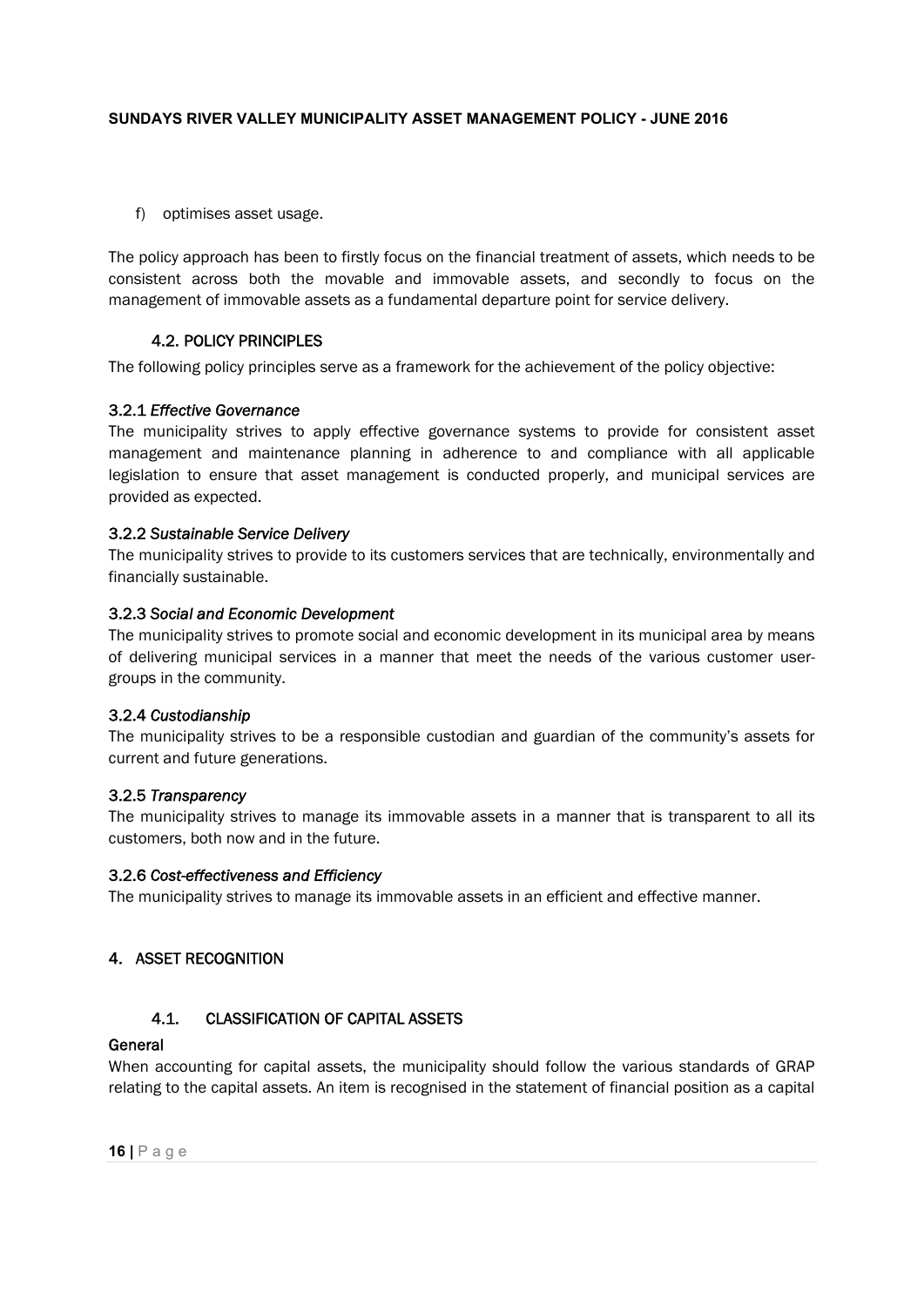asset if it satisfies the definition and the criteria for recognition of assets. The first step in the recognition process is to establish whether the item meets the definition of an asset.

An asset should be recognised when

it is probable that future economic benefits or potential service delivery associated with the item will flow to the municipality;

the cost or fair value of the item to the municipality can be measured reliably;

the cost is above any municipal capitalisation threshold (if any); and

the item is expected to be used during more than one financial year (applicable to noninventory items only).

Secondly, the nature of the asset should be determined, and thereafter the recognition criterion is applied. Capital assets are classified into the following categories for financial reporting purposes:

1. Property, Plant and Equipment (GRAP 17)

Land and Buildings (land and buildings not held as investment) Infrastructure Assets (immovable assets that are used to provide basic services) Community Assets (resources contributing to the general well-being of the community) Housing Assets (rental stock or housing stock not held for capital gain) Other Assets (ordinary operational resources)

2. Investment Property (GRAP 16)

Investment Assets (resources held for capital or operational gain)

3. Intangible Assets (GRAP 31)

Intangible Assets (assets without physical substance held for ordinary operational resources)

4. Biological Assets (GRAP 27)

Biological Assets (livestock and plants held)

5. Heritage Assets (GRAP 103)

Heritage Assets that have a cultural, environmental, historical, natural, scientific, technological or artistic significance and are held indefinitely for the benefit of present and future generations

When accounting for Current Assets (that is of capital nature), the municipality should follow the various standards of GRAP relating to these assets. Current Assets (with a capital nature) are classified into the following categories for financial reporting purposes:

6. Discontinued Operations (GRAP 100)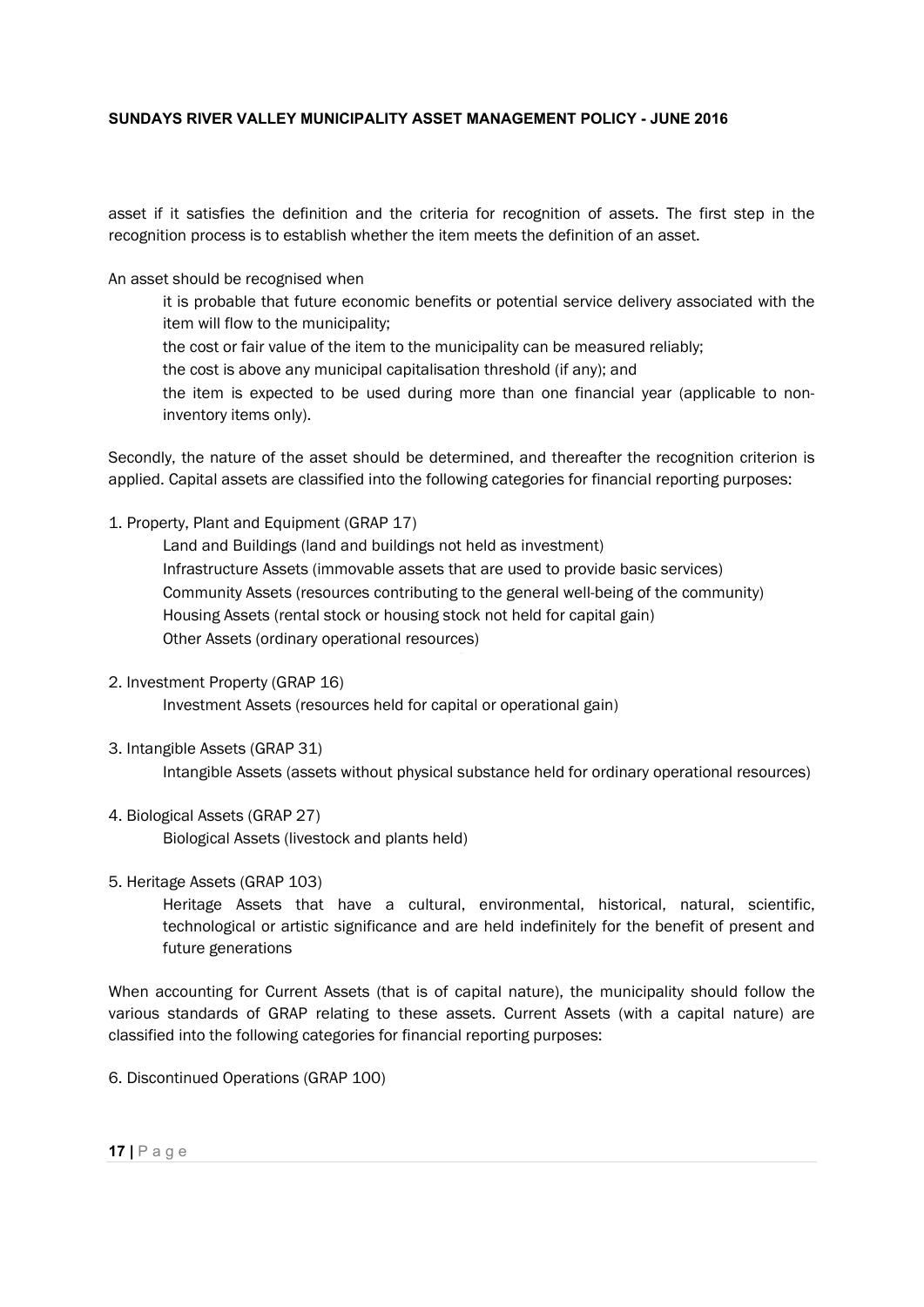Assets and liabilities that have met the recognition criteria of being classified as a discontinued operation (identified separate division or geographical location that are expected to be disposed of in terms of a single co-ordinated plan)

## 7. Land Inventories (GRAP 12)

Land Inventories (land or buildings owned or acquired with the intention of selling or distributing such property in the ordinary course of business)

Further asset classification has not been defined in GRAP. Examples of infrastructure assets include road networks, sewer systems, water and electricity supply systems and communication networks. To facilitate the practical management of infrastructure assets and asset register data, infrastructure assets have been further classified.

## Policy

The asset classification specified by GRAP shall be adhered to as a minimum standard. An extended asset classification has been adopted. The CFO shall ensure that the classifications adopted by the municipality are adhered to.

# 4.2. IDENTIFICATION OF ASSETS

#### General

An asset identification system is a means to uniquely identify each asset in the municipality in order to ensure that each asset can be accounted for on an individual basis. Movable assets are usually identified using a barcode system by attaching a barcode to each item. Immovable assets are usually identified by means of an accurate description of their physical location.

## **Policy**

An asset identification system shall be operated and applied in conjunction with an asset register. As far as practicable, every individual asset shall have a unique identification number.The CFO shall develop and implement an asset identification system, while acting in consultation with the Heads of Departments.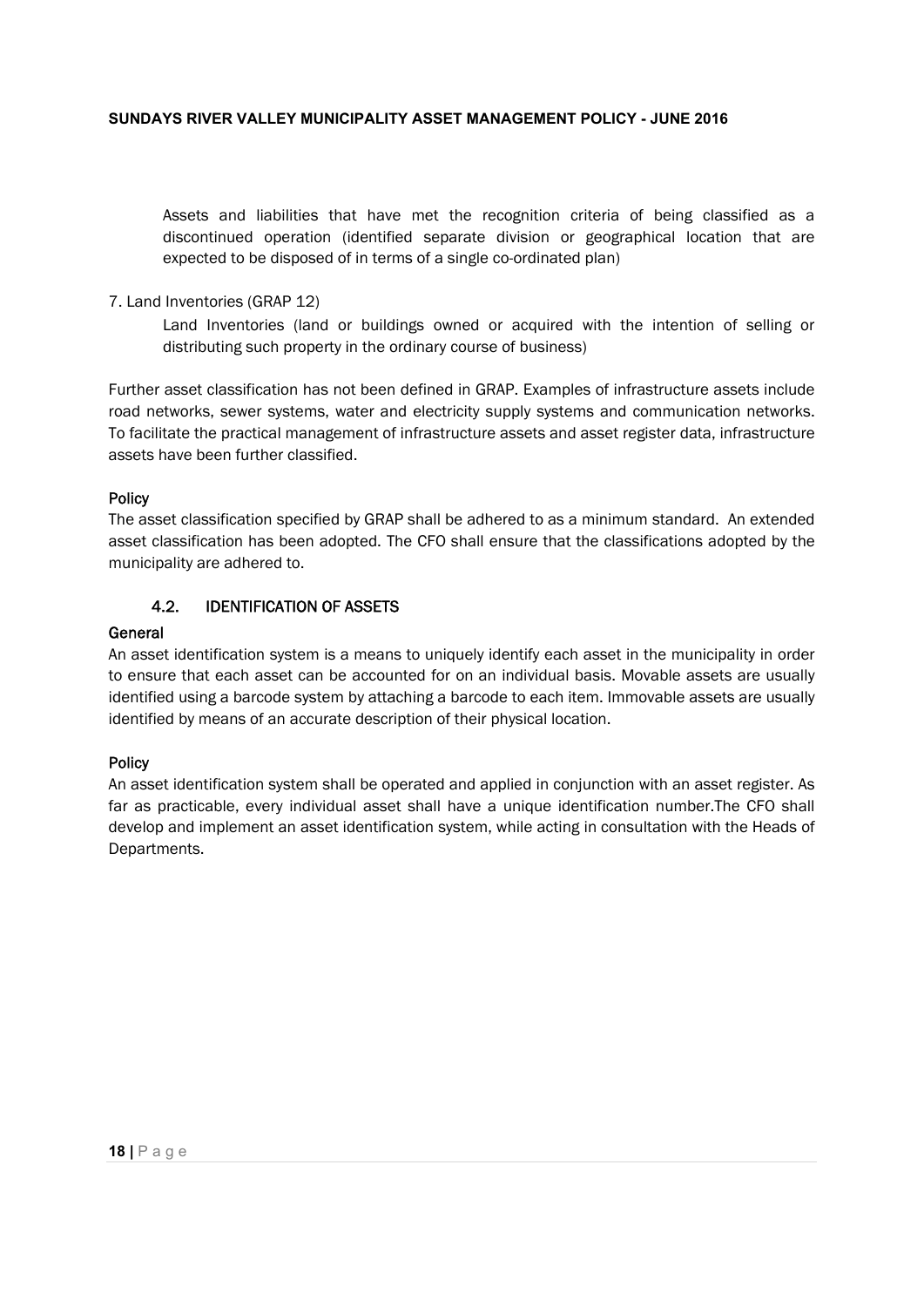# 4.3. ASSET REGISTER

# **General**

An asset register is a database of information related to all the assets under the control of the municipality. The asset register consists of an inventory of all the assets, with each asset having a unique identifying number. Data related to each asset should be able to be stored in the asset register. The data requirements for the asset register are as follows:

| Data                                                                             | Land | <b>Movable</b> | Infrastructure/<br>building |
|----------------------------------------------------------------------------------|------|----------------|-----------------------------|
| Identification                                                                   |      |                |                             |
| • Unique identification number or asset mark                                     |      |                |                             |
| • Unique name                                                                    |      |                |                             |
| · Internal Classification                                                        |      |                |                             |
| · Descriptive data (make, model, etc.)                                           |      |                |                             |
| · Erf/Registration number                                                        |      |                |                             |
| • Title deed reference (including stand number. if<br>applicable)                |      |                |                             |
| • Location                                                                       |      |                |                             |
| Vote number                                                                      |      |                |                             |
| Accountability                                                                   |      |                |                             |
| • Department                                                                     |      |                |                             |
| • Custodian                                                                      |      |                |                             |
| · Insurance reference                                                            |      |                |                             |
| Performance                                                                      |      |                |                             |
| • Condition                                                                      |      |                |                             |
| • Remaining Useful life                                                          |      |                |                             |
| • Expected Useful Life                                                           |      |                |                             |
| <b>Accounting</b>                                                                |      |                |                             |
| · Historic cost                                                                  |      |                |                             |
| • Take-on value (fair value) if different from<br>historic cost                  |      |                |                             |
| • Acquisition (take-on) date                                                     |      |                |                             |
| · Disposal date                                                                  |      |                |                             |
| . Re-valued amount (where assets were re-<br>valued)                             |      |                |                             |
| • Valuation difference (for purposes of<br>Revaluation Reserve and depreciation) |      |                |                             |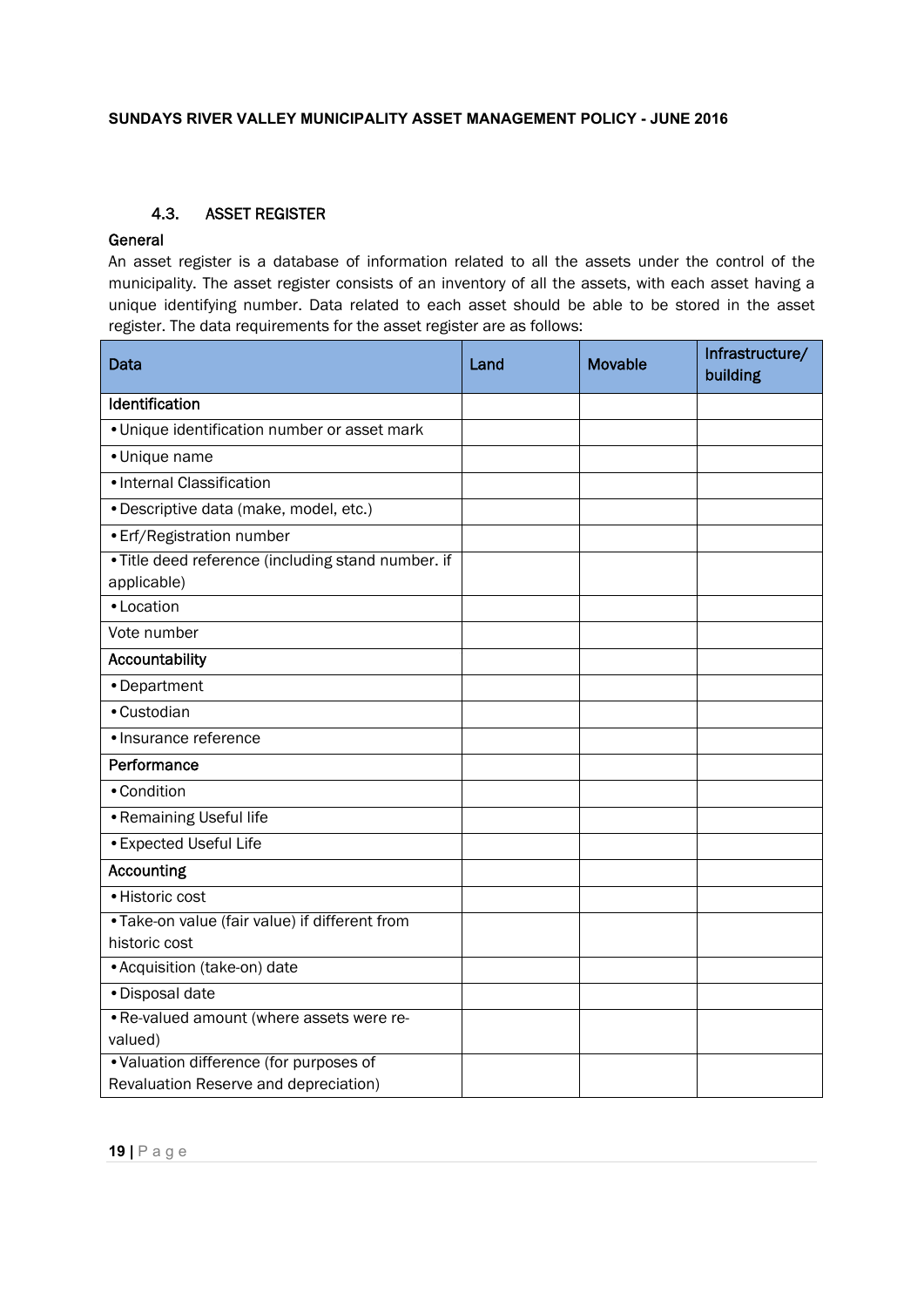| Data                                              | Land | <b>Movable</b> | Infrastructure/<br>building |
|---------------------------------------------------|------|----------------|-----------------------------|
| Last date of revaulation                          |      |                |                             |
| • Depreciation method                             |      |                |                             |
| • Depreciation portion that should be transferred |      |                |                             |
| from Revaluation reserve to accumulated           |      |                |                             |
| depreciation (where assets were re-valued)        |      |                |                             |
| • Depreciation charge for the current financial   |      |                |                             |
| year                                              |      |                |                             |
| • Impairment losses in the current year           |      |                |                             |
| • Accumulated depreciation                        |      |                |                             |
| • Accumulated impairment                          |      |                |                             |
| • Carrying value                                  |      |                |                             |
| • Residual value                                  |      |                |                             |
| • Source of financing                             |      |                |                             |

Assets remain in the asset register for as long as they are in physical existence or until being written off. The fact that an asset has been fully depreciated is not in itself a reason for writing-off such an asset. The asset register does not include assets that belong to other third parties. These assets may be included as separable entities for control purposes.

## Policy

An asset register shall be established and maintained for all assets:

- The Chief Financial Officer will establish and maintain the Register containing key financial data on each asset item that satisfies the criterion for recognition.
- Functional Managers are responsible for establishing and maintaining any additional register or database required for demonstrating their physical management of their assets.
- Each functional manager is responsible to ensure that sufficient controls exist to substantiate the quantity, value, location and condition of all assets in their registers.

The format of the register shall include the data needed to comply with the applicable accounting standards and data needed for the technical management of the assets. The asset register should be continuously updated and asset records should be reconciled to the general ledger on a quarterly basis, where possible.

The asset register will be divided into two categories for control purposes, namely a *Capitalised register* and a *Minor Assets Control List*:

#### Capitalised register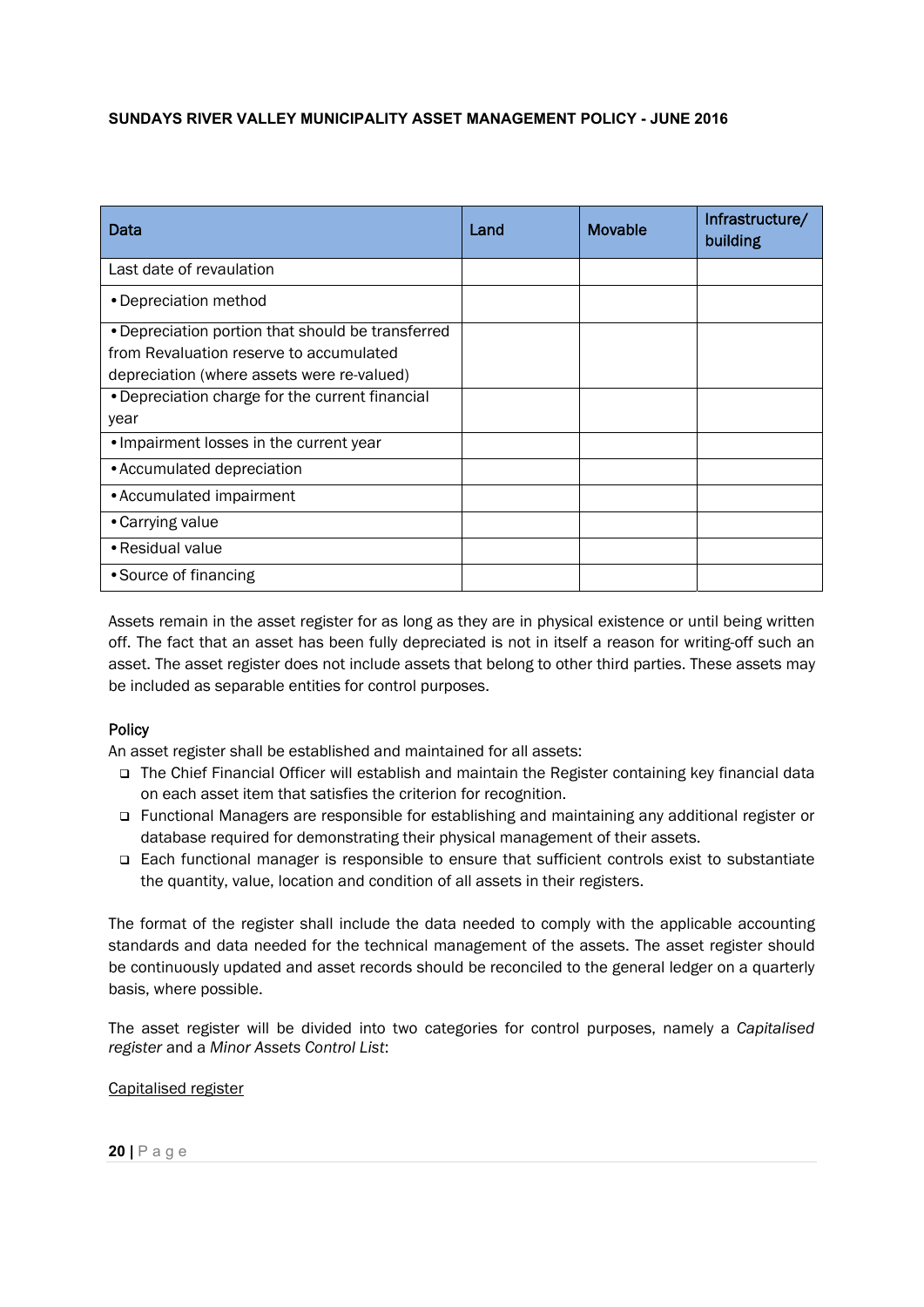The purpose of this register is to record and maintain all assets with a cost (excluding VAT where applicable) exceeding R1000 (one thousand rand). Information regarding the value of capitalised assets, acquisitions, write-offs and sources of financing is disclosed in the financial statements.

## Minor Assets Control List

The purpose of this register is to record and maintain purchases and monitor physical movements of all assets with a cost (excluding VAT where applicable) equal to or less than R1000 (one thousand rand).

# 4.4. RECOGNITION OF CAPITAL ASSETS: INITIAL MEASUREMENT

## General

A capital asset should be recognised as an asset in the financial and asset records when:

- It is probable that future economic benefits or potential service delivery associated with the item will flow to the municipality;
- The cost or fair value of the item to the municipality can be measured reliably;
- The cost is above the municipal capitalisation threshold (if any); and
- The item is expected to be used during more than one financial year.

stand-by equipment qualify as property, plant and equipment when the municipality expects to use Spare parts and servicing equipment are usually carried as inventory in terms of GRAP 12 on Inventories and are recognised in surplus or deficit as consumed. However, major spare parts and them during more than one period. Similarly, if the spare parts and servicing equipment can be used only in connection with an item of property, plant and equipment, they are accounted for as property, plant and equipment.

Further guidance for the recognition of assets is provided below:

## Capitalisation Threshold

The capitalisation threshold is a **policy decision of the municipality** and is the value above which assets are capitalised and reported in the statement of financial position as tangible or intangible capital assets as opposed to being expensed in the year of acquisition. As a result, the threshold has a significant impact on the size of the asset register and the complexity of asset management. However the capitalisation threshold is regarded as a deviation from GRAP standards and should be determined annually by comparison against materiality and must be determined at a level that will ensure that the municipality does not deviate materially from the requirements of GRAP 17.

The capitalisation threshold should not be applied to the components of an asset, but should be applied to the value of the capital asset as a whole. If the threshold is applied at component level, the asset register would be incomplete in the sense that an asset recorded as such would not be a complete asset. The municipality has taken the following into account when considering a capitalisation threshold: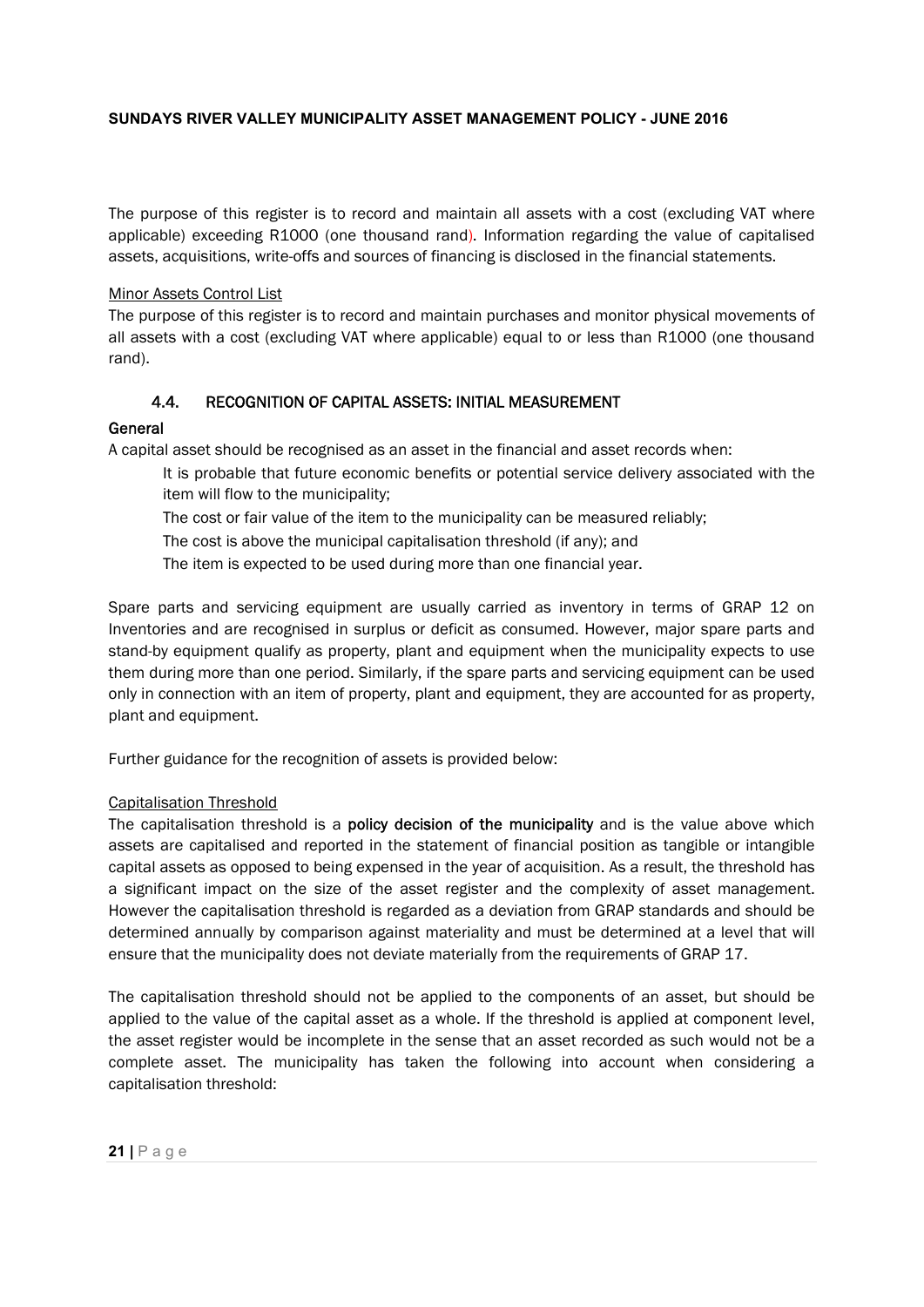The impact of the threshold on the financial statements and the decisions/assessments the users of the financial statement may or may not make;

The cost of maintaining financial and management information on assets when the threshold is very low;

The impact on comparability and benchmarking cost of services may be difficult if different capitalisation thresholds are applied;

The size of the municipality or the size of its service areas when setting a capitalisation threshold level.Municipalities vary greatly in size, so what is relevant to one may be immaterial to another.

## Calculation of initial cost price

Only costs that comprise the purchase price and any directly attributable costs necessary for bringing the asset to its working condition should be capitalised. The purchase price exclusive of VAT should be capitalised, unless the municipality is not allowed to claim input VAT paid on acquisition of such assets. In such an instance, the municipality should capitalise the cost of the asset together with VAT. Any trade discounts and rebates are deducted in arriving at the purchase price. Listed hereunder is a list, which list is not exhaustive, of directly attributable costs:

Costs of employee benefits (as defined in the applicable standard on Employee Benefits) arising directly from the construction or acquisition of the item of the capital asset

The cost of site preparation;

Initial delivery and handling costs;

Installation costs;

Professional fees such as for architects and engineers;

The estimated cost of dismantling and removing the asset and restoring the site;

When payment for an asset is deferred beyond normal credit terms, its cost is the cash price equivalent. The difference between this amount and the total payments is recognised as an interest expense over the period of credit.

If the asset is constructed over a period of time, it shall be recorded as Work In Progress until it is available for use, where after it shall be appropriately capitalised as an asset. No depreciation is charged on work in progress.

#### Component approach

The component approach is a GRAP-supported approach where complex assets are split into separate depreciable parts for recording. The key considerations in determining what should become a separately depreciable part (component) are:

Significant cost; and Considerable difference in useful life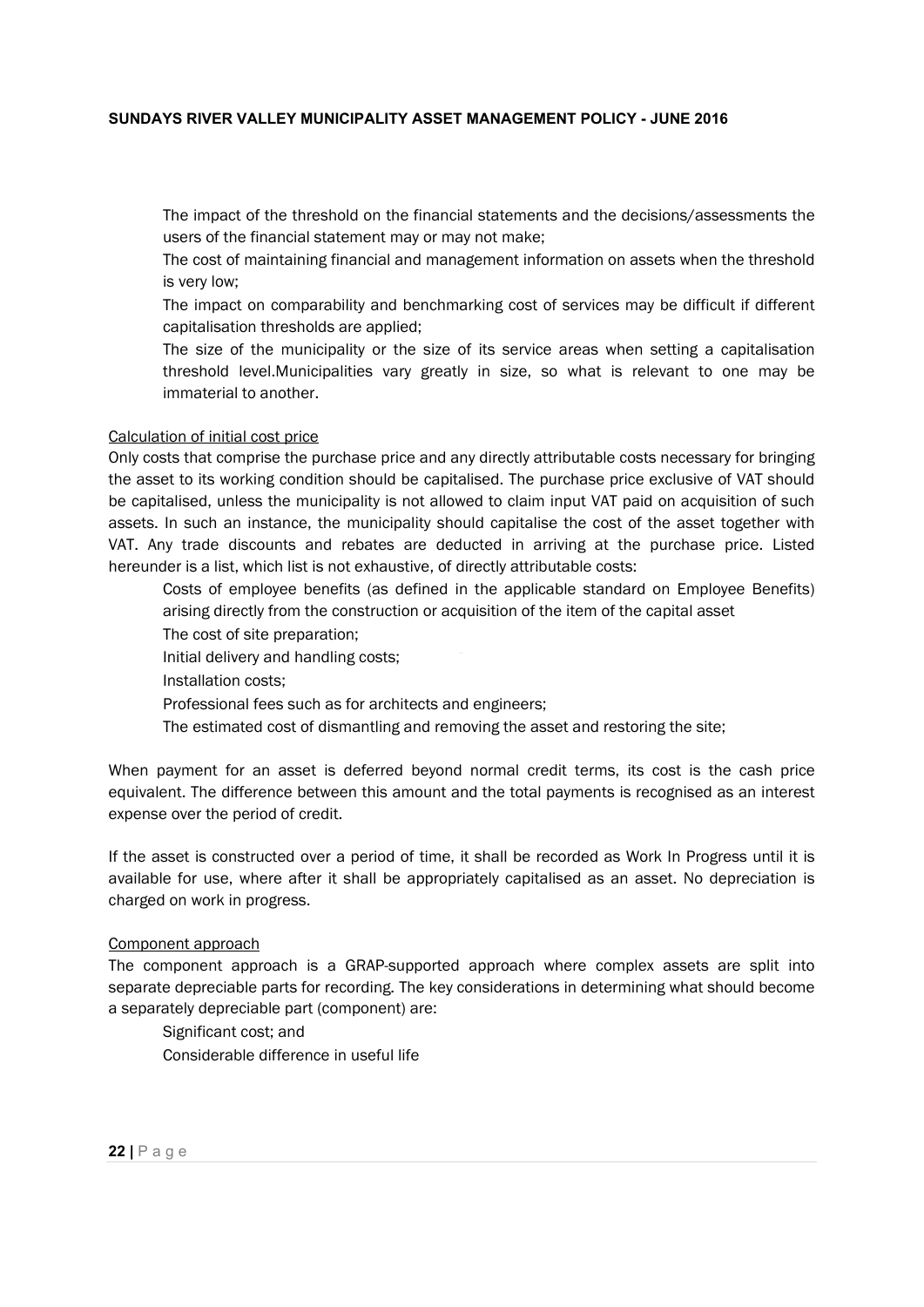If the value of a part of the asset is significant (i.e. material) compared to the value of the asset as a whole and/or has a useful life that is considerably different to the useful life of the asset a whole, it should be recognised as a separately depreciable part (component).

## Subsequent Expenses

The municipality should not recognise the costs of day-to-day servicing of the item in the carrying amount of an item of capital asset. These costs are recognised as expenditure as and when incurred. Day-to-day costs are primarily the costs of labour and consumables and may include the costs of small parts. The purpose of these expenditures is usually for the 'repair and maintenance' of the capital asset.

Parts of some capital assets may require replacement at regular intervals. For example, a road may need resurfacing every few years. It may be necessary to make less-frequently recurring replacement of parts, such as replacing the interior walls of a building, or to make a non-recurring replacement. Under the recognition principle, an entity recognises in the carrying amount of the capital asset the cost of replacing the part of such an item when that cost is incurred if the recognition criteria are met. At the same time the part to be replaced should be derecognised.

#### Rehabilitation/Enhancements/Renewals of capital assets

depreciable parts) can be recognised as capital if: Expenditure to rehabilitate, enhance or renew an existing capital asset (including separately

The expenditure satisfies the recognition criteria;

that expenditure is enhancing the service provision of that capital asset beyond its original expectation and either that expenditure:

- o increases the useful life of that capital asset (beyond its original useful life);
- o increases the capital asset capacity (beyond its original capacity);
- o increases the performance of the capital asset (beyond the original performance);
- o increases the functionality of that capital asset;
- o reduces the future ownership costs of that capital asset significantly; or
- o increases the size of the asset or changes its shape.

The expenditure to restore the functionality of the capital asset to its original level is a maintenance or refurbishment expense and will not be capitalised to the carrying value of the capital asset. The rehabilitated or renewed separately depreciable part will be derecognised and the replacement will be recognised. Where the separately identifiable asset is rehabilitated or renewed, the amount incurred will be added to the carrying value of the asset.

#### Leased Assets

A lease is an agreement whereby the lesser conveys to the lessee, in return for a payment or series of payments, the right to use an asset for an agreed period of time. Leases are categorised into finance and operating leases: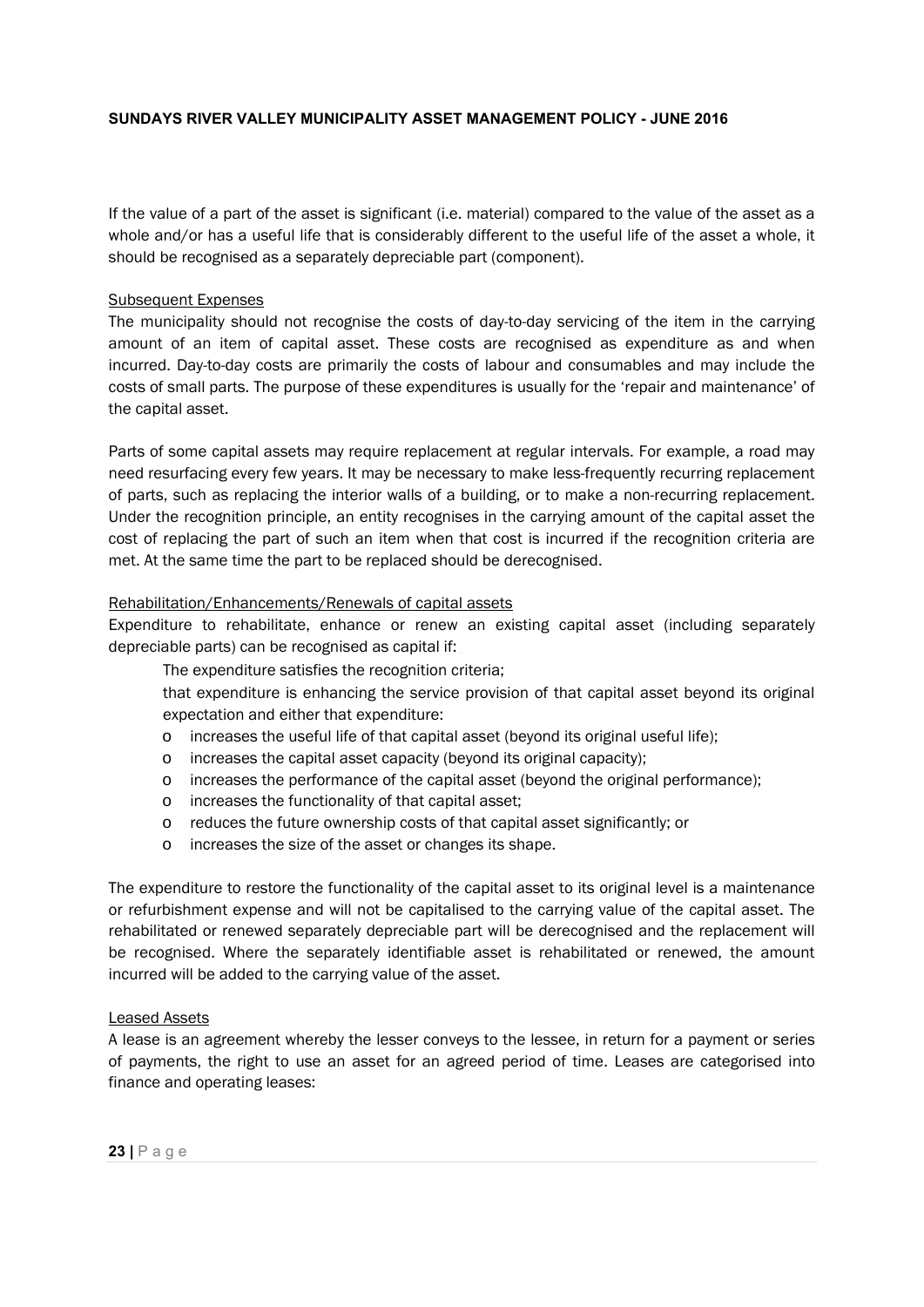A Finance Lease is a lease that transfers substantially all the risks and rewards incident to ownership of an asset, even though the title may or may not eventually be transferred. Where the risks and rewards of ownership of an asset are substantially transferred, the lease is regarded as a finance lease and is recognised as a Capital asset.

Where there is no substantial transfer of risks and rewards of ownership, the lease is considered an Operating Lease and payments are expensed in the statement of financial performance on a systematic basis.

#### Policy

All capital assets shall be correctly recognised as assets and capitalised at the correct value in its significant components. The capitalisation threshold is set at R1000 (one thousand rand), (excluding VAT where applicable), but the application thereof will be determined annually by the municipality.

All assets with a cost (excluding VAT where applicable) equal to or less than the capitalisation threshold and with an estimated useful life of more than one year shall be recorded on a Minor Assets Control List. The existence of items recorded on such a list shall be physically verified from time to time, and at least once in every financial year, and any amendments which are made to such lists pursuant to such asset verifications shall be retained for audit purposes.

be maintained with all the information that is necessary for reporting purposes. The Council shall specify which kinds of leases the municipality may enter into. A lease register shall

If the asset is constructed over a period of time, it shall be recorded as Work In Progress until it is available for use, where after it shall be appropriately capitalised as an asset. No depreciation is charged on work in progress.

# 4.5. SUBSEQUENT MEASUREMENT OF CAPITAL ASSETS

## General

The Municipality shall choose measurement models for Property, plant and Equipment, Investment property, Heritage assets and Intangible assets, for measurement of assets subsequent to initial recognition.

For Property, plant and Equipment, Intangible assets and Heritage assets either the cost model or the revaluation model must be chosen, while for investment property the Municipality must choose between the cost model and the fair value model.

## **Policy**

After initial recognition of Property, plant and Equipment, Intangible assets and Heritage assets, the municipality values its assets using the cost model, unless a specific decision has been taken to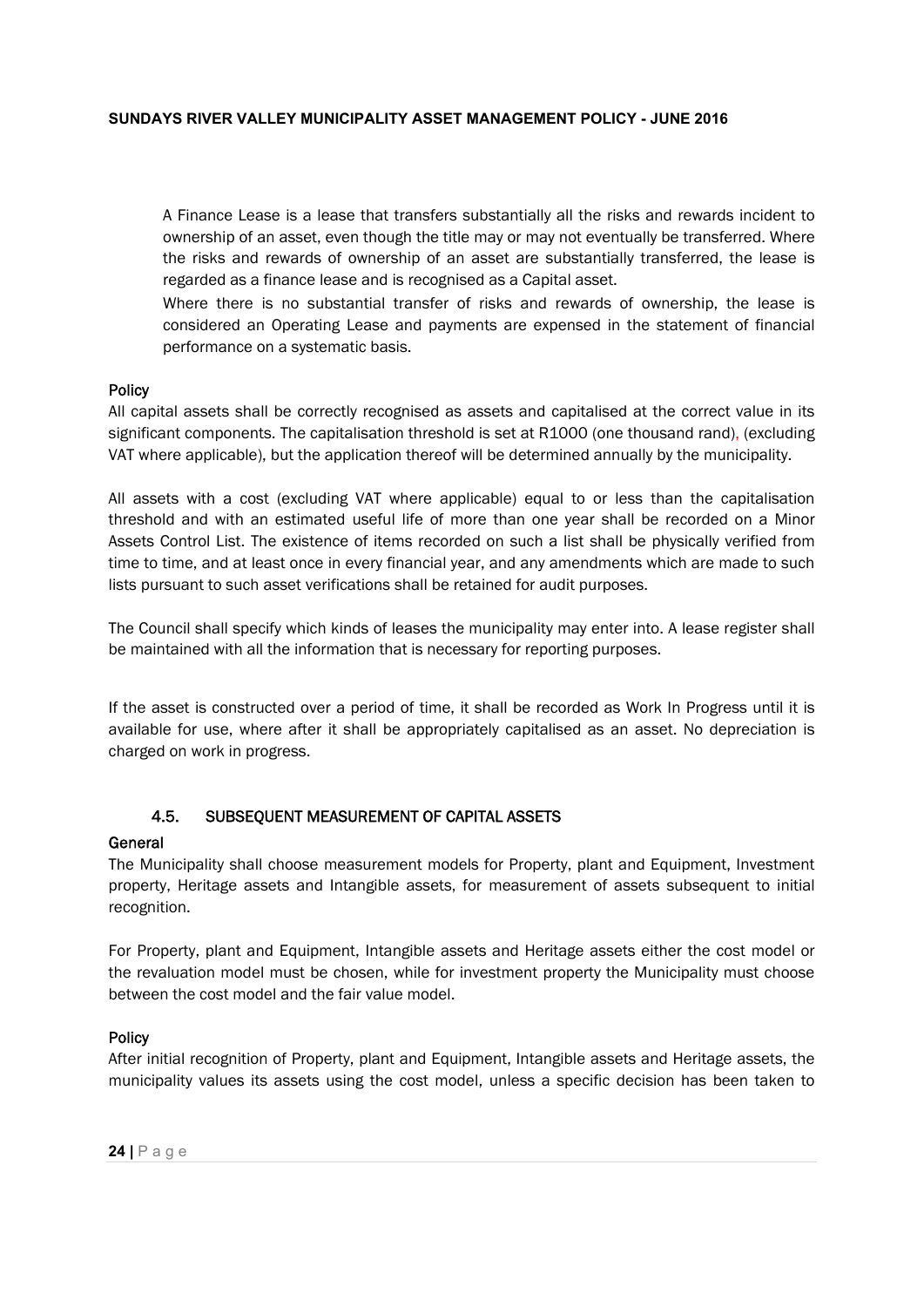revalue a certain class of assets and in such instance the assets will be valued using the revaluation model. When an item of Property, plant and Equipment, Intangible assets and Heritage assets is revalued, the entire class to which that asset belongs shall be re-valued.

The Municipality has decided to apply the cost model to value Property, plant and Equipment, Intangible assets and Heritage assets, except for the PPE class *Land and Buildings*, for which the revaluation model shall be applied.

When an asset's carrying amount is increased as a result of the revaluation, the increase is credited to a revaluation surplus. However, the increase is recognised as a gain in the statement of financial performance to the extent that it reverses a revaluation decrease of the same asset previously recognised as a loss in the statement of financial performance. When and asset's carrying amount is decreased as a result of revaluation, the decrease should be recognised as an expense in the statement of financial performance. However, the decrease shall be debited directly to a revaluation surplus to the extent of any credit balance existing in the revaluation surplus in respect of that asset.

After initial recognition of Investment property, the municipality values its assets using the fair value model.

Under the revaluation model, all subsequent depreciation should be divided into the depreciation on the original cost of the asset and the depreciation on the revalued amount. The depreciation on the revalued amount must thereafter be transferred from the revaluation reserve to Accumulated Surplus and not flow through the Statement of Financial Performance. The Depreciation on the original cost value will flow through the statement of financial performance.

# 4.6. RECOGNITION OF INVENTORY ITEMS (NON-CAPITAL ITEMS)

## **General**

Inventories encompass finished goods purchased or produced, or work in progress being produced by the municipality. They also include materials and supplies awaiting use in the production process and goods purchased or produced by the municipality, which are for distribution to other parties for no charge or for a nominal charge. GRAP 12.7 defines Inventories as assets:

In the form of materials or supplies to be consumed in the production process;

In the form of materials or supplies to be consumed or distributed in the rendering of services;

Held for sale or distribution in the ordinary course of operations; or

In the process of production for sale or distribution.

Examples of Inventories may include the following:

Ammunition Consumable stores;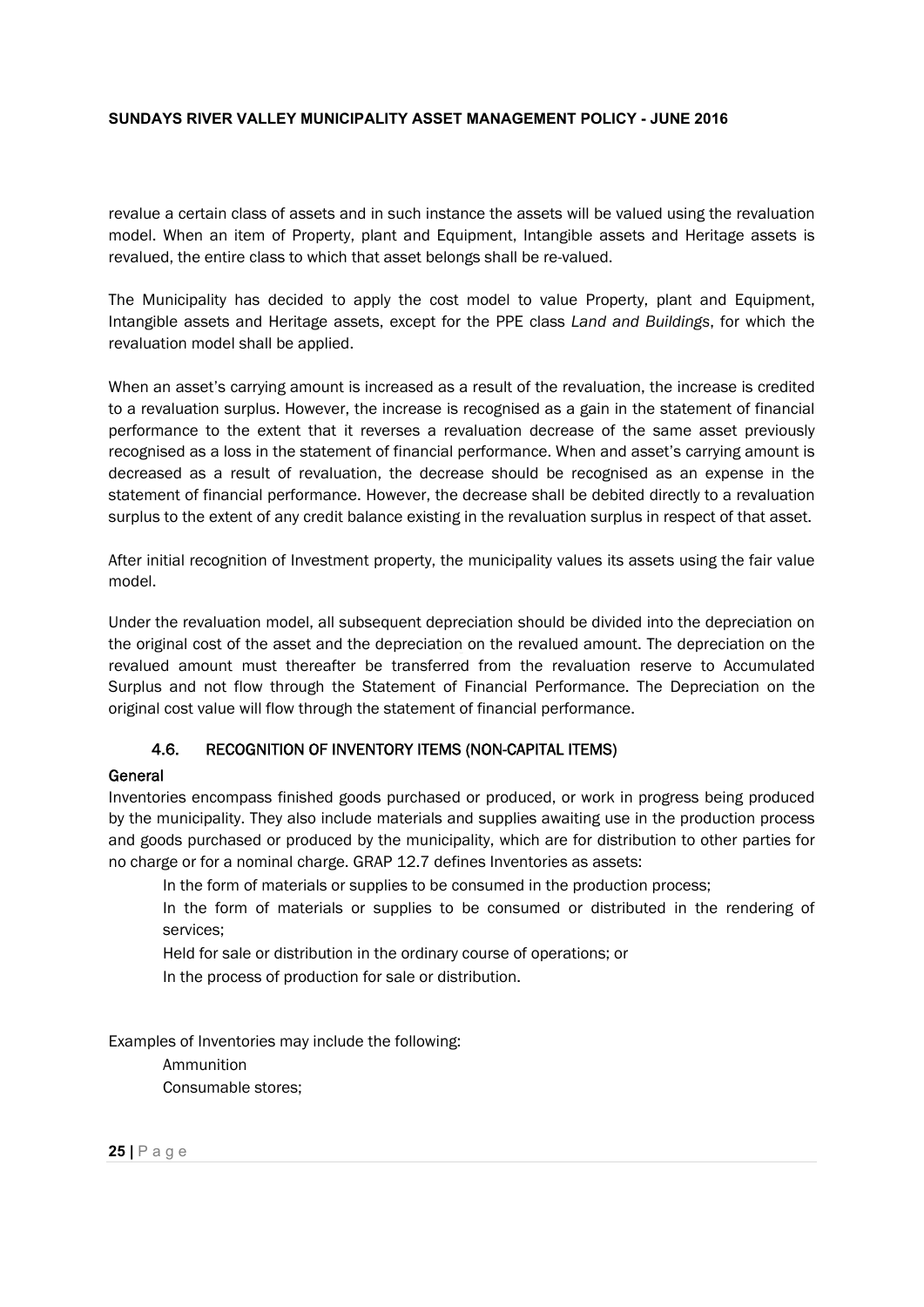Maintenance materials; Spare parts for plant and equipment other than those dealt with under PPE; Strategic stockpiles (e.g. Water reserves); Work in progress; and Land / Property held for sale.

Cost of inventories shall comprise of all costs of purchase (i.e. purchase price, import duties, other taxes and transport, handling and other costs attributable to the acquisition of finished goods, materials and supplies), costs of development, costs of conversion and other costs incurred in bringing the inventories to their present location and condition.

Trade discounts, rebates and other similarities are deducted. Taxes recoverable by the entity from the SARS may not be included.

Costs of development for housing or similar developments which are acquired or developed for resale will include costs directly related to the development – e.g. purchase price of land acquired for such developments, surveying, conveyance costs and the provision of certain infrastructure. Infrastructure costs relating to extending the capacity of existing infrastructure are excluded. The costs of inventories of a service provider consisting of direct labour and other costs of personnel directly engaged in providing the service and other attributable overheads are included.

#### Policy

Assets acquired or owned by the municipality for the purpose of selling or developing such assets with the intention to sell it or utilising the asset in the production process or in the rendering of services shall be accounted for in the municipality's financial statements as inventory items and not as property, plant and equipment.

Inventories are recorded in a dedicated section of the Inventory Register and it is maintained for this purpose. The amount of cost of inventories is recognised and carried forward until related revenues are recognised.

Inventories are measured at the lower of cost and current replacement cost where they are held for distribution at no charge or for nominal charge, or for consumption in the production process of goods to be distributed at no charge or for a nominal charge.

In cases where the above does not apply, inventories are measured at lower of cost and net realisable value.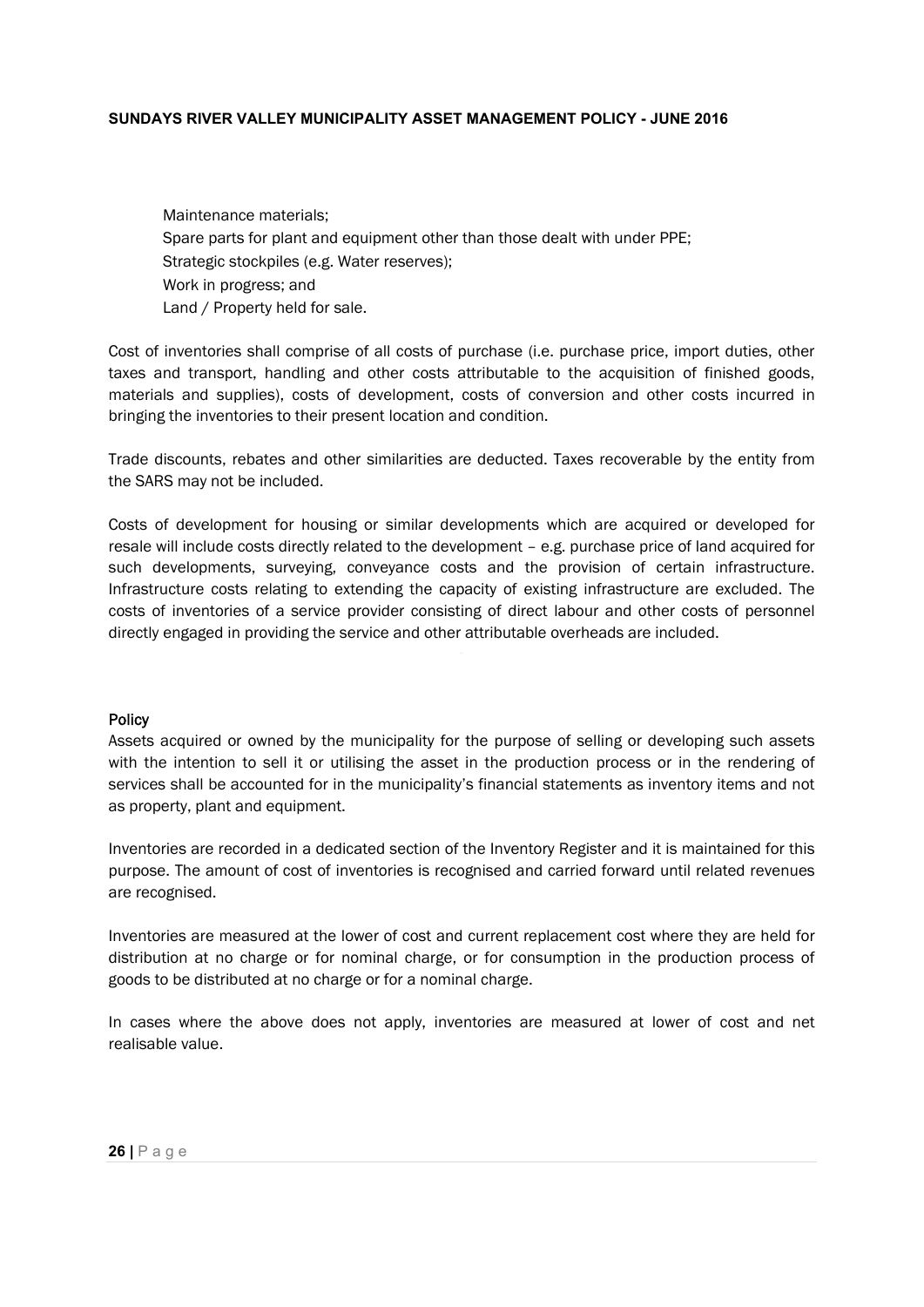# 5. ASSET TYPES

# 5.1. PROPERTY, PLANT AND EQUIPMENT (GRAP 17): LAND AND BUILDINGS

## **General**

Land and Buildings comprise any land and buildings held (by the owner or by the lessee under a finance lease) by the municipality to be used in the production or supply of goods or for administrative purposes. Land held for a currently undetermined future use, should not be included in PPE: Land and Buildings, but should be included in Investment Properties. For this class of Land and Buildings there is no intention of developing or selling the property in the normal course of business. This land and buildings include infrastructure reserves.

#### **Policy**

Subsequent to initial recognition, the Municipality applies the **cost model** as the accounting policy. Each item of land and building shall be carried at its cost less any accumulated depreciation and any accumulated impairment losses.

Land and Buildings whose fair value can be measured reliably shall be carried at a re-valued amount, being its fair value at the date of the revaluation less any subsequent accumulated depreciation and subsequent accumulated impairment losses. Land is not depreciated as it is deemed to have an indefinite useful life.

All land and buildings recorded in the Municipality's asset register shall be revalued with the adoption by the Municipality of each new valuation roll (or, if the land and buildings concerned fall within the boundary of another Municipality, with the adoption by such Municipality of each new valuation roll).

## 5.2. PROPERTY, PLANT AND EQUIPMENT (GRAP 17): INFRASTRUCTURE ASSETS

## General

Infrastructure Assets comprise assets used for the delivery of infrastructure-based services. These assets typically include electricity, sanitation, solid waste, storm water, transport, and water assets. Many infrastructure assets form part of a greater facility e.g. a pump in a pump station.

## Level of detail of componentisation

For the technical management of infrastructure, the most effective level of management is at the maintenance item level. It is at this level that work orders can be executed and data collected. This data is useful for maintenance analysis to improve infrastructure management decision making. This level in most cases coincides with the level that means the accounting criteria of different effective lives and materiality. However, the collection of data at this level of detail can be very costly when dealing with assets that are very numerous in nature e.g. water meters, street signs, street lights, household connections, etc. It is therefore prudent to balance the value of the information with the cost of collecting the data. The different levels of detail are shown below:

Level 1: Service level (e.g. Sundays River Valley Municipality Water Supply)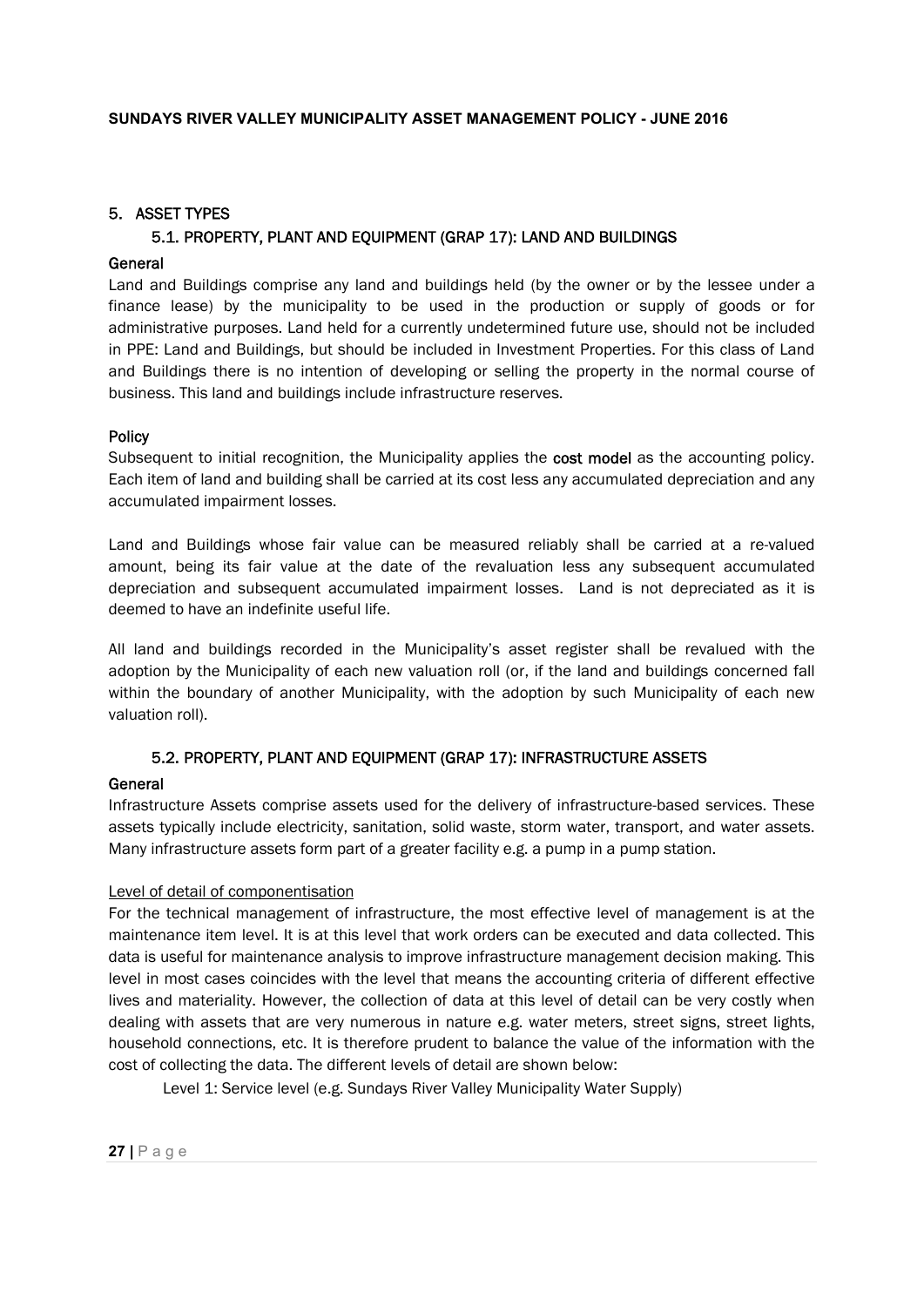Level 2: Network level (e.g. Sundays River Valley Municipality Pump Stations) Level 3: Facility level (e.g. Sundays River Valley Municipality Pump Station no 1) *Level 4: Maintenance item level* (e.g. Pump 2 in Sundays River Valley Municipality Pump Station no 1) Level 5: Component level (e.g. Bearing of Pump 2 in Sundays River Valley Municipality Pump Station no 1)

The preferred level of detail for the accounting and technical management of infrastructure is level 4 above.

#### **Policy**

cost related to such reviews should be measured against benefits derived to ensure value for money. The infrastructure asset register shall ensure complete representation of all infrastructure asset types. The level of detail of componentisation shall be defined to a level that balances the cost of collecting and maintaining the data with the benefits of minimising the risks of the municipality. Subsequent to initial recognition, the Municipality applies the cost model as the accounting policy for its infrastructure assets. Infrastructure assets are therefore valued at cost less accumulated depreciation and accumulated impairment. If cost can however not be established, then infrastructure assets will be valued at depreciated replacement cost. Depreciation shall be charged against such assets over their expected useful lives. The remaining useful life and residual value of, and the depreciation methods applied to Infrastructure assets shall be reviewed regularly, but the

## 5.3. PROPERTY, PLANT AND EQUIPMENT (GRAP 17): COMMUNITY ASSETS

#### General

*Community Assets* include a variety of assets used to provide services to the community. These assets include assets such as cemeteries and parks, as well as recreational assets such as tennis courts, swimming pools, golf courses, outdoor sports facilities, etc.

#### **Policy**

The Municipality applies the cost model as the accounting policy for its community assets, thereby valuing these assets at cost less accumulated depreciation and accumulated impairment losses, subsequent to initial recognition. Depreciation shall be charged against such assets over their expected useful lives.

#### 5.4. PROPERTY, PLANT AND EQUIPMENT: HOUSING ASSETS

#### **General**

*Housing Assets* have their origin from housing units erected in terms of the Housing Act, funded from loans granted by Government and comprise of rental stock or selling stock not held for capital gain.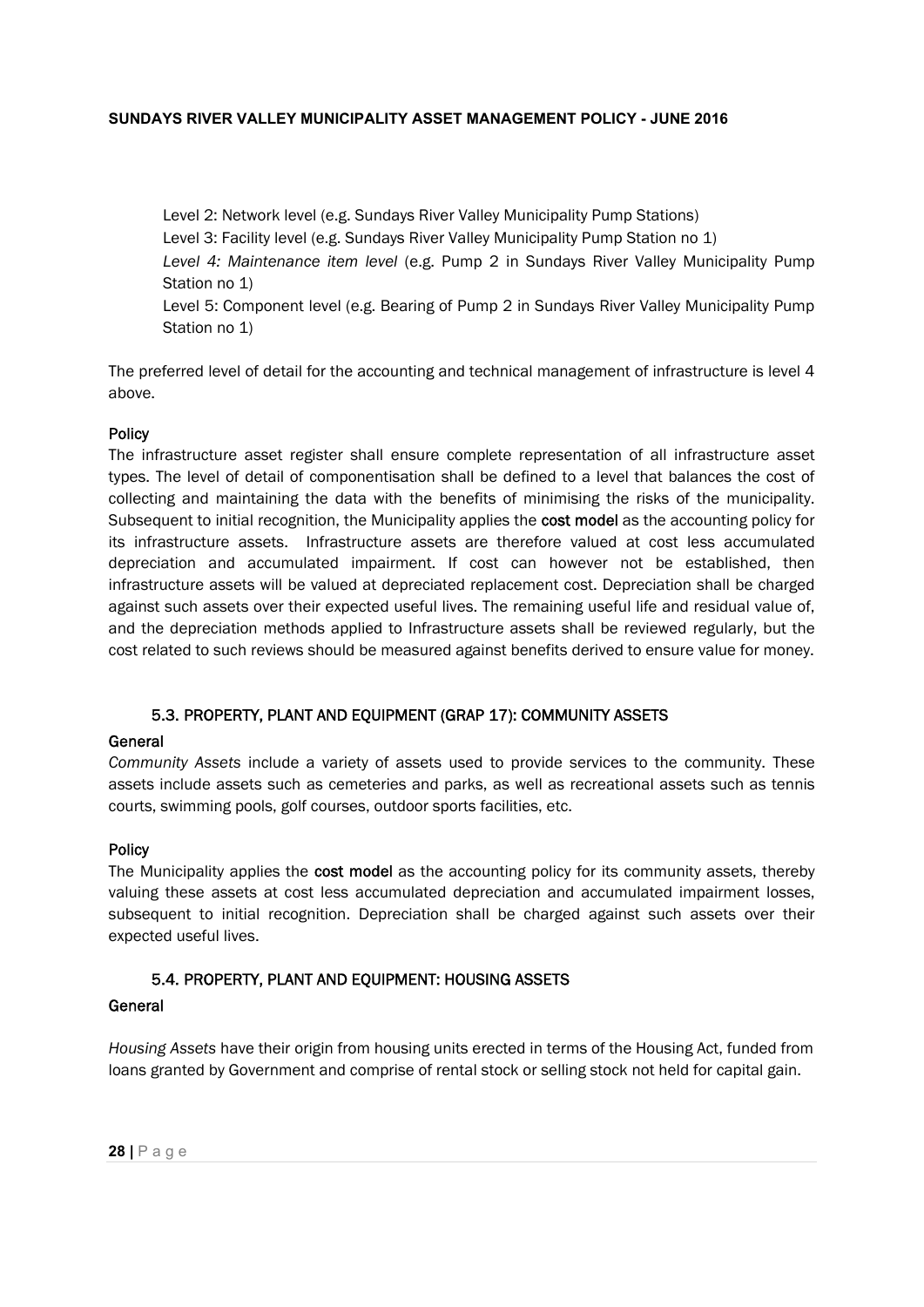## Policy

Housing assets are valued at cost less accumulated depreciation and accumulated impairment losses. Depreciation shall be charged against such assets over their expected useful lives.

*Housing Assets* shall be recorded under the following main categories;

Rental Schemes; and Selling Schemes.

## 5.5. PROPERTY, PLANT AND EQUIPMENT (GRAP 17): OTHER ASSETS

## General

Other Assets include a variety of assets that are of indirect benefit to the communities they serve. These assets include equipment, furniture and fittings, bins and containers, emergency equipment, motor vehicles, specialised vehicles, computer equipment and office equipment.

#### **Policy**

its other assets. Other assets are stated at cost (or, if acquired through a non-exchange transaction, Subsequent to initial recognition the Municipality applies the cost model as the accounting policy for at its fair value) less accumulated depreciation and accumulated impairment losses. Depreciation shall be charged against such assets over their expected useful lives. Other assets are not re-valued.

## 5.6. HERITAGE ASSETS (GRAP 103)

#### General

Heritage assets are assets that have a cultural, environmental, historical, natural, scientific, technological or artistic significance and are held indefinitely for the benefit of present and future generations. Heritage assets include the following:

> Archaeological sites; Conservation areas; Historical buildings or other historical structures (such as war memorials); Historical sites (for example a historical battle site or site of a historical settlement); Museum exhibits; Public statues; and Works of art (which will include paintings and sculptures).

Heritage assets are not depreciated or amortised based on the nature of these assets.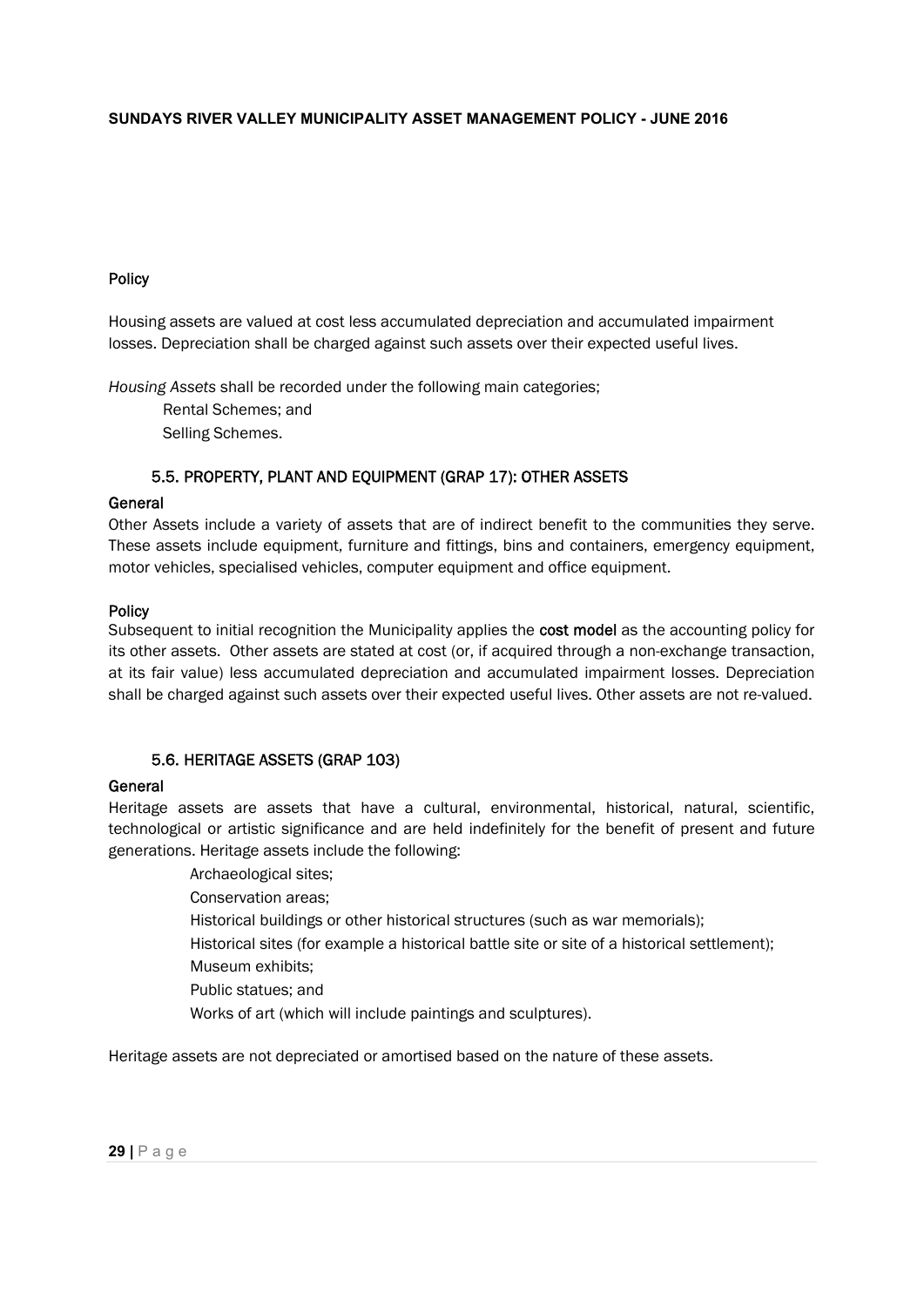## **Policy**

Heritage assets are stated at cost (or, if acquired through a non-exchange transaction, at its fair value) less accumulated impairment losses. Heritage assets are not re-valued. If an asset that might be regarded as a heritage asset cannot be reliably measured, relevant and useful information about it shall be disclosed in the notes to the financial statements.

## 5.7. INTANGIBLE ASSETS (GRAP 31)

#### General

Intangible Assets can be purchased, or can be internally developed, by the municipality and includes, but are not limited to, computer software, website development cost, servitudes and mining rights.

#### *Servitudes*

#### *Creation of servitudes through the exercise of legislation*

that it is able to install infrastructure to provide basic services. A key feature of servitudes created In terms of legislation, municipalities are granted certain rights regarding the creation of servitudes. For example, in proclaiming townships, a municipality may declare that servitudes are to be registered over certain parts of the land falling within the boundaries of the proclaimed township so using rights granted in legislation is that no compensation is paid to the landowner for the acquisition of these rights. Costs may however be incurred to register the servitude with the Deeds Office.

Servitudes granted under these conditions **do not meet** the 'identifiably' criteria above for the following reasons:

• They cannot be sold, transferred, rented or exchanged freely and are not separable from the entity.

• They arise from rights granted to the entity in statute and are specifically excluded from GRAP 31 as they are "internally generated rights".

#### *Creation of servitudes through acquisition (including by way of expropriation or agreement)*

An entity may need to acquire the rights associated with a specific piece of land, e.g. to span power cables related to an electricity distribution network. When an entity acquires rights associated with land, and registers a servitude, the landowner is usually compensated. Servitudes granted under these conditions are distinguished from those that are created through the exercise of legislation. These servitudes meet the definition of an 'identifiable' intangible asset because they arise from contractual or other legal rights that are acquired through a specific arrangement, rather than through rights conferred on an entity in statute. In these instances, an entity would recognise the servitude as an intangible asset at cost. The cost of these servitudes on initial recognition is usually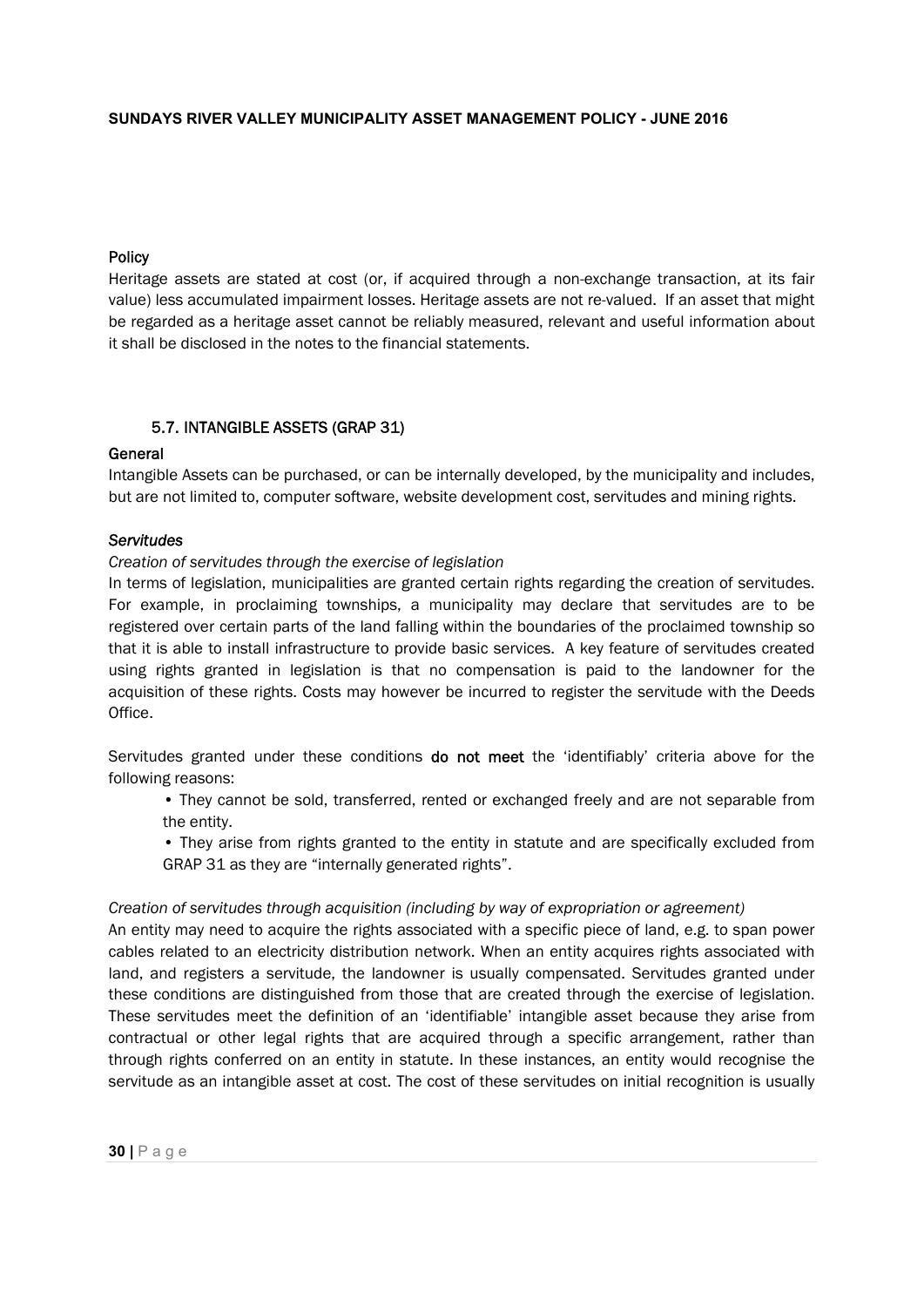the transaction price, i.e. the compensation paid to the landowner and any other costs that can be capitalised to the cost of the asset in terms of GRAP 31.

## Policy

Intangible assets are stated at cost less accumulated amortisation and accumulated impairment losses. Such assets are amortised over the best estimate of the useful life of the intangible asset. If an intangible asset is generated internally by the municipality, then a distinction should be made between research and development costs. Research costs should be expensed and development costs may be capitalised if all the criteria set out in GRAP 31 has been met.

## 5.8. INVESTMENT PROPERTY (GRAP 16)

#### General

Investment Property comprise of land or buildings (or parts of buildings) or both, held by the municipality as owner, or as lessee under a finance lease, to earn rental revenues or for capital appreciation or both. Investment property does not include property used in the production or supply of service or for administration. It also does not include property that will be sold in the normal course of business. Typical investment properties include:

Office parks (which have been developed by the municipality itself or jointly between the municipality and one or more other parties);

Shopping centres (developed along similar lines);

Housing developments (developments financed and managed by the municipality itself, with the sole purpose of selling or letting such houses for profit).

#### Policy

Investment Properties shall be accounted for in terms of GRAP 16 and shall not be classified as PPE. If the Council of the municipality resolves to construct or develop a property for future use as an investment property, such property shall in every respect be accounted for as PPE until it is ready for its intended use, where after it shall be reclassified as an investment asset.

Investment Property is initially measured at its cost. Transaction costs shall be included in this initial measurement. Where an investment property is acquired at no cost, or for a nominal cost, its cost is its fair value as at the date of acquisition. Subsequent to initial recognition, the Municipality applies the fair value model as the accounting policy for its Investment Property. After initial recognition, all investment property shall be measured at fair value, which reflects market conditions at the reporting date. Gains or Losses arising from changes in the fair value of investment property are included in the statement of financial performance in the year in which they arise.

The following classes of Municipal Property will be classified as Investment Property:

a) Land held for long-term capital appreciation rather than for short-term sale in the ordinary course of operations which council intends to sell at a beneficial time in the future.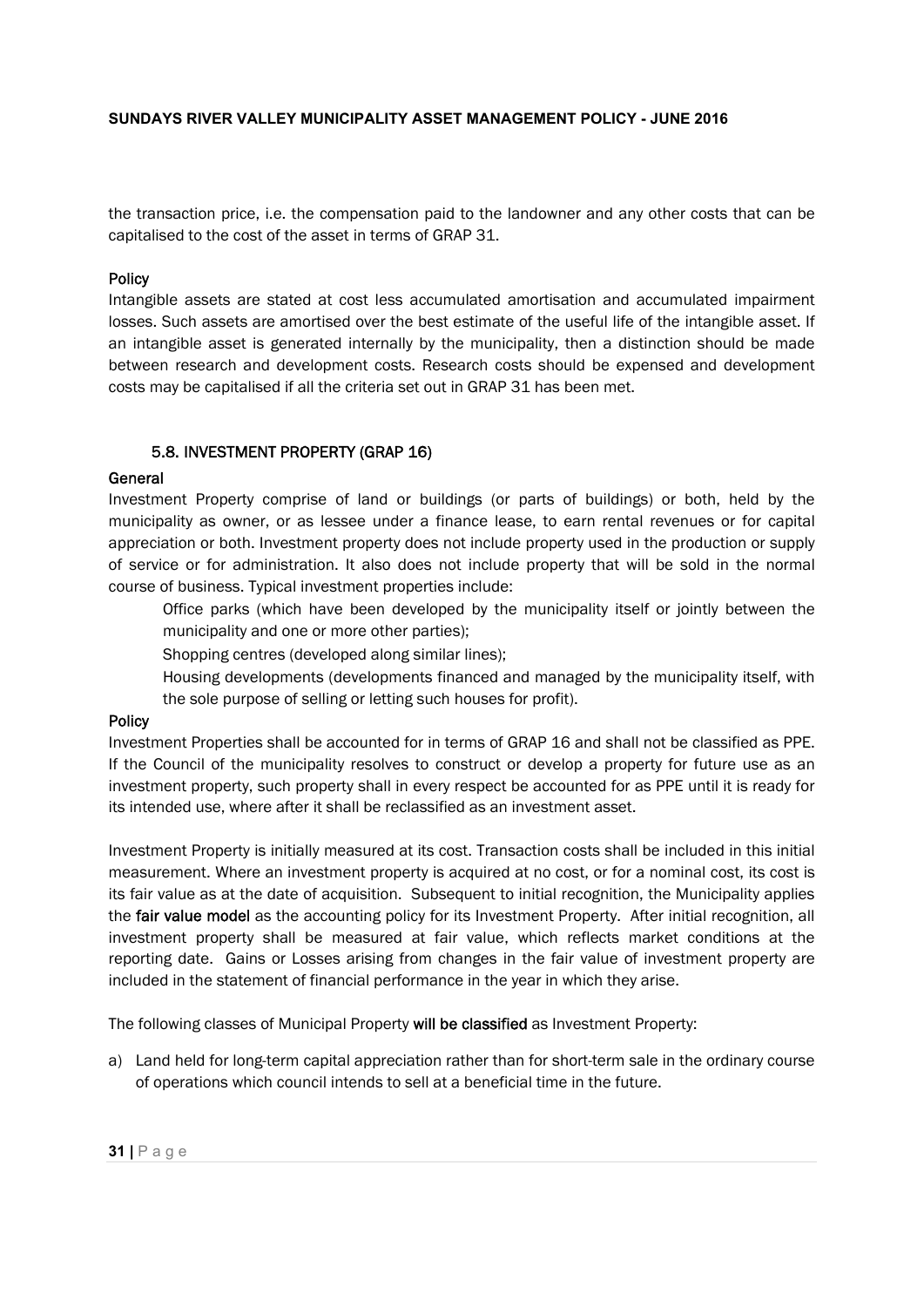- b) Land held for a currently undetermined future use.
- c) A building owned by the municipality (or held by the municipality under a finance lease) and leased out under one or more operating leases on a commercial basis.
- d) A building that is currently vacant but is held to be leased out under one or more operating leases on a commercial basis to external parties.
- e) Property that is being constructed or developed for future use as investment property.

The following classes of Municipal Property will not be classified as Investment Property:

- a) Property held for sale in the ordinary course of operations or in the process of construction or development for such sale. This property is treated as inventory.
- b) Property being constructed or developed on behalf of the Provincial Government: Housing Department.
- c) Owner-occupied property which is defined as property which is held (by the owner or by the lessee under a finance lease) for use in the production or supply of goods or services or for administrative purposes as per definition criteria of GRAP 17 which includes all council buildings used for administration purposes.
- d) Property occupied by employees such as housing for personnel (whether or not the employees pay rent at market rates) are also regarded to be owner–occupied property.
- e) Property that is leased to another entity under a finance lease.
- council holds housing stock (letting units) used to provide housing to low income families at f) Property held to provide a social service and which also generates cash inflows. For example, if below market rental. In this situation, the property is held to provide housing services rather than for rentals or capital appreciation and rental revenue generated is incidental to the purposes for which the property is held.
- g) Property held by council for strategic purposes or to meet service delivery objectives rather than to earn rental or for capital appreciation.
- h) Where council has properties that are used both for administrative and commercial purposes and part of the properties cannot be sold separately these properties will not be classified as investment properties.

# 5.9. BIOLOGICAL ASSETS (GRAP 27)

## **General**

Biological Assets are living plants and animals such as trees in a plantation or orchard, cultivated plants, sheep and cattle. Managed agricultural activity such as raising livestock, forestry, annual or perennial cropping, fish farming that are in the process of growing, degenerating, regenerating and / or procreating which are expected to eventually result in agricultural produce. Such agricultural produce is recognised at the point of harvest. Future economic benefits must flow to the municipality from its ownership or control of the asset.

Point-of-sale costs include commissions to brokers and dealers, levies by regulatory agencies and commodity exchanges, and transfer taxes and duties. Point-of-sale costs exclude transport and other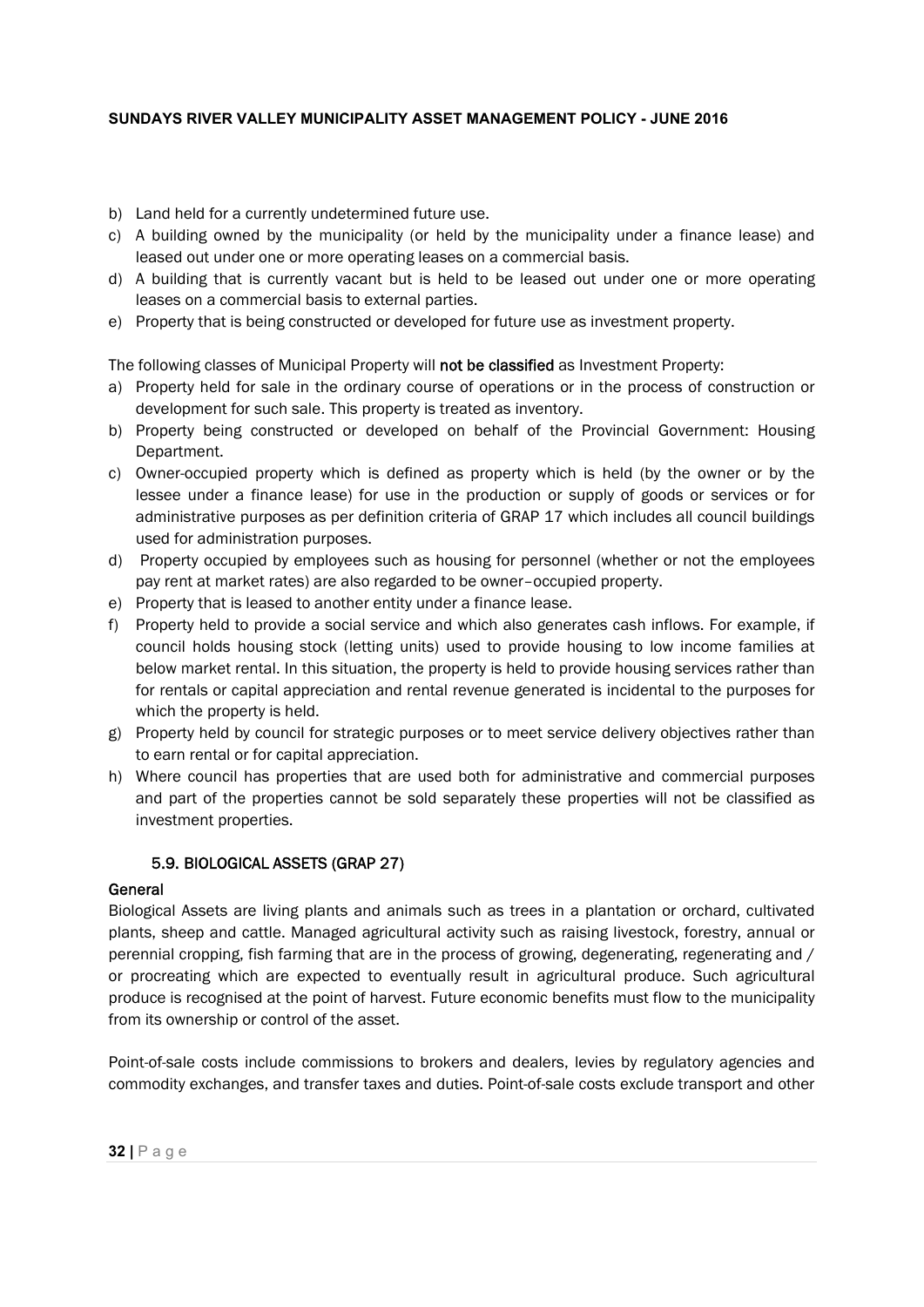costs necessary to get assets to the market. Where the municipality is unable to measure the fair value of biological assets reliably, a biological asset should be measured at cost less any accumulated depreciation and accumulated impairment losses.

## **Policy**

Biological assets, such as livestock and crops, shall be valued annually at fair value less estimated point-of-sales costs.

# 5.10. DISCONTINUED OPERATIONS (GRAP 100)

## General

Non-current assets shall be classified as a discontinued operation if the following criteria is met:

- a) the assets represents a distinguishable activity, group of activities or geographical area of operations;
- b) the assets are is part of a single co-ordinated plan to dispose of a distinguishable activity, group of activities or geographical area of operations; or
- c) the asset is a controlled entity acquired exclusively with a view to resale.

These assets are merely presented separately in the annual financial statements, but the measurement criteria are similar to other asset based on the class that these assets were before forming part of the plan to dispose of these.

## Policy

Discontinued operations identified for disposal are measured according to its original class of assets, but disclosed in a separate class in order to accurately measure these for impairment. Such assets shall be measured at the lower of its carrying amount and fair value less costs to sell.

# 5.11. INVENTORY PROPERTY (GRAP 12)

## General

Inventory Property comprises any land or buildings owned or acquired by the municipality with the intention of selling such property in the ordinary course of business, or any land or buildings owned or acquired by the municipality with the intention of developing such property for the purpose of selling it in the ordinary course of business.

## Policy

Inventory land and buildings shall be accounted for as inventory, and not included in either PPE or Investment Property in the municipality's asset register or statement of financial position. Inventory property shall be valued annually at reporting date at the lower of its carrying value or net realisable value, except where they are held for:

- a) distribution at no charge or for a nominal charge, or
- b) consumption in the production process of goods to be distributed at no charge or for a nominal charge,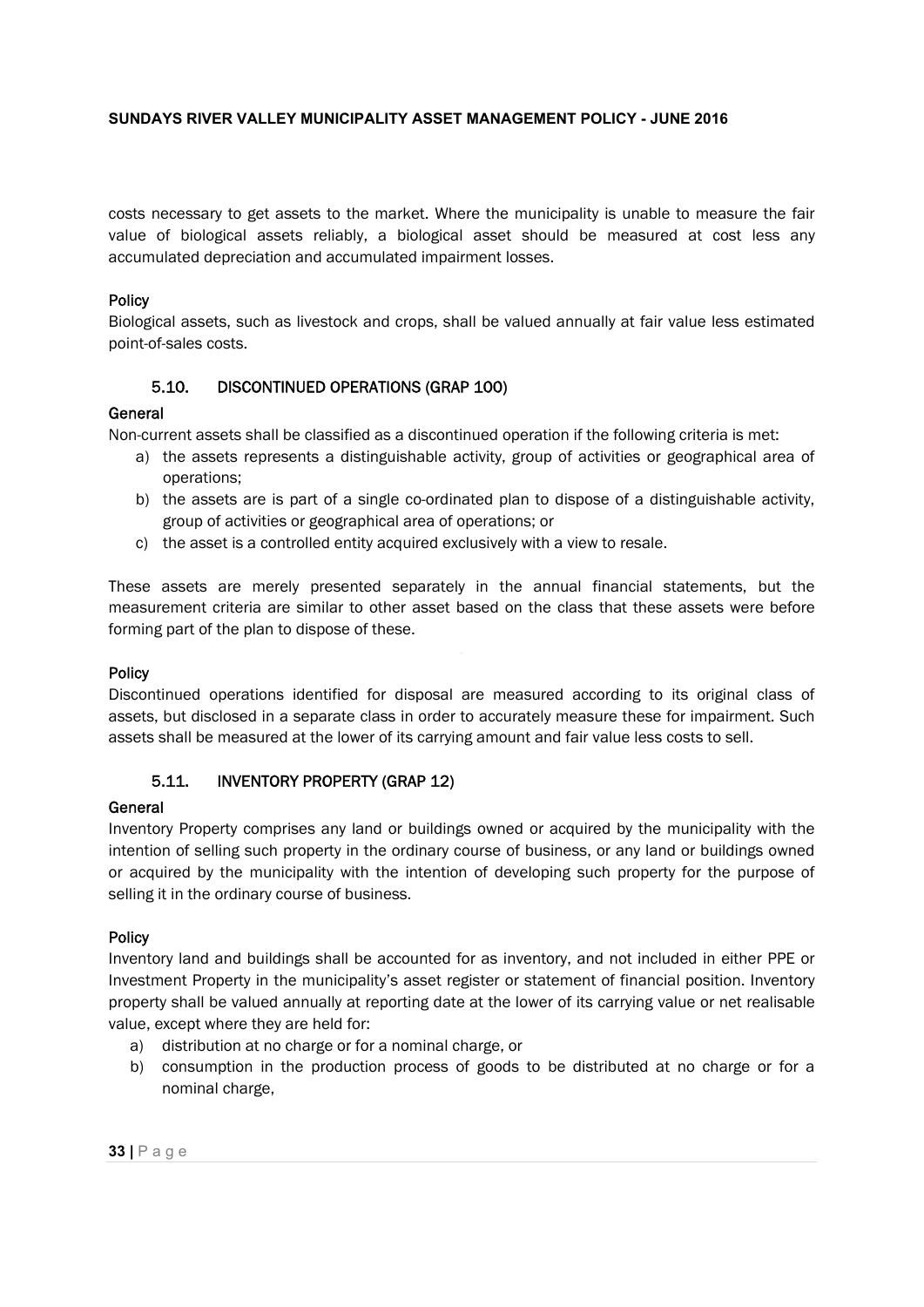then they shall be measured at the lower of cost and current replacement cost.

Inventory properties shall be recorded in the Inventory register.

## 5.12. MINOR ASSETS (CAPITAL ASSETS BELOW APPROVED THRESHOLD)

## **General**

Minor Assets comprise movable assets not capitalised in terms of the threshold policy of the municipality. However, these assets must still be controlled, safeguarded and verified by the municipality. They are not capitalised for the number of assets compared to their value does not warrant the complex procedures applicable to asset management, rendering a manageable asset register by concentrating on what is material and significant to the municipality's operation.

#### Policy

Minor assets shall be expensed in the statement of financial performance and not be capitalised. However, all assets with values less than the capitalisation threshold and with an estimated useful life of more than one year shall be bar-coded for identification purposes and listed in the Minor Asset Inventory Listing. These assets shall not be depreciated or tested for impairment and shall not generate any further transactions, except in the cases where losses are recovered by means of insurance claims or recoveries from disciplinary actions.

## 6. ASSET ACQUISITION

## 6.1. ACQUISITION OF ASSETS

## **General**

Acquisition of assets refers to the purchase of assets by buying, building (construction), or leasing. The date of acquisition of assets is deemed to be the time when control or legal title passes to the municipality.

## Policy

Should the municipality decide to acquire a capital asset, the following fundamental principles should be carefully considered prior to acquisition of such an asset:

The purpose for which the asset is required is in keeping with the objectives of the municipality and will provide significant, direct and tangible benefit to it;

The asset meets the definition of a capital asset (as defined in GRAP 16, GRAP 17, GRAP 27, GRAP 31 and GRAP 103)

The asset has been budgeted for;

The future annual operations and maintenance needs have been calculated and have been budgeted for in the operations budget;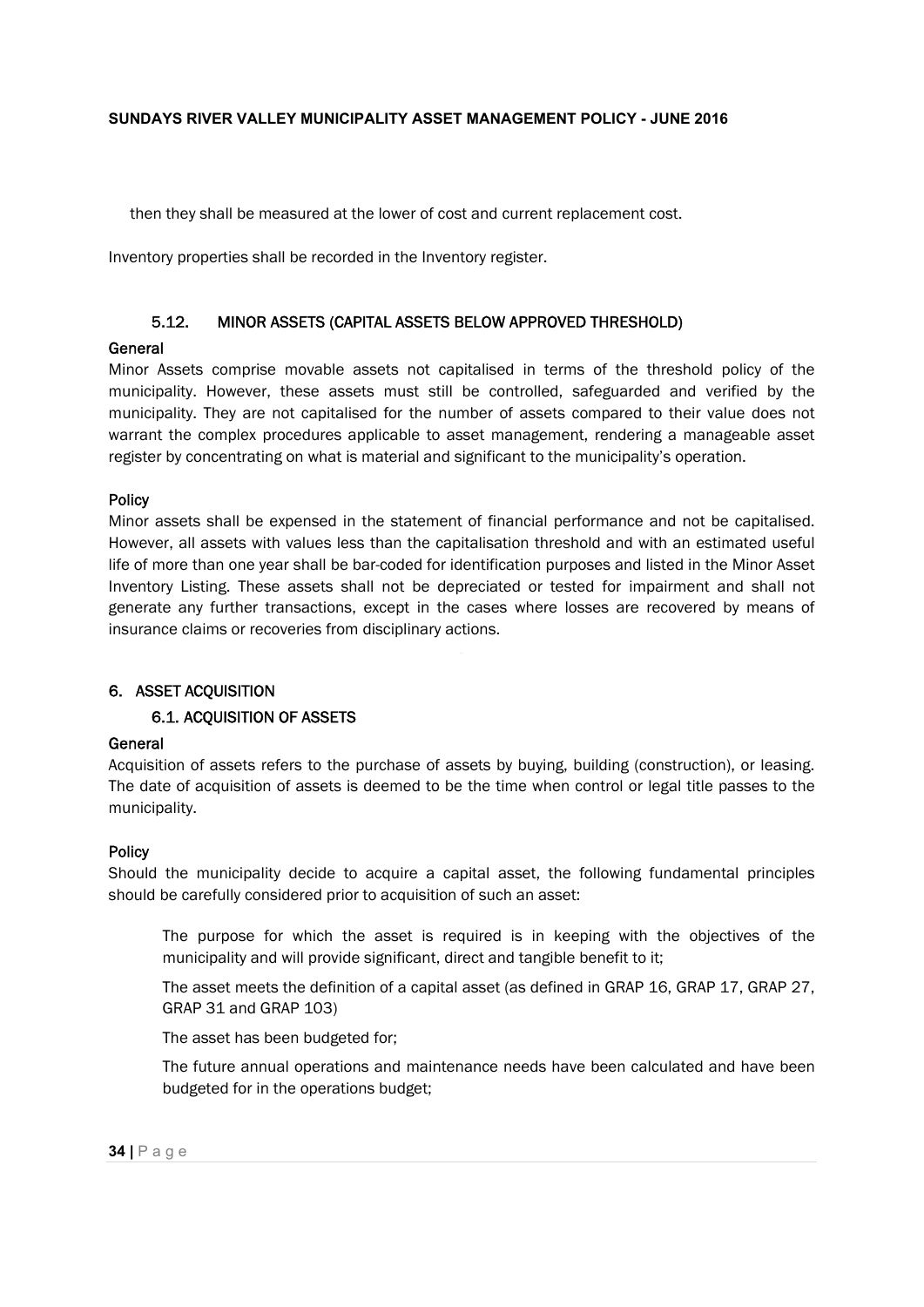The planned purchase proposal is in line with the municipalities supply chain policy and procedures to ensure fair and equitable opportunities from which the asset will be procured;

The purchase is absolutely necessary as there is no alternative municipal asset that could be economically upgraded or adapted;

The asset is appropriate to the task or requirement and is cost-effective over the life of the asset.

The asset is compatible with existing equipment and will not result in unwarranted additional expenditure on other assets or resources;

Space and other necessary facilities to accommodate the asset are in place;

The funding period shall not exceed the lifespan of the asset;

The most suitable and appropriate type, brand, model, etc. has been selected; and

The acquisition is in line with the service delivery expectations expressed in the municipalities IDP and SDBIP.

## 6.2. CREATION OF NEW INFRASTRUCTURE ASSETS

#### General

Creation of new infrastructure assets refers to the purchase and / or construction of totally new assets that has not been in the control or ownership of the municipality in the past.

## **Policy**

The cost of all new infrastructure facilities (not additions to or maintenance of existing infrastructure assets) shall be allocated to the separate assets making up such a facility and values may be used as a basis for splitting up construction costs of new infrastructure into the component parts, each of which have an appropriate useful life.

Work in progress shall be flagged (indicated) as such in the asset register until such time that the facility is completed. Depreciation will commence when the construction of the asset is finalised and the asset is in the condition necessary for it to operate in the manner intended by management. Each part of an item of Infrastructure with a cost that is significant in relation to the total cost of the item shall be depreciated separately.

## 6.3. SELF-CONSTRUCTED ASSETS

## General

Self-constructed assets relate to all assets constructed by the municipality itself or another party on instructions from the municipality.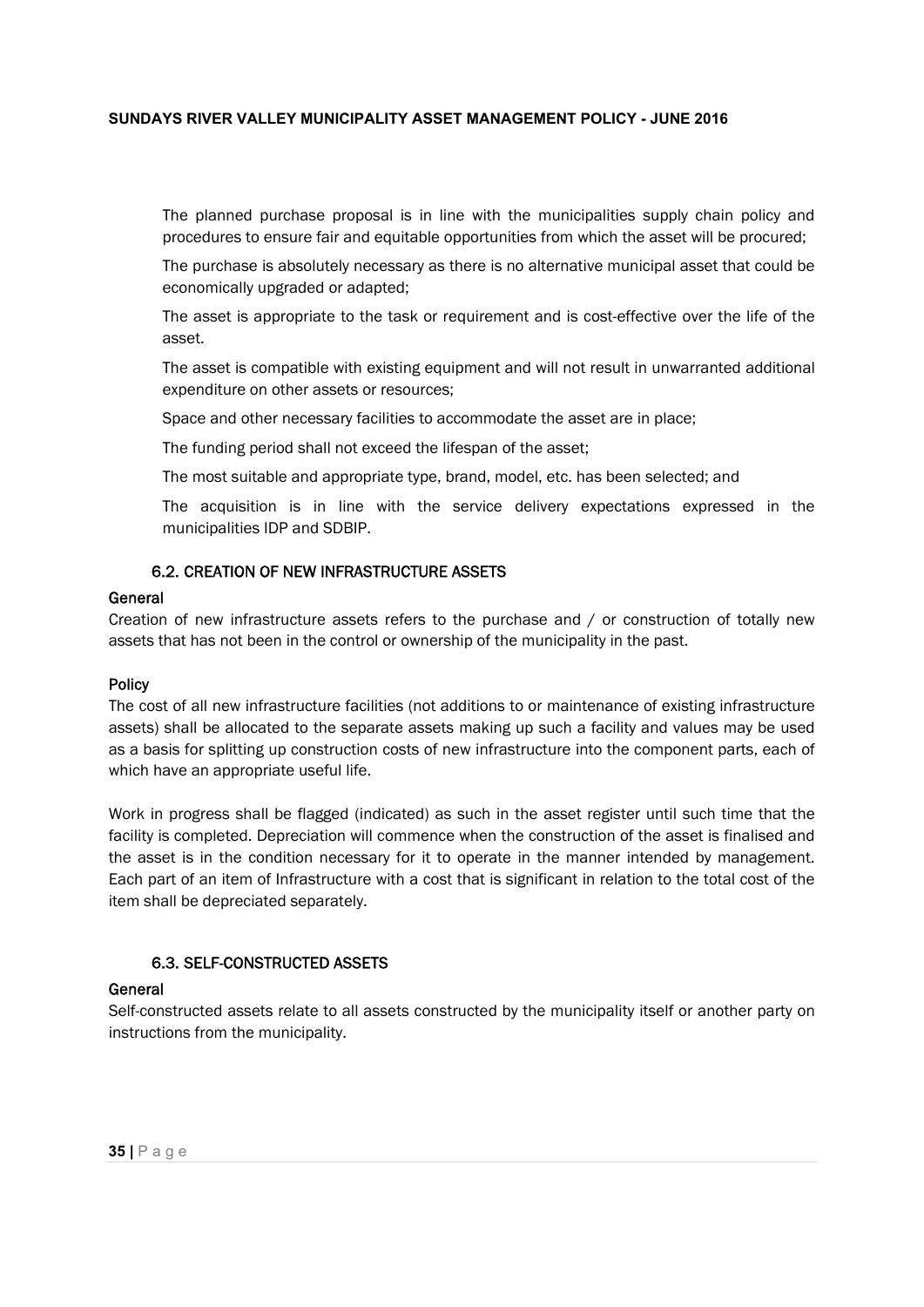## **Policy**

All assets that can be classified as assets and that are constructed by the municipality should be recorded in the asset register and depreciated over its estimated useful life for that category of asset. Work in progress shall be flagged (indicated) as such in the asset register until such time that the facility is completed. Depreciation will commence when the construction of the asset is finalised and the asset is in the condition necessary for it to operate in the manner intended by management.

## 6.4. DONATED ASSETS

#### General

A donated asset is an item that has been given to the municipality by a third party in government or outside government without paying or actual or implied exchange.

#### Policy

Donated assets shall be valued at fair value, reflected in the asset register, and depreciated as normal assets. All donated assets shall be approved by the Municipal Manager and ratified by Council prior to acceptance.

## 6.5. RECEIPT OF ASSETS

#### General

When an asset is received by the municipality the user of the asset must inform the relevant officials within the municipality of the receipt. The date of receipt shall be the acquisition date unless the receipted asset is not yet deemed to be in the physical condition intended by management for use. Policies and procedures should be designed to ensure accurate record keeping of the goods received.

## Policy

The policy regarding assets recognition is disclosed under paragraph 4.4 RECOGNITION OF CAPITAL ASSETS: INITIAL MEASUREMENT. Operating procedures regarding the receipting and process for record keeping of assets received must be adhered to.

# 7. ASSET MAINTENANCE

## 7.1. USEFUL LIFE OF ASSETS

#### General

Useful Life of assets is defined in section 2 of the Policy and is basically the period or number of production units for which an asset can be used economically by the municipality.

Although National Treasury (NT) guidelines exist that includes directives for useful lives of assets, municipalities must use their own judgement based on operational experience and in consultation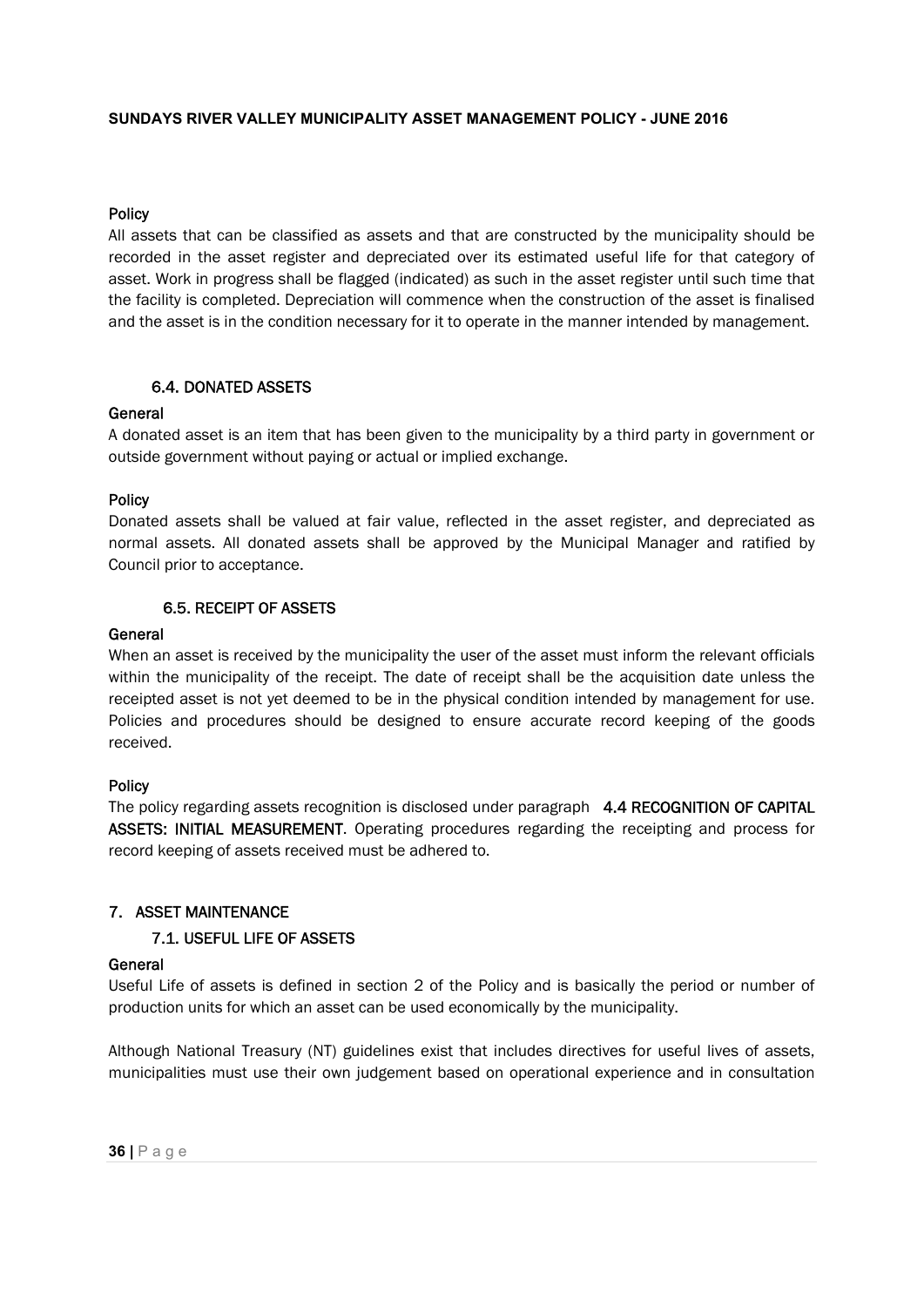with specialists where necessary in determining the useful lives for particular classes of assets. The calculation of useful life is based on a particular level of planned maintenance.

#### Policy

The remaining useful life of assets shall be reviewed annually. Changes emanating from such reviews should be accounted for as a change in accounting estimates in terms of GRAP 3. During annual physical verification of movable assets, an assessment of condition and use shall determine the appropriateness of the remaining useful lives, while for infrastructure assets, the useful lives shall be deemed to be appropriate unless an event has occurred or conditions of use have changed, which may have an effect on the remaining useful lives of these assets. Only the CFO may make changes to the useful lives of assets.

## 7.2. RESIDUAL VALUE OF ASSETS

#### General

The Residual Value of an asset is the estimated amount that the municipality would currently obtain from disposal of the asset, after deducting the estimated costs of disposal, if the asset were already of the age and in the condition expected at the end of its useful life.

immaterial in the calculation of the depreciable amount. The reason is that the majority of assets The residual values of most assets are however considered to be insignificant and therefore are hardly ever recovered through sale, but rather through use of the asset until the end of its useful life, after which insignificant amounts, if any, are expected to be obtained, as these assets will most probably be replaced in its entirety.

Assets typically not sold by the municipality are land, buildings, infrastructure and community assets, which assets will have a residual value of zero, allowing the asset to be fully depreciated over its useful life cycle. Residual values will only be applicable to assets that are normally disposed of by selling them once the municipality does not have a need for such assets anymore, e.g. motor vehicles. Past experiences of municipal auctions held revealed that furniture, computer equipment and other movable assets does not reach selling prices that are material.

#### Policy

Residual values shall be determined upon initial recognition of assets that are normally disposed of by selling them once the municipality does not have a need for such assets anymore, e.g. motor vehicles and earthmoving equipment. The basis of the residual value estimates shall be determined by the results of past sales of these types of assets at auctions when it reaches the end of its useful lives. The residual value of assets shall be reviewed annually at reporting date. Changes in depreciation charges emanating from such reviews should be accounted for as a change in accounting estimates in terms of GRAP 3.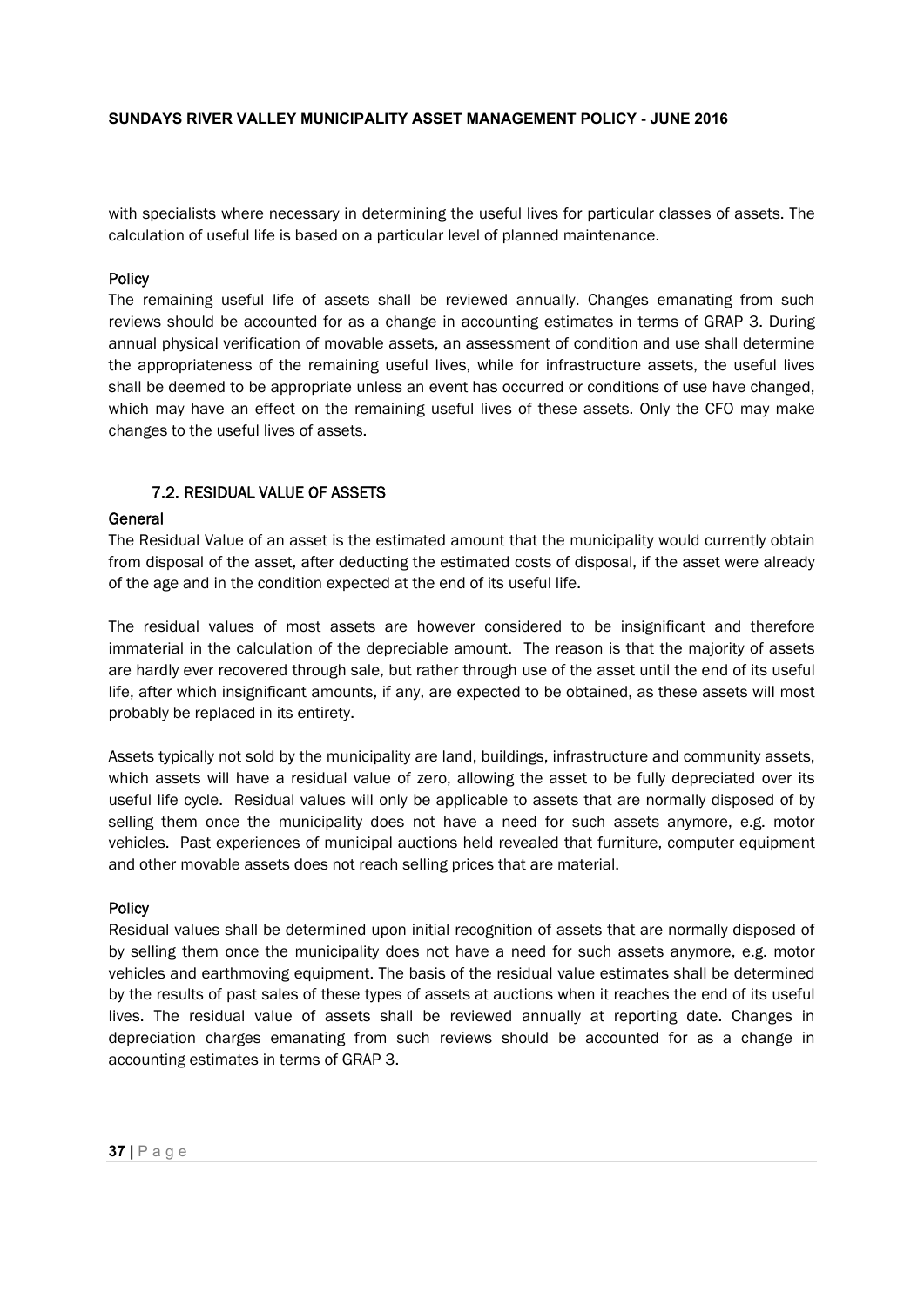# 7.3. DEPRECIATION OF ASSETS

## General

Depreciation is the systematic allocation of the depreciable amount of an asset over its useful life. Depreciation therefore recognises the gradual exhaustion of the asset's service capacity. The depreciable amount is the cost of an asset, or other amount substituted for cost in the financial statements, less its residual value. The depreciation method used must reflect the pattern in which economic benefits or service potential of a capital asset is consumed by the municipality. The allowed depreciation methods that can be applied by the municipality are the *Straight-line method*, the *Diminishing Balance method* and the *Sum of the Units method*.

#### Policy

All PPE items except land shall be depreciated on a straight-line basis over their reasonable useful lives. The residual value and the useful life of an asset shall be reviewed at each reporting date. The depreciation method applied shall be reviewed at each reporting date. Reasonable budgetary provisions shall be made annually for the depreciation of all applicable assets controlled or used by the municipality, or expected to be so controlled or used during the ensuing financial year. The following will apply regarding the rate of depreciation (estimated useful lives):

- The Chief Financial Officer shall assign a useful operating life to each depreciable asset item recorded on the Municipality's asset register. In determining such a useful life the Chief Financial Officer shall adhere to the useful lives set out in the annexure to this document.
- In the case of an asset item which is not listed in this annexure, the Chief Financial Officer shall determine a useful operating life, if necessary in consultation with the Head of Department who shall control or use the item in question, and shall be guided in determining such useful life by the likely pattern in which the item's economic benefits or service potential will be consumed.

Depreciation shall take the form of an expense both calculated and debited on a monthly basis against the appropriate line item in the department or vote in which the asset is used or consumed. Depreciation of an asset shall begin when the asset is ready to be used, i.e. the asset is in the location and condition necessary for it to be able to operate in the manner intended by management. Depreciation of an asset ceases when the asset is derecognised. Therefore, depreciation does not cease when the asset becomes idle or is retired from active use and held for disposal unless the asset is fully depreciated. However, under certain methods of depreciation the depreciation charge can be zero while there is no production. In the case of intangible assets being included as assets, the procedures to be followed in accounting and budgeting for the amortisation of intangible assets shall be identical to those applying to the depreciation of other assets.

## 7.4. IMPAIRMENT LOSSES

## General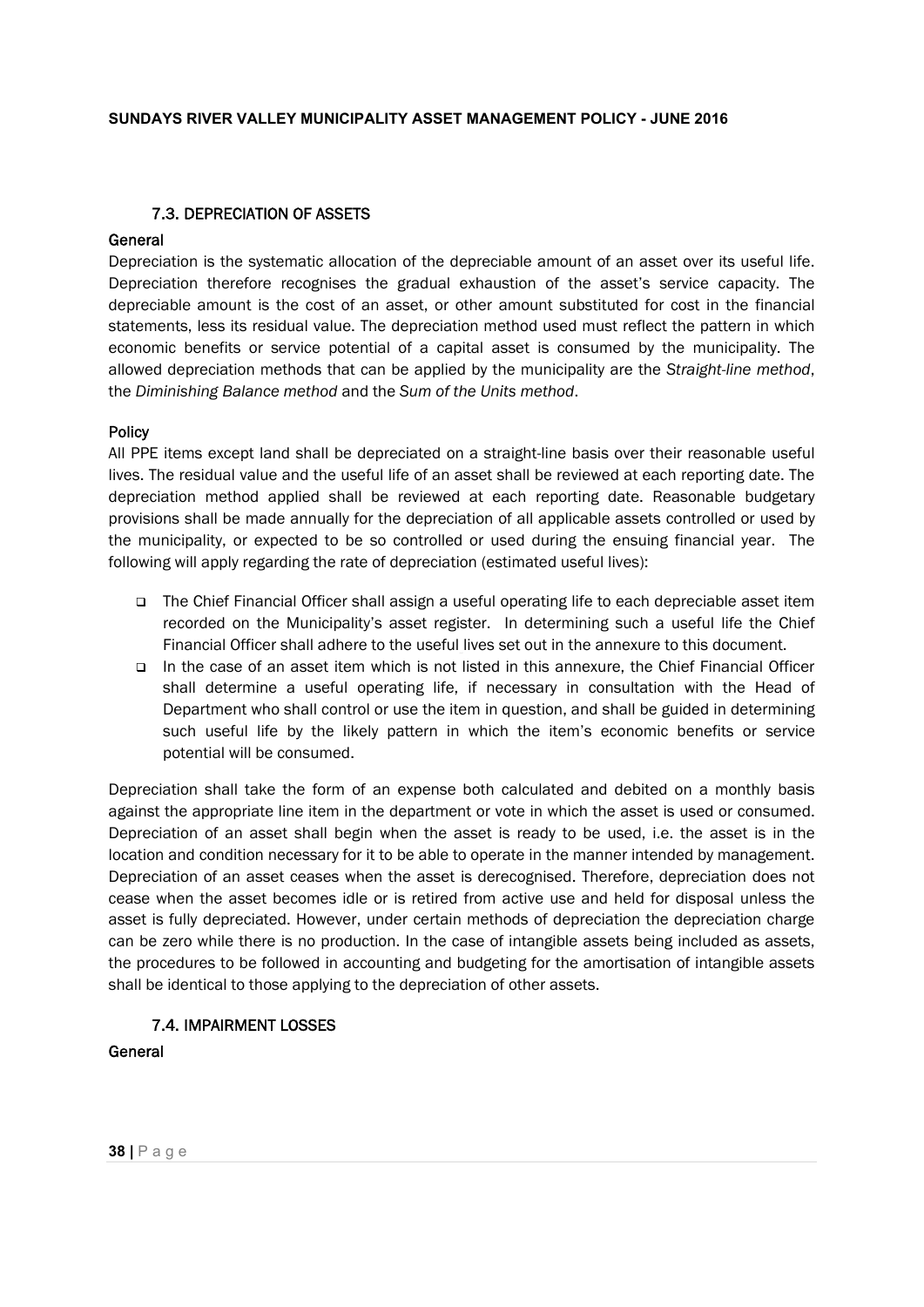Impairment is the loss in the future economic benefits or service potential of an asset, over and above the systematic recognition of the loss of the asset's future economic benefits or service potential through depreciation. The following serve as examples of impairment indicators:

Significant decline in market value;

- Carrying amount of an asset far exceeds the recoverable amount or market value;
- There is evidence of obsolescence (or physical damage);
- The deterioration of economic performance of the asset concerned; and
- The loss in the future economic benefits or service potential of an asset, over and above the systematic recognition of the loss of the asset's future economic benefits or service potential through depreciation (such as through inadequate maintenance).

The impairment amount is calculated as the difference between the carrying value and the recoverable service value. The recoverable service value is the higher of the asset's value in use or its net selling price. Where the recoverable service amount is less than the carrying amount, the carrying amount should be reduced to the recoverable service amount by way of an impairment loss. The impairment loss should be recognised as an expense when incurred unless the asset is carried at re-valued amount.

recoverable service value is determined using the depreciated replacement costs method by If the asset is carried at a re-valued amount the impairment should be recorded as a decrease in the revaluation reserve. Where immovable property, plant and equipment surveys are conducted, the assessing the remaining useful life.

## **Policy**

Assets shall be reviewed annually for all assets with impairment indicators. Impairment of assets shall be recognised as an expense, unless it reverses a previous revaluation in which case it should be charged to the Revaluation Surplus. The reversal of previous impairment losses recognised as an expense is recognised as an income.

## 7.5. MAINTENANCE OF ASSETS AND THE ASSET REGISTER

## General

Maintenance refers to all actions necessary for retaining an asset as near as practicable to its original condition in order for it to achieve its expected useful life, but excluding rehabilitation or renewal. This includes all types of maintenance – corrective and preventative maintenance.

For linear infrastructure assets, such as pipes, cables and roads, the following test could be applied to differentiate between maintenance and renewal when partial sections of linear assets are renewed:

If a future renewal of the entire pipe will include the renewal of the partial section that is now renewed, then the renewal of the partial section is treated as maintenance.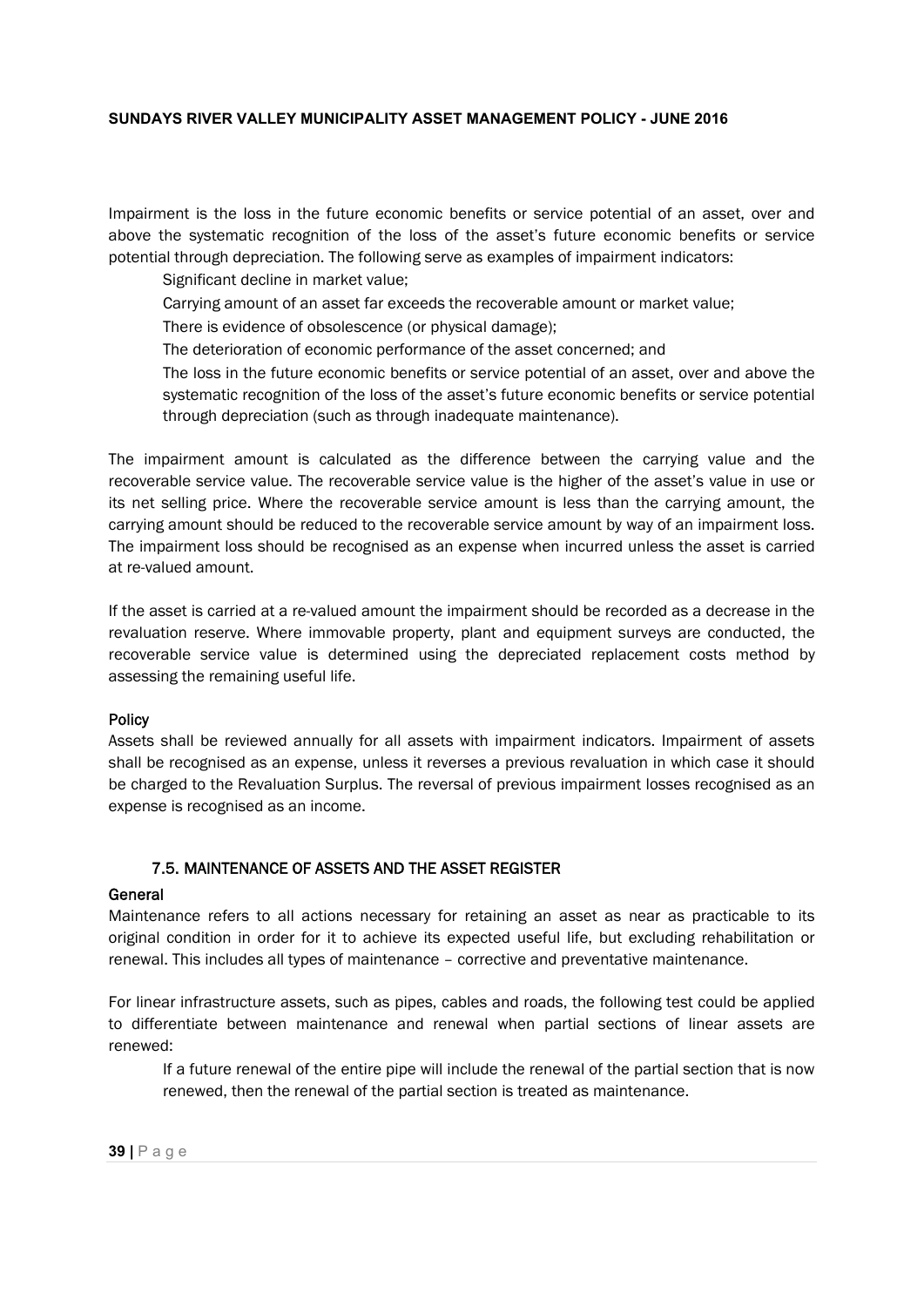If a future renewal of the entire pipe will retain the partial section that is now renewed, then the renewal of the partial section is treated as renewal and the pipe is split into two separate assets.

Maintenance analysis is an essential function of infrastructure management to ensure cost-effective and sustainable service delivery. In order to analyse maintenance data, maintenance actions undertaken against individual infrastructure assets should be recorded against such assets.

#### **Policy**

Maintenance actions performed on infrastructure assets shall be recorded against the individual assets that are identified in the asset register. In this regard the following will apply:

#### *Maintenance Plans*

- Every Head of Department shall ensure that a maintenance plan in respect of every new infrastructure asset with a value of R100 000 (one hundred thousand rand) or more is promptly prepared and submitted to the Council for approval.
- If so directed by the Municipal Manager, the maintenance plan shall be submitted to the Council prior to any approval being granted for the acquisition or construction of the infrastructure asset concerned.
- □ The Head of Department controlling or using the infrastructure asset in question, shall annually report to the Council, not later than in July, of the extent to which the relevant maintenance plan has been complied with, and of the likely effect which any non-compliance may have on the useful operating life of the item concerned.

#### *Deferred Maintenance*

- If there is material variation between the actual maintenance expenses incurred and the expenses reasonably envisaged in the approved maintenance plan for any infrastructure asset, the Chief Financial Officer shall disclose the extent of and possible implications of such deferred maintenance in an appropriate note to the budget. Such note shall also indicate any plans which the Council has approved in order to redress such deferral of the maintenance requirements concerned.
- If no such plans have been formulated or are likely to be implemented, the Chief Financial Officer shall re-determine the useful operating life of the asset in question, if necessary in consultation with the Head of Department controlling or using such item, and shall recalculate the increased annual depreciation expenses accordingly.

*General Maintenance of* assets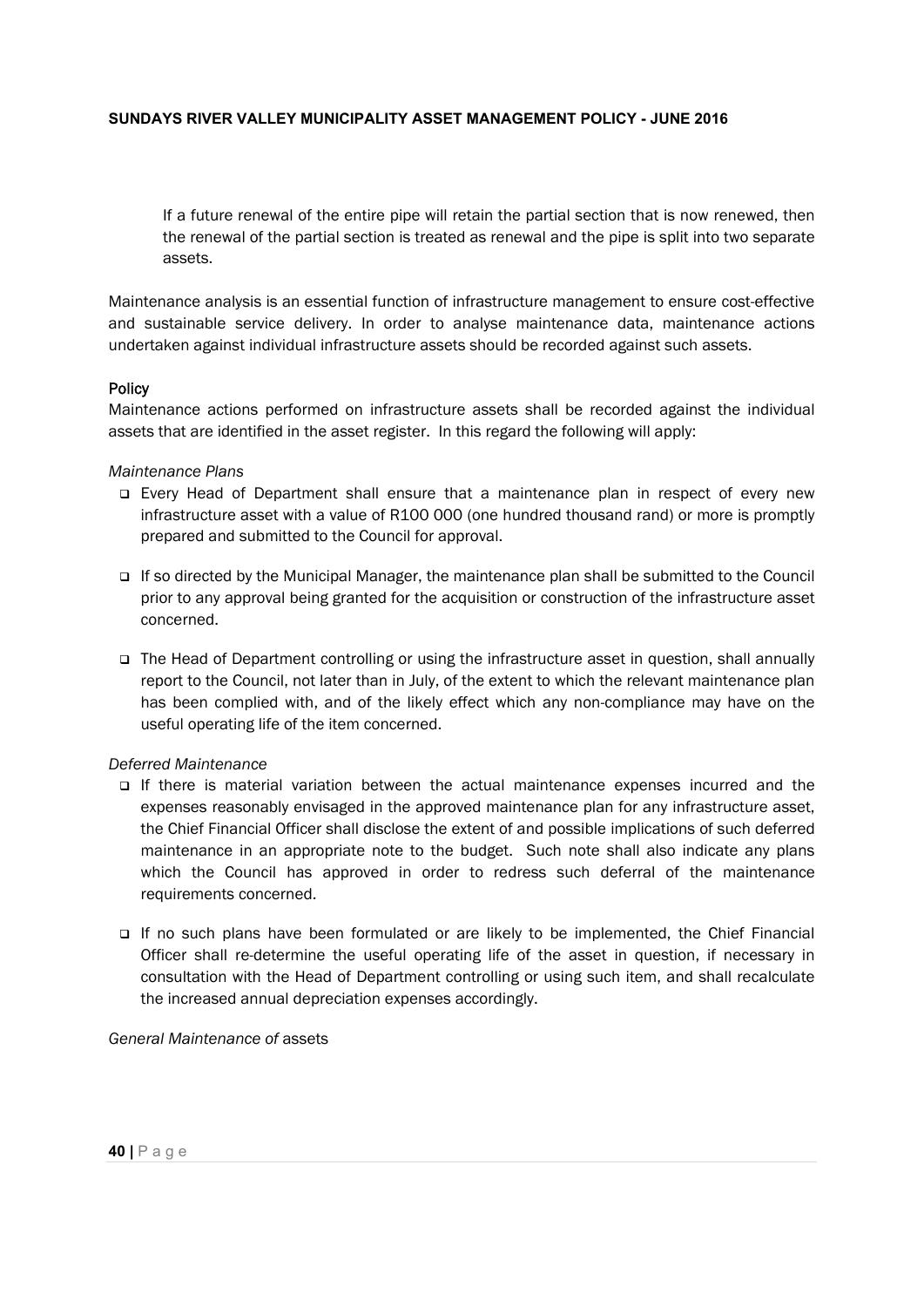Every Head of Department shall be directly responsible for ensuring that all assets (other than infrastructure assets which are dealt with above) are properly maintained and in a manner which will ensure that such item attain their useful operating lives.

# 7.6. RENEWAL OF ASSETS

## General

Asset Renewal is restoration of the service potential of the asset. Asset renewal is required to sustain service provision from infrastructure beyond the initial or original life of the asset. If the service provided by the asset is still required at the end of its useful life, the asset must be renewed. However if the service is no longer required, the asset should not be renewed. Asset renewal projections are generally based on forecast renewal by replacement, refurbishment, rehabilitation or reconstruction of assets to maintain desired service levels.

## Policy

Assets renewal shall be accounted for against the specific asset. The renewal value shall be capitalised against the asset and the expected life of the asset adjusted to reflect the new asset life.

# 7.7. REPLACEMENT OF ASSETS

## **General**

This paragraph deals with the complete replacement of an asset that has reached the end of its useful life so as to provide a similar or agreed alternative level of service.

## Policy

Assets that are replaced shall be written off at their carrying value. The replacement asset shall be accounted for as a separate new asset. All costs incurred to replace the asset shall be capitalised against the new asset. Assets shall only be replaced after the council has decided that a specific asset is not needed to provide the minimum level of basic services. The Municipal Manager, in consultation with the CFO and other Heads of Departments, shall formulate norms and standards for the replacement of all normal operational assets. Such norms and standards shall be incorporated in a standard operating procedure. These procedures shall cover the replacement of motor vehicles, furniture and fittings, computer equipment, and any other appropriate operational items and shall also provide for the replacement of assets which are required for service delivery but which have become uneconomical to maintain.

## 8. ASSET DISPOSAL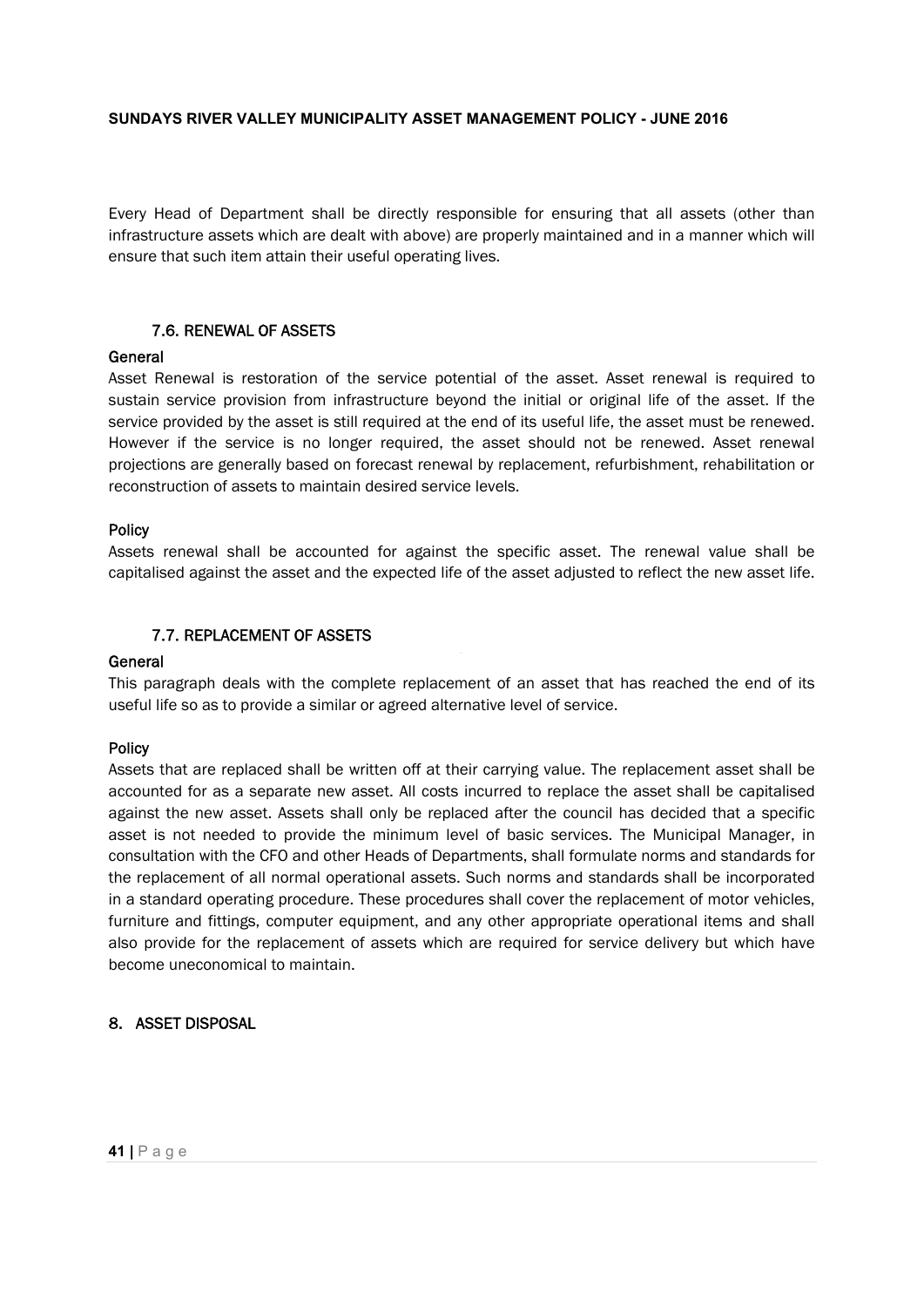## 8.1. ALIENATION / DISPOSAL OF ASSETS

#### General

Alienation / Disposal (alienation) is the process of disowning assets by transferring ownership or title to another owner, which is external to the municipality.

The MFMA (section 14 and 90) and the Municipal Supply Chain Management Regulation no. 27636 have specific requirements regarding the disposal of capital assets.

Specifically:

A municipality may not …" permanently dispose of a capital asset needed to provide the minimum level of basic municipal services"

Where a municipal council has decided that a specific asset is not needed to provide the minimum level of basic services, a transfer of ownership of an asset must be fair, equitable, transparent, competitive and consistent with the municipality's supply chain management policy.

In addition, the MFMA section 75 (1)(h) requires that the accounting officer of a municipality places on the municipality's website an information statement containing a list of assets over a prescribed value that have been disposed of in terms of section 14(2) or (4) during the previous quarter.

#### Policy

Council will delegate the authority for disposal of assets not exceeding a carrying value of R50 000 to the Municipal Manager, and will ensure that disposal, including transfer of assets with a value exceeding R50 000 occurs in accordance with the MFMA.

The disposal of an item of property, plant or equipment must be fair, equitable, transparent, competitive and cost effective and comply with a prescribed regulatory framework for municipal supply chain management and the Supply Chain Management Policy of the municipality.

Different disposal methods will be necessary for different types of assets. Before deciding on a particular disposal method, the following shall be considered:

The nature of the asset The potential market value Other intrinsic value of the asset Its location Its volume Its trade-in price Its ability to support wider Government programmes; Environmental considerations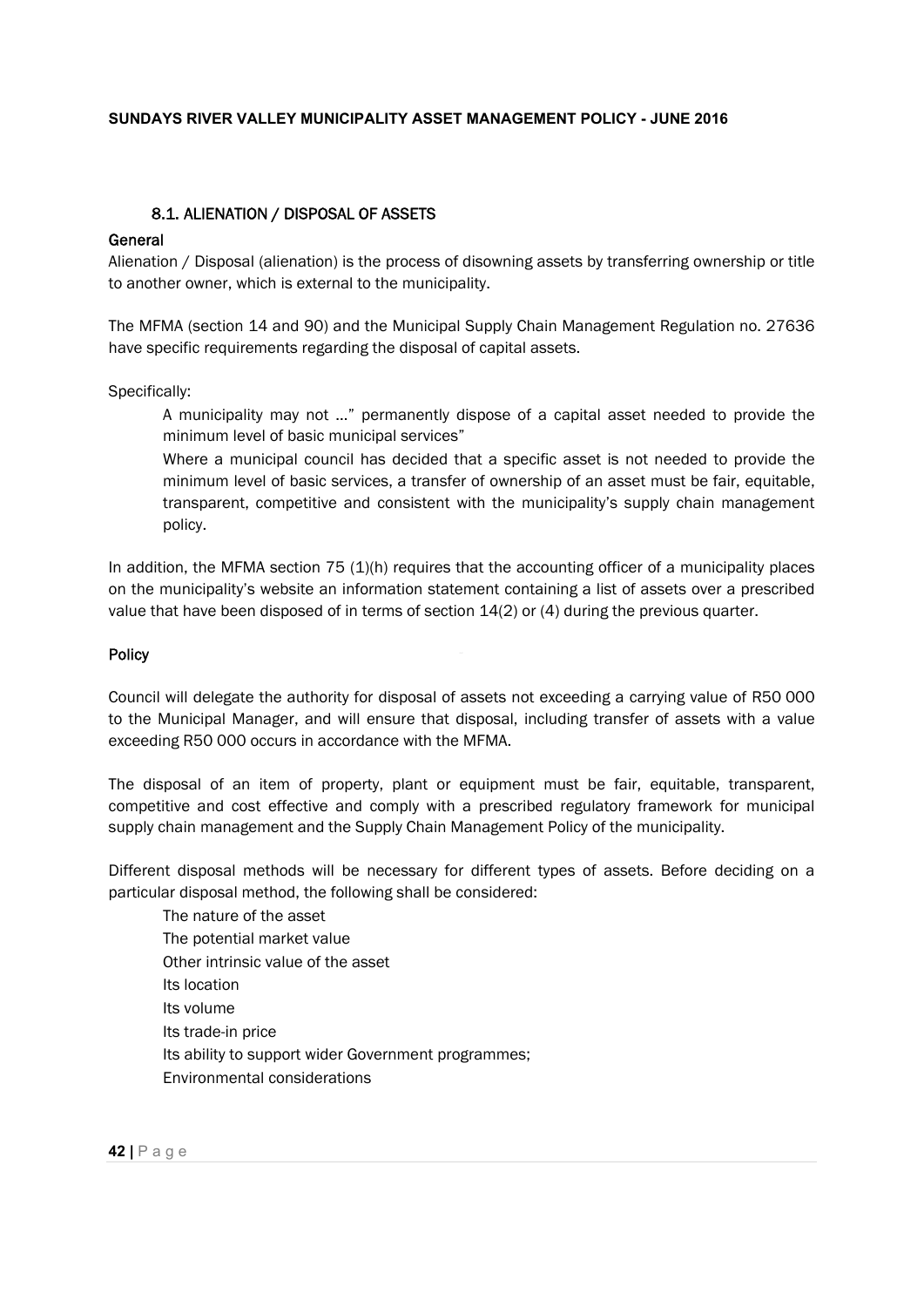Market conditions The asset's life

Appropriate means of disposal may include:

| Public auction                                                       |
|----------------------------------------------------------------------|
| Public tender                                                        |
| Transfer to another institution                                      |
| Sale to another institution                                          |
| Letting to another institution under finance lease                   |
| Trade-in                                                             |
| Controlled dumping (for items that have low value or are unhygienic) |

Other means of alienation include:

Donations: Donations may be considered as a method of alienation, but such requests must be motivated to the Municipal Manager for approval.

Destruction: Assets that are hazardous or need to be destroyed must be identified for tenders or quotations by professional disposal agencies.

Scrapping: Scrapping of assets that cannot be alienated otherwise may be considered as a method of alienation, but such requests must be motivated to the Municipal Manager.

The letting of immovable property, excluding municipal housing for officials and political office bearers, must be done at market-related tariffs, unless the relevant treasury approves otherwise. No municipal property may be let free of charge without the prior approval of the relevant treasury.

Once the fixed assets are disposed, the asset shall be removed from the accounting records and the asset register. All gains and losses realised on the disposal of assets shall be accounted for as revenue or expense in the statement of financial performance.

Assets shall only be disposed of when there is no continuing need for the service provided by the asset in question or economic benefit. No asset will be disposed of except if one of the following conditions have been met:

It has reached the end of its economic life,

It was lost, stolen or non-repairable,

It has become unserviceable,

It is not economical to continue using the asset when a replacement would ultimately bring economic saving benefit, and

It has been superseded by a later or more technologically superior model.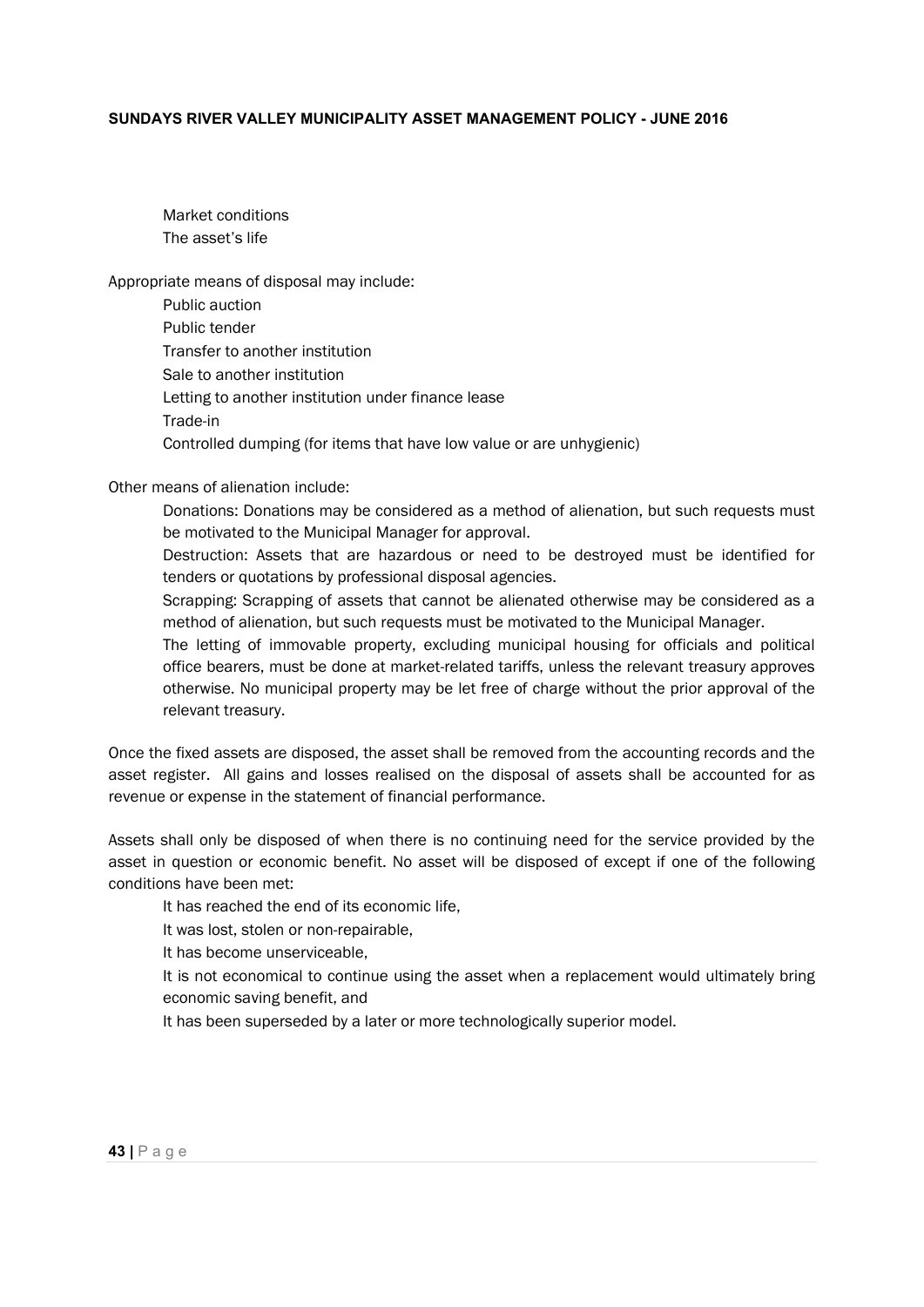## 8.2. TRANSFER OF ASSETS

## **General**

The processes and rules for the transfer of a capital asset to another municipality, municipal entity or national/provincial organ of state are governed by an MFMA regulation namely "the Local Government: Municipal Asset Transfer Regulations".

Transfer of assets or inventory items refers to the internal transfer of assets within the municipality or from the municipality to another entity. Procedures need to be in place to ensure that the Asset Control section can keep track of all assets and ensure that the asset register is updated with all changes in asset locations. These procedures must be followed and apply to all transfers of assets from:

One Department to another Department; One location to another within the same department; One building to another; and One entity to another.

## Policy

The transfer of assets shall be controlled by a transfer process and the asset register shall be updated.

## 8.3. EXCHANGES OF ASSETS

#### General

According to GRAP 17.29 and GRAP 16.34 an asset may be acquired in exchange for a nonmonetary asset or assets, or a combination of monetary and non-monetary assets.

If the fair value of either the asset received or the asset given up can be determined reliably, then the fair value of the asset given up is used to measure the cost of the asset received unless the fair value of the asset received is more clearly evident.

If the acquired asset is not measured at fair value, its cost is measured at the carrying amount of the asset given up.

## **Policy**

The cost of assets acquired in exchange for another asset shall be measured at the fair value of the asset received, which is equivalent to the fair value of the asset given up, adjusted by the amount of any cash or cash equivalents transferred.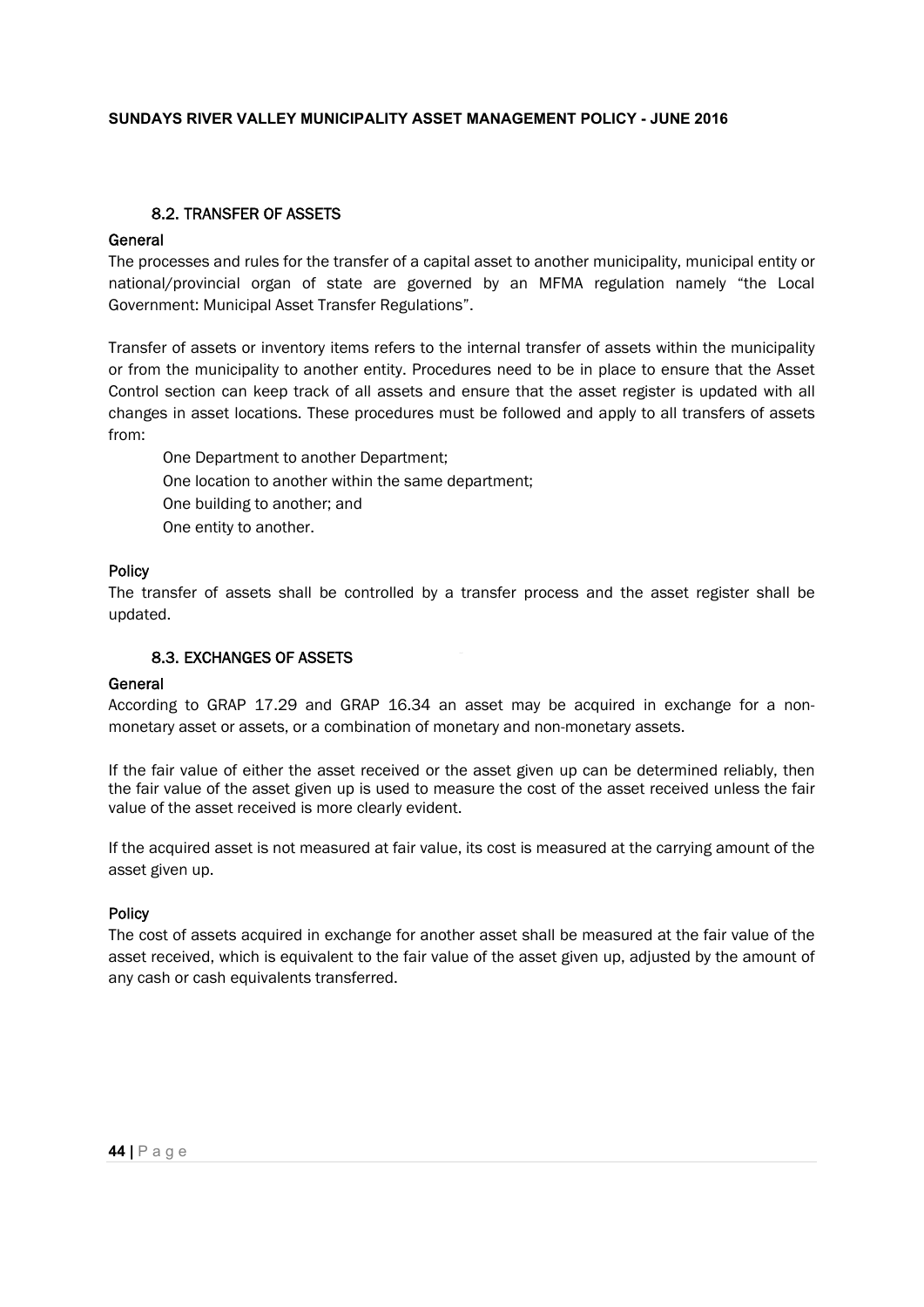## 8.4. SELLING OF ASSETS

## General

Selling of assets refers to the public sale of municipal assets approved for alienation. The sale/disposal of assets must firstly meet the requirements of MFMA s14 and 90 which requires assets to be under-performing, or no longer functionally suited for basic service-delivery needs, consideration should be given to the possible alternatives to disposal.

#### **Policy**

All assets earmarked for sale must be sold by public auction or tender and the following steps shall be followed:

A notice of the intention of the municipality to sell the asset shall be published in a local newspaper;

The municipality shall appoint an independent appraiser to fix a minimum selling price;

In the case of a public auction, the municipality shall appoint an independent auctioneer to conduct the auction; and

In the case of a tender, the prescribed tender procedures of the municipality shall be followed.

Assets earmarked for sale, shall be reclassified as Assets Held-for-Sale in terms of section5.10 of this Policy and shall not attract any further depreciation. Sold assets shall be written-off in the asset register.

## 8.5. WRITING-OFF OF ASSETS

## General

The write-off of assets is the process to permanently remove the assets from the asset register. Assets can be written-off after approval of the Municipal Manager of a report indicating that:

The useful life of the asset has expired;

The asset has been destroyed;

The asset is out-dated;

The asset has no further useful life;

The asset does not exist anymore;

The asset has been sold; and

Acceptable reasons have been furnished leading to the circumstances set out above.

When an asset was damaged or destroyed in circumstances beyond the control of the municipality, the municipal manager must ascertain whether third parties or a municipal employee was involved and whether the municipality has any right of recourse against such third party or employee.

#### Policy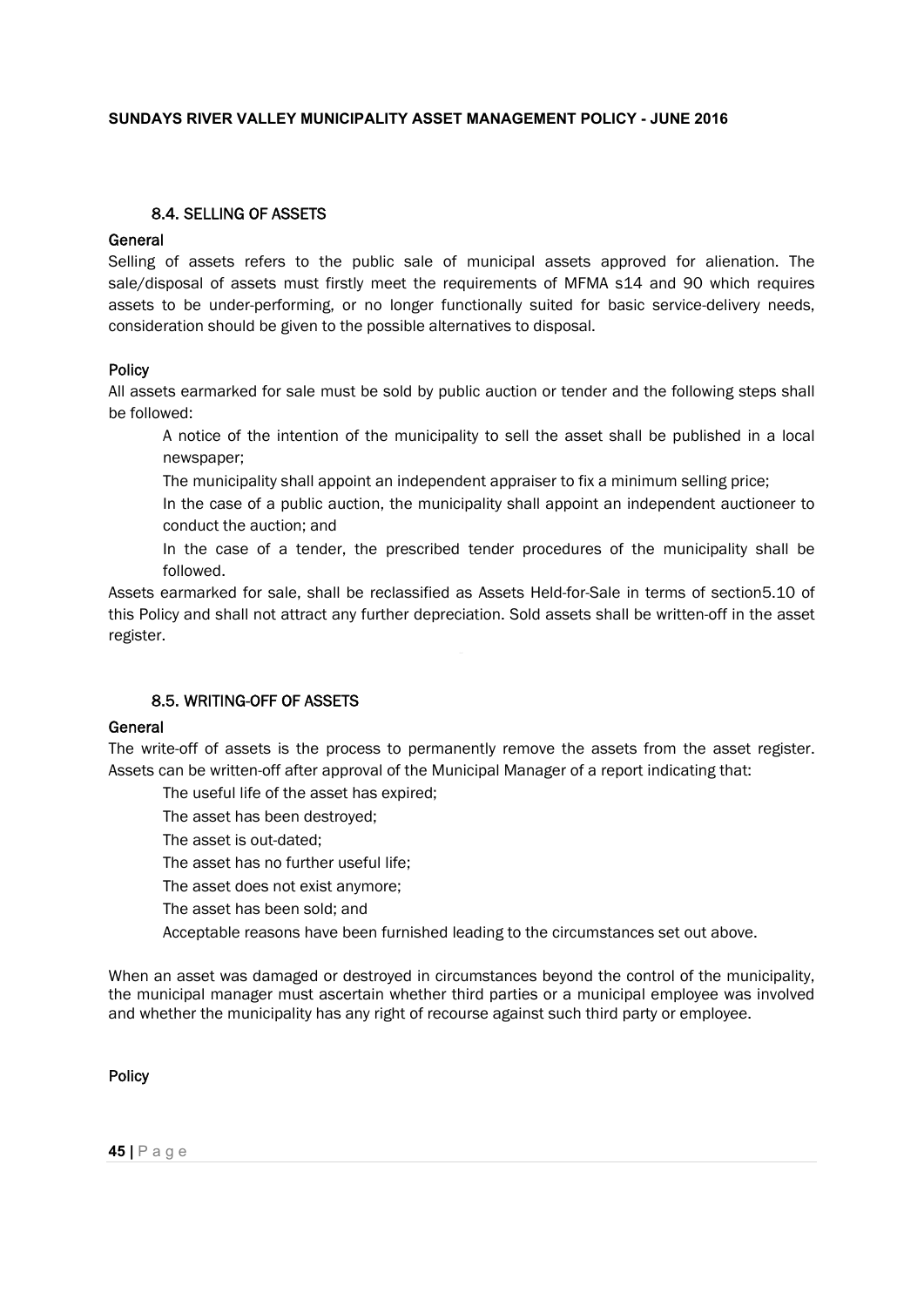The only reasons for writing off assets, other than the sale or transfer of such assets during the process of alienation, shall be the loss, theft, destruction, material impairment, or decommissioning of the asset in question. In this regard:

- An asset item, even though not fully depreciated, shall be written off when it can no longer be used, in consultation with the Head of Department controlling or using the item concerned.
- Every Head of Department shall report to the Chief Financial Officer on 30 April of each financial year on any asset item which such Head of Department wishes to have written off, stating in full the reason for such recommendation.
- The Chief Financial Officer shall consolidate all such reports, and shall promptly notify the Council on the assets to be written off.
- An asset is written off at the value reflected in the asset register of the municipality less any proceeds received.
- The resulting profit or loss is recognised as a gain or loss on disposal in the statement of financial performance.
- In cases of suspected theft or malicious damage, the CFO will instruct the internal auditor and report the matter to the South African Police Service

# 9. PHYSICAL CONTROL (MOVABLE ASSETS)

## 9.1. PHYSICAL CONTROL / VERIFICATION

## General

Movable assets require physical control and verification of existence.

## **Policy**

All movable assets shall be actively controlled, including an annual verification process. Annual physical inspections of assets shall be performed to identify items which are missing, damaged, not in use or are obsolete due to changed circumstances, to ensure that they are appropriately repaired, impaired, written off or disposed of. In this regard:

- Every Head of Department shall at least once during every financial year undertake a comprehensive verification of all movable PPE items controlled or used by the department concerned.
- Every Head of Department shall promptly and fully report in writing to the Chief Financial Officer, in the format determined by the Chief Financial Officer, all relevant results of such PPE verification, provided that each such item of PPE verification shall be undertaken and completed during the month of June of each financial year, and that the resultant report shall be submitted to the Chief Financial Officer not later than 15 July of the year in question.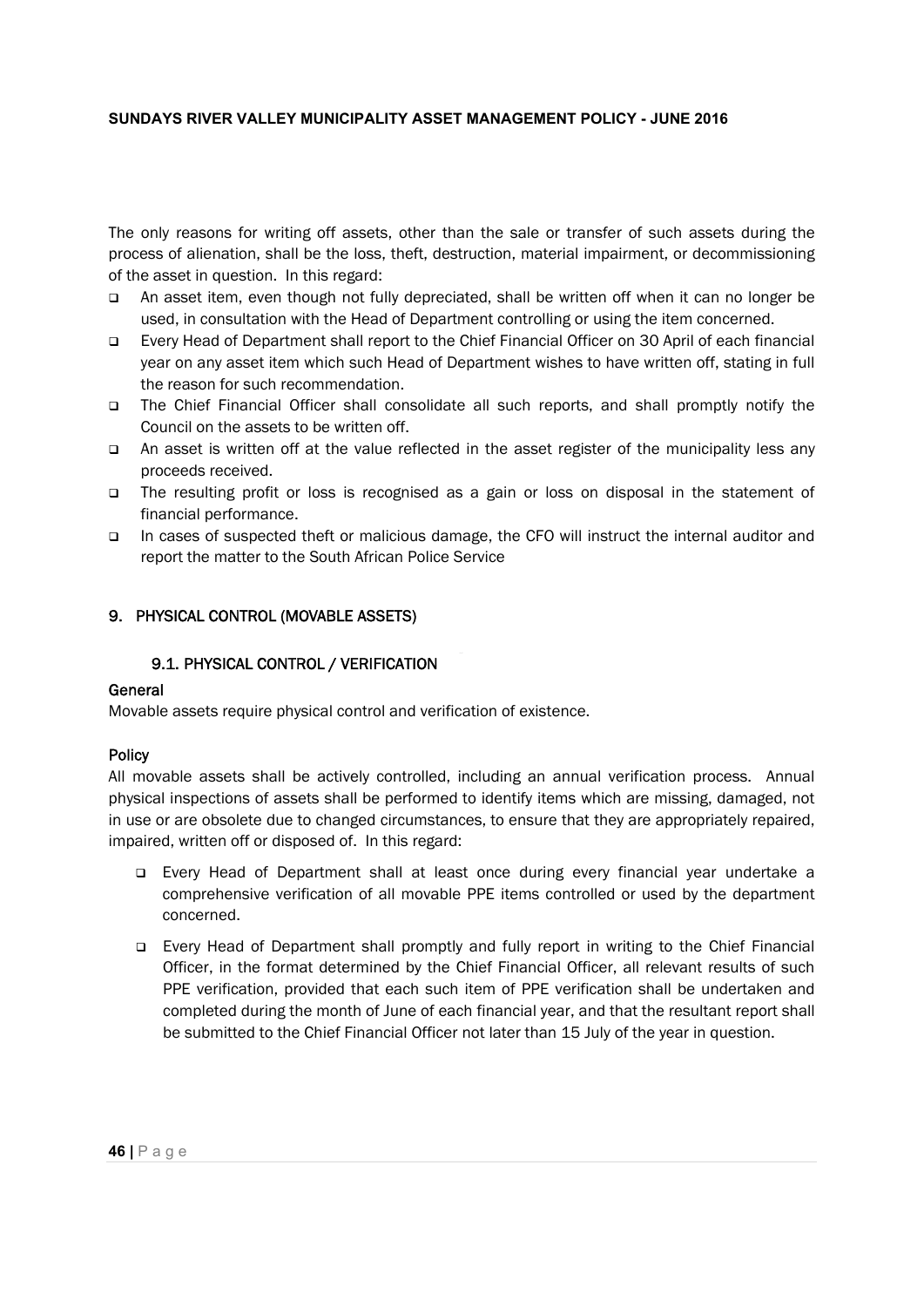Registers shall be kept for those assets allocated to staff members. The individuals are responsible and accountable for the assets under their control. These registers should be updated when the assets are moved to different locations or allocated to a different staff member in order to facilitate control and physical verification.

Every Head of Department shall promptly and fully report in writing to the Chief Financial Officer, in the format determined by the Chief Financial Officer, all movements of PPE (including inventory items) within 5 working days after movement of such item.

# 9.2. INSURANCE OF ASSETS

#### **General**

Insurance provides selected coverage for the accidental loss of the asset value. Generally, government infrastructure is not insured against disasters because relief is provided from the Disaster Fund through National Treasury.

## **Policy**

Assets that are material in value and substance shall be insured at least against destruction, fire and theft. In this regard:

- □ The Municipal Manager shall ensure that all movable assets are insured at least against fire and theft, and that all Municipal buildings are insured at least against fire and allied perils.
- If the Municipality operates a self-insurance reserve (assuming such reserve to be allowed), the Chief Financial Officer shall annually determine the premiums payable by the departments or votes after having received a list of the assets and insurable values of all relevant items from the Heads of Departments concerned.
- The Municipal Manager shall recommend to the Council, after consulting with the Chief Financial Officer, the basis of the insurance to be applied to each type of asset - either the carrying value or the replacement value of the item concerned. Such recommendation shall take due cognisance of the budgetary resources of the Municipality.
- The Chief Financial Officer shall annually submit a report to the Council on any reinsurance cover which it is deemed necessary to procure for the Municipality's self-insurance reserve.

## 9.3. SAFEKEEPING OF ASSETS

## General

Asset safekeeping is the protection of assets from damage, theft, and safety risks. The Head of Department may nominate officials who shall safeguard the assets on their behalf, but they shall remain accountable for ensuring that these activities are performed. Every Head of Department is, in terms of the employment contract, directly responsible for the physical safekeeping of any asset controlled or used by the Department in question.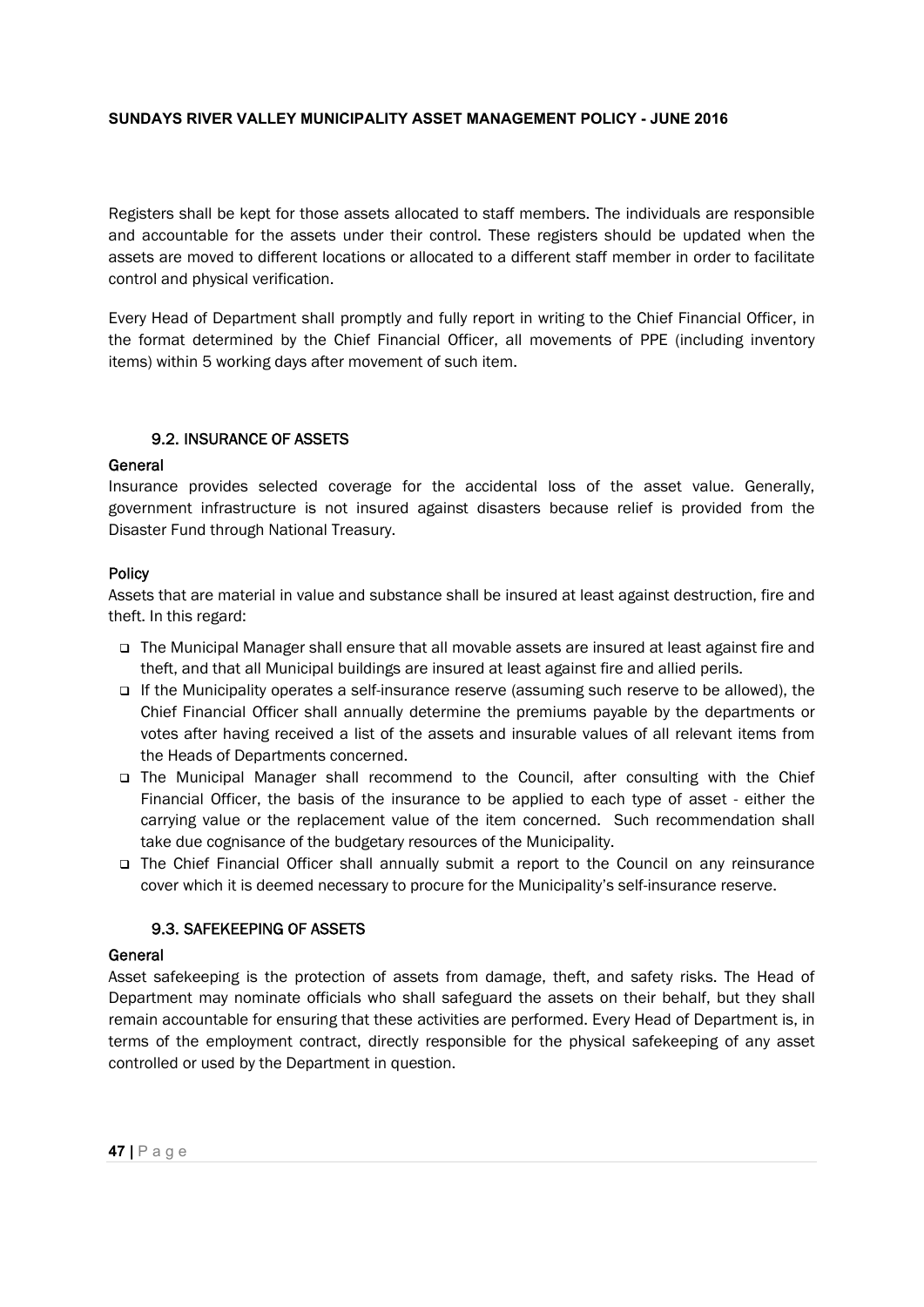#### **Policy**

Directives (or written communications issued by the Municipal Manager) for the safekeeping of assets shall be developed and the safekeeping of assets shall be actively undertaken.

## 10. ASSET FINANCIAL CONTROL

## 10.1 FUNDING SOURCES

#### General

The Municipal Finance Management Act (MFMA) provides guidelines on how to utilize funds in financing assets (Section 19 of MFMA). The municipality shall utilise any of the following sources to acquire and / or purchase assets:

Grants, Subsidies and Public Contributions; Revenue Contributions; Cash Surplus; and / or

External / Donor Funds.

#### Policy

The annual capital budget must be funded and the sources of finance must be disclosed as part of the Council's budget. In this regard:

- The Chief Financial Officer shall ensure that in respect of all assets financed from grants or subsidies or contributions received from other spheres of government or from the public at large, as well as in respect of assets donated to the Municipality, a grants reserve or public contribution reserve for future depreciation is created equal in value to the capitalised value of each asset item in question.
- The Chief Financial Officer shall thereafter ensure that in the case of depreciable assets an amount equal to the monthly depreciation expenses of the items concerned are transferred back from the Government grant reserve to Accumulated Surplus.

## 10.2 BORROWING COSTS (GRAP 5)

# General

Borrowing costs are interest and other costs incurred by the municipality from borrowed funds. The items that are classified as borrowing costs include interest on bank overdrafts and shortterm and long-term borrowings, amortisation of premiums or discounts associated with such borrowings, amortisation of ancillary costs incurred in connection with the arrangement of borrowings, finance charges in respect of finance leases and foreign exchange differences arising from foreign currency borrowings when these are regarded as an adjustment to interest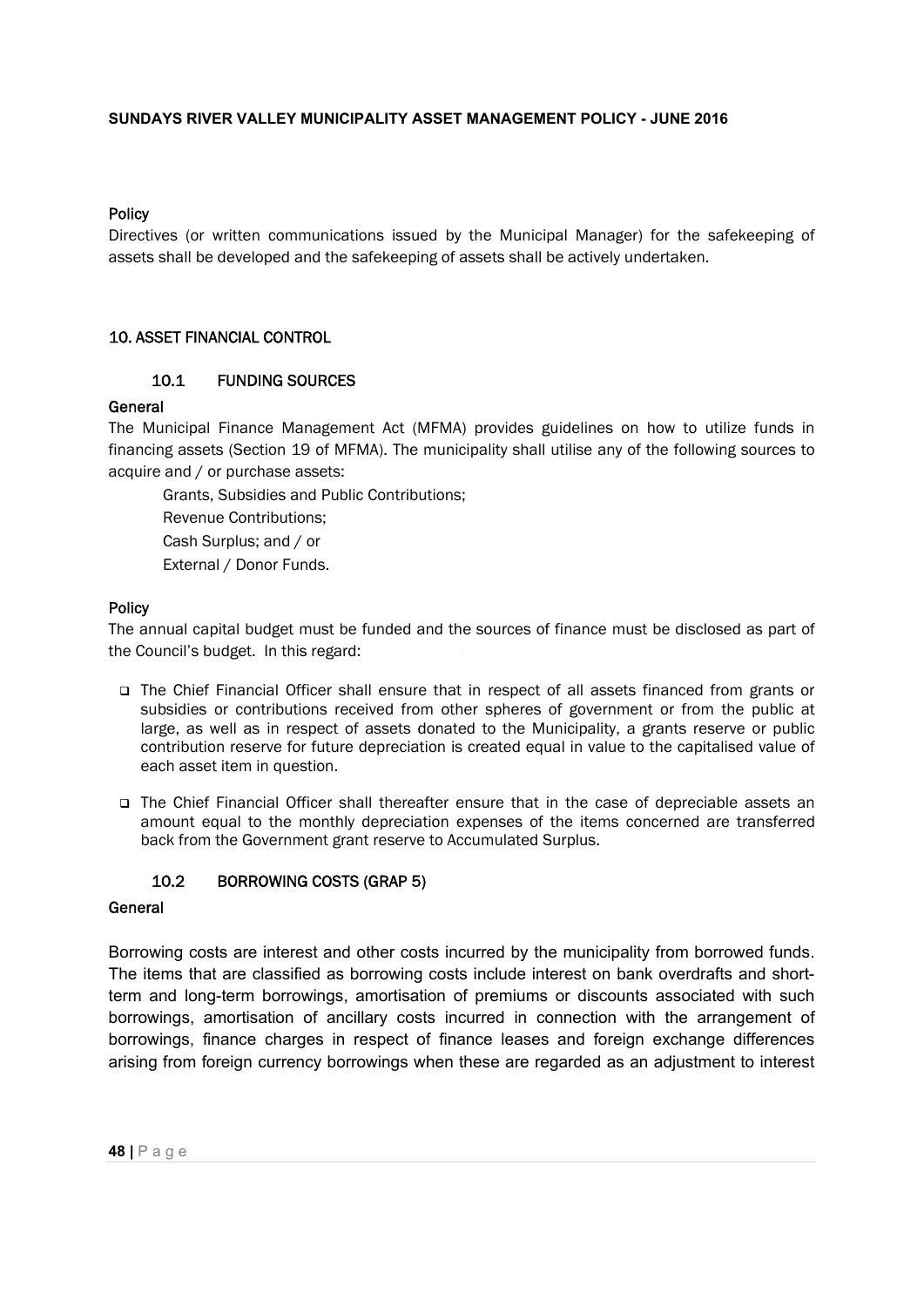costs. GRAP 5 allows the municipality to choose whether it would like to expense or capitalise qualifying borrowing costs.

It was found inappropriate to capitalise borrowing costs as there is clear evidence that it is difficult to link a borrowing requirement directly to the nature of the expenditure to be funded, i.e. Capital or Current. Accordingly the municipality has opted to expense all borrowing costs as from 1 July 2014. All borrowing costs previously capitalised shall remain as such as the GRAP standards have allowed for a prospective change in the policy pertaining to borrowing costs.

# Policy

As of 1 July 2014 all borrowing costs shall be expensed. All borrowing costs previously capitalised against the cost of an asset shall remain capitalised as such in line the transitional provisions of GRAP 5.

# 10.3 DISASTER

#### **General**

In terms of the Disaster Management Act, 2002, Disaster means a progressive or sudden, widespread or localised, natural or human – caused occurrence which causes or threatens to cause:

death, injury or disease; damage to property, infrastructure or the environment; or disruption of life of community; and is of a magnitude that exceeds the ability of those affected by the disaster to cope with its effects using only their own resources.

In terms Section 56 (b) of the Disaster Management Act, 2002 the cost of repairing or replacing public sector infrastructure should be borne by the organ of state responsible for the maintenance of such infrastructure. The National, Provincial and Local organs of state may contribute financially to response efforts and post – disaster recovery and rehabilitation.

#### **Policy**

The Municipality will correspond with the Provincial organs to gain funds for repairing assets damaged in disaster events. The municipality must adhere to the disaster management plan for prevention and mitigation of disaster in order to be able to attract the disaster management contribution during or after disaster.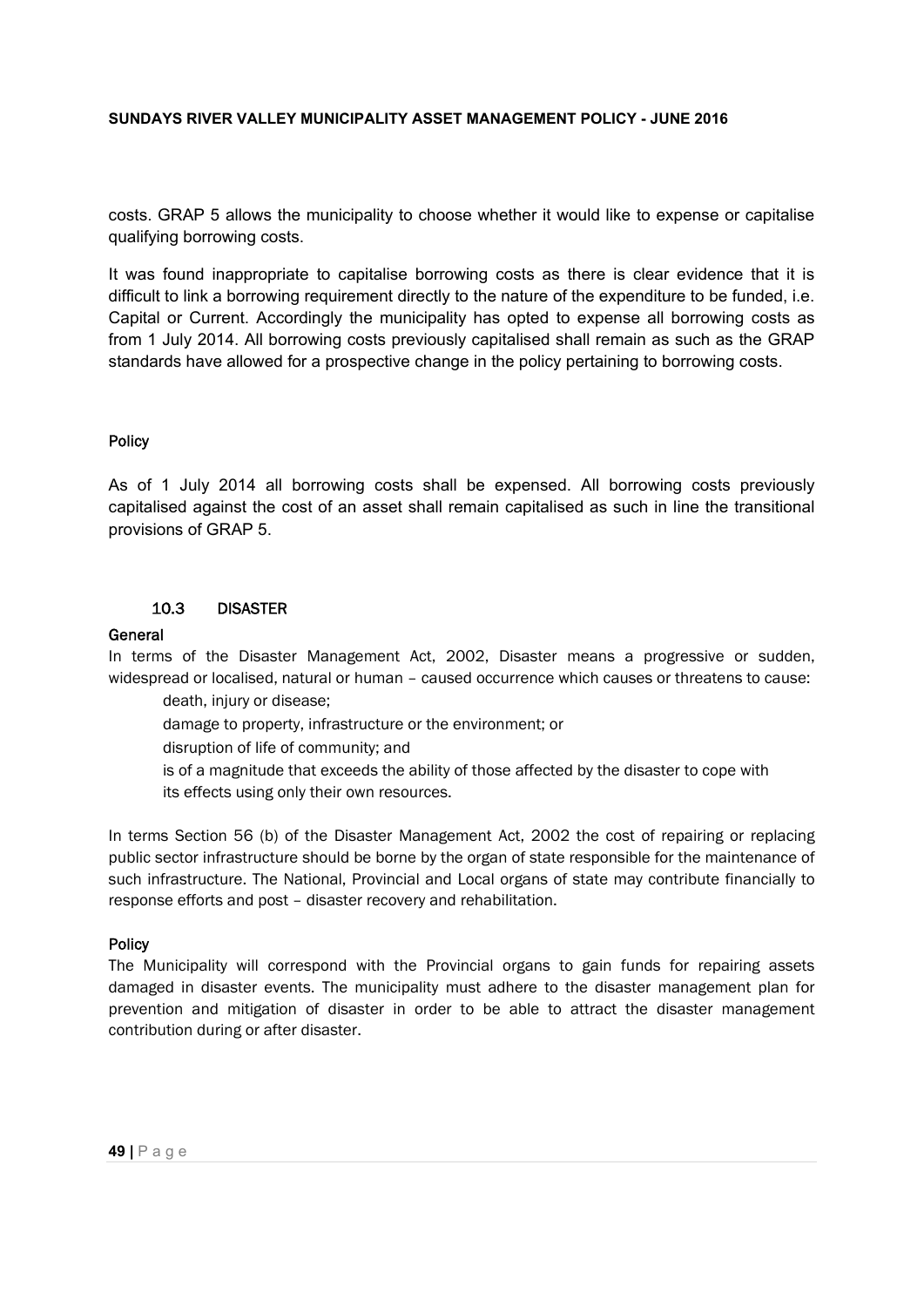# POLICY AMENDMENT

Changes to this document shall only be applicable if approved by Council (excluding annexure B: Standard Operating Procedures). Any proposals in this regard shall be motivated by the CFO in consultation with the Municipal Manager and respective Heads of Departments. The recommendations of the CFO shall be considered for adoption by Council.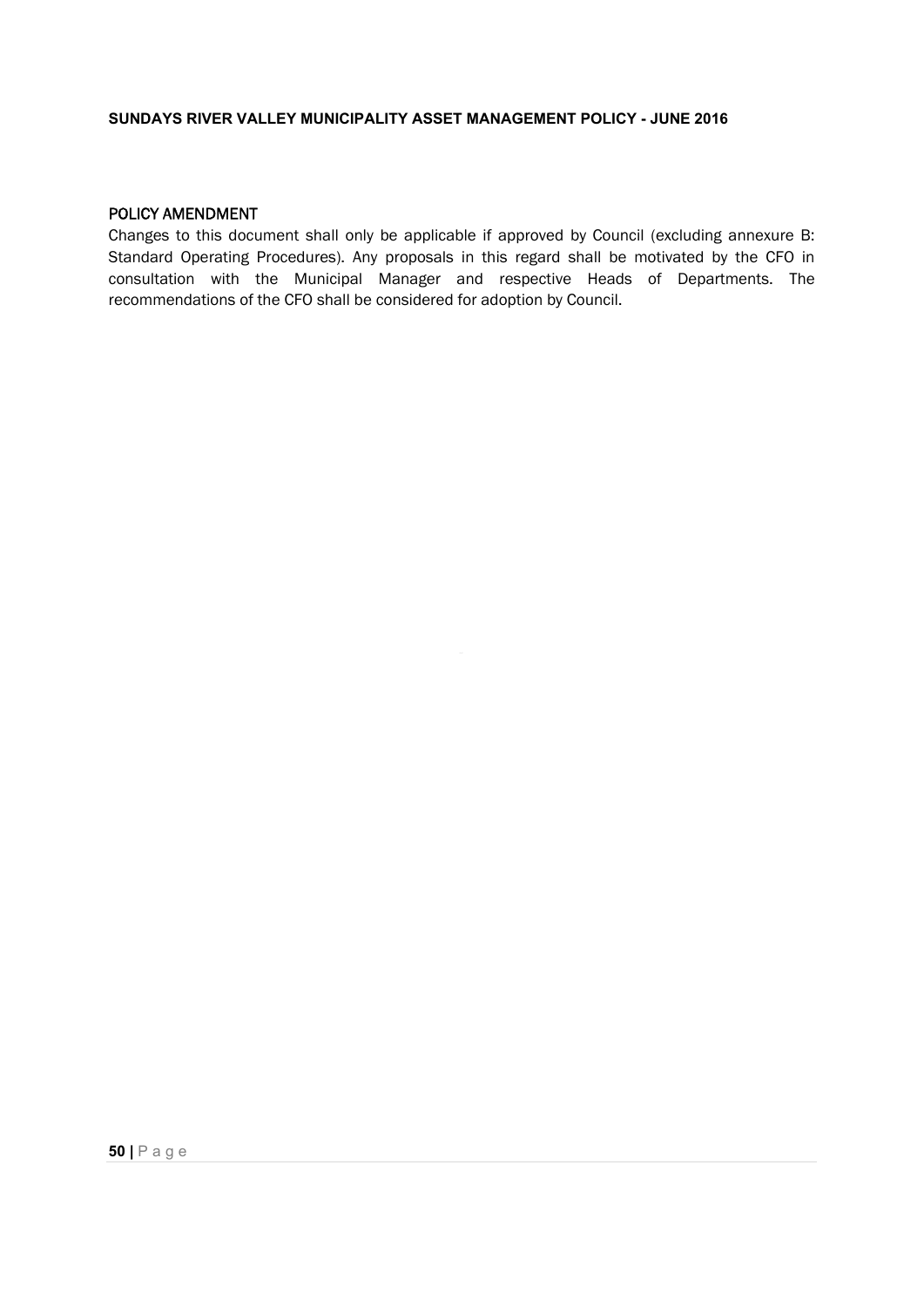Annexure A: Proposed useful lives of assets:

| <b>HIERARCHY</b><br><b>LEVEL 2</b>              | <b>HIERARCHY</b><br><b>LEVEL 3</b> | <b>HIERARCHY</b><br><b>LEVEL 4</b> | <b>HIERARCHY</b><br>LEVEL <sub>5</sub> | <b>ESTIMATED</b><br><b>USEFUL LIFE</b><br>(EUL) |            |
|-------------------------------------------------|------------------------------------|------------------------------------|----------------------------------------|-------------------------------------------------|------------|
|                                                 |                                    |                                    |                                        | <b>Min</b>                                      | <b>Max</b> |
| <b>HIERARCHY LEVEL 1: INFRASTRUCTURE ASSETS</b> |                                    |                                    |                                        |                                                 |            |
| <b>ELECTRICITY</b>                              | <b>COOLING TOWERS</b>              |                                    |                                        | 25                                              | 30         |
| <b>ELECTRICITY</b>                              | <b>MAINS</b>                       |                                    |                                        | 15                                              | 20         |
| <b>ELECTRICITY</b>                              | <b>METERS</b>                      | PREPAID                            |                                        | 10                                              | 20         |
| <b>ELECTRICITY</b>                              | <b>METERS</b>                      | <b>CREDIT</b>                      |                                        | 20                                              | 25         |
| <b>ELECTRICITY</b>                              | POWER STATIONS                     | <b>COAL</b>                        |                                        | 50                                              | 60         |
| <b>ELECTRICITY</b>                              | POWER STATIONS                     | <b>GAS</b>                         |                                        | 50                                              | 60         |
| <b>ELECTRICITY</b>                              | <b>POWER STATIONS</b>              | <b>HYDRO</b>                       |                                        | 50                                              | 60         |
| <b>ELECTRICITY</b>                              | POWER STATIONS                     | <b>NUCLEAR</b>                     |                                        | 60                                              | 80         |
| <b>ELECTRICITY</b>                              | SUPPLY/ RETICULATION               |                                    |                                        | 15                                              | 25         |
| <b>ELECTRICITY</b>                              | <b>TRANSFORMERS</b>                |                                    |                                        | 25                                              | 50         |
| <b>ELECTRICITY</b>                              | <b>LINES</b>                       | <b>UNDERGROUND</b>                 |                                        | 25                                              | 45         |
| <b>ELECTRICITY</b>                              | <b>LINES</b>                       | <b>OVERHEAD</b>                    |                                        | 20                                              | 30         |
| <b>ELECTRICITY</b>                              | <b>CABLES</b>                      |                                    |                                        | 25                                              | 45         |
| <b>ELECTRICITY</b>                              | <b>SUBSTATIONS</b>                 | <b>SWITCHGEAR</b>                  |                                        | 20                                              | 30         |
| <b>ELECTRICITY</b>                              | <b>SUBSTATIONS</b>                 | <b>EQUIPMENT</b>                   | <b>OUTDOOR</b>                         | 20                                              | 30         |
| <b>ELECTRICITY</b>                              | <b>SUBSTATIONS</b>                 | <b>EQUIPMENT</b>                   | GIS                                    | 15                                              | 30         |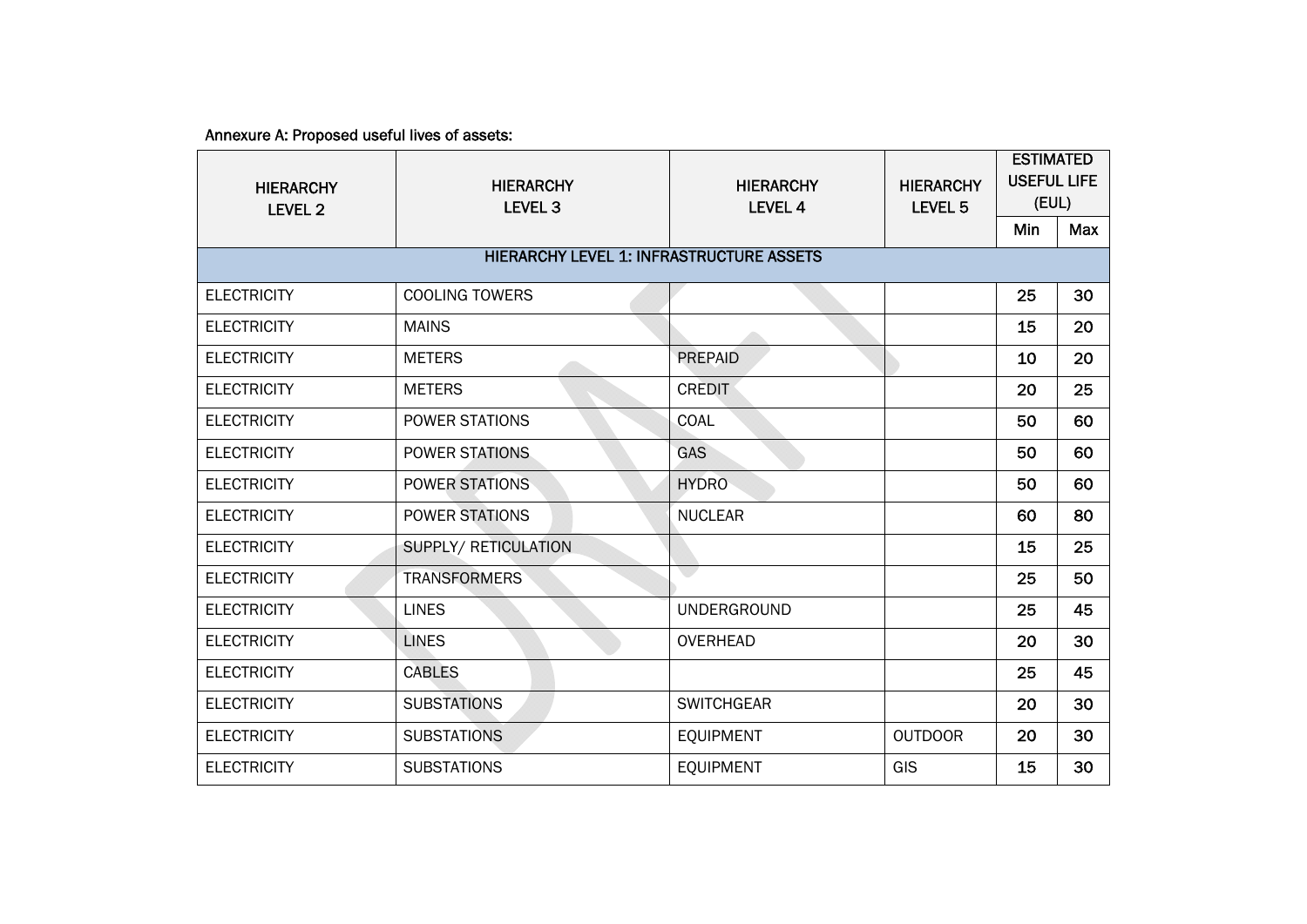| <b>HIERARCHY</b><br>LEVEL 2 | <b>HIERARCHY</b><br>LEVEL <sub>3</sub> | <b>HIERARCHY</b><br>LEVEL 4                          | <b>HIERARCHY</b><br>LEVEL <sub>5</sub> | <b>ESTIMATED</b><br><b>USEFUL LIFE</b><br>(EUL) |    |
|-----------------------------|----------------------------------------|------------------------------------------------------|----------------------------------------|-------------------------------------------------|----|
| <b>ELECTRICITY</b>          | <b>SUBSTATIONS</b>                     | <b>EQUIPMENT</b>                                     | <b>INDOOR</b>                          | 30                                              | 40 |
| <b>ELECTRICITY</b>          | <b>ELECTRICAL PANELS</b>               |                                                      |                                        | $\mathbf{3}$                                    | 5  |
| <b>ELECTRICITY</b>          | <b>TELEMETRY</b>                       |                                                      |                                        | $\overline{7}$                                  | 15 |
| <b>ROADS</b>                | <b>BRIDGES</b>                         | <b>VEHICLE</b>                                       | <b>CONCRETE</b>                        | 60                                              | 80 |
| <b>ROADS</b>                | <b>BRIDGES</b>                         | <b>VEHICLE</b>                                       | <b>STEEL</b>                           | 40                                              | 50 |
| <b>ROADS</b>                | <b>BRIDGES</b>                         | <b>VEHICLE</b>                                       | <b>TIMBER</b>                          | 25                                              | 40 |
| <b>ROADS</b>                | <b>BRIDGES</b>                         | <b>PEDESTRIAN</b>                                    | <b>CONCRETE</b>                        | 60                                              | 80 |
| <b>ROADS</b>                | <b>BRIDGES</b>                         | <b>PEDESTRIAN</b>                                    | <b>STEEL</b>                           | 40                                              | 50 |
| <b>ROADS</b>                | <b>BRIDGES</b>                         | <b>PEDESTRIAN</b>                                    | <b>TIMBER</b>                          | 25                                              | 40 |
| <b>ROADS</b>                | <b>BRIDGES</b>                         | <b>RAILWAY</b>                                       | <b>CONCRETE</b>                        | 60                                              | 80 |
| <b>ROADS</b>                | <b>BRIDGES</b>                         | <b>RAILWAY</b>                                       | <b>STEEL</b>                           | 40                                              | 50 |
| <b>ROADS</b>                | <b>BRIDGES</b>                         | <b>RAILWAY</b>                                       | <b>TIMBER</b>                          | 25                                              | 40 |
| <b>ROADS</b>                | <b>BRIDGES</b>                         | REINFORCED RETAINING<br><b>WALLS</b>                 | <b>EARTH</b>                           | 10                                              | 15 |
| <b>ROADS</b>                | <b>BRIDGES</b>                         | REINFORCED RETAINING<br><b>WALLS</b>                 | <b>CONCRETE</b>                        | 25                                              | 30 |
| <b>ROADS</b>                | <b>BRIDGES</b>                         | <b>EXPANSION &amp;</b><br><b>CONSTRUCTION JOINTS</b> |                                        | 15                                              | 20 |
| <b>ROADS</b>                | <b>KERB &amp; CHANNELS</b>             |                                                      |                                        | 40                                              | 50 |
| <b>ROADS</b>                | <b>ASPHALT SURFACE</b>                 |                                                      |                                        | 10                                              | 20 |
| <b>ROADS</b>                | <b>ASPHALT LAYER</b>                   |                                                      |                                        | 30                                              | 50 |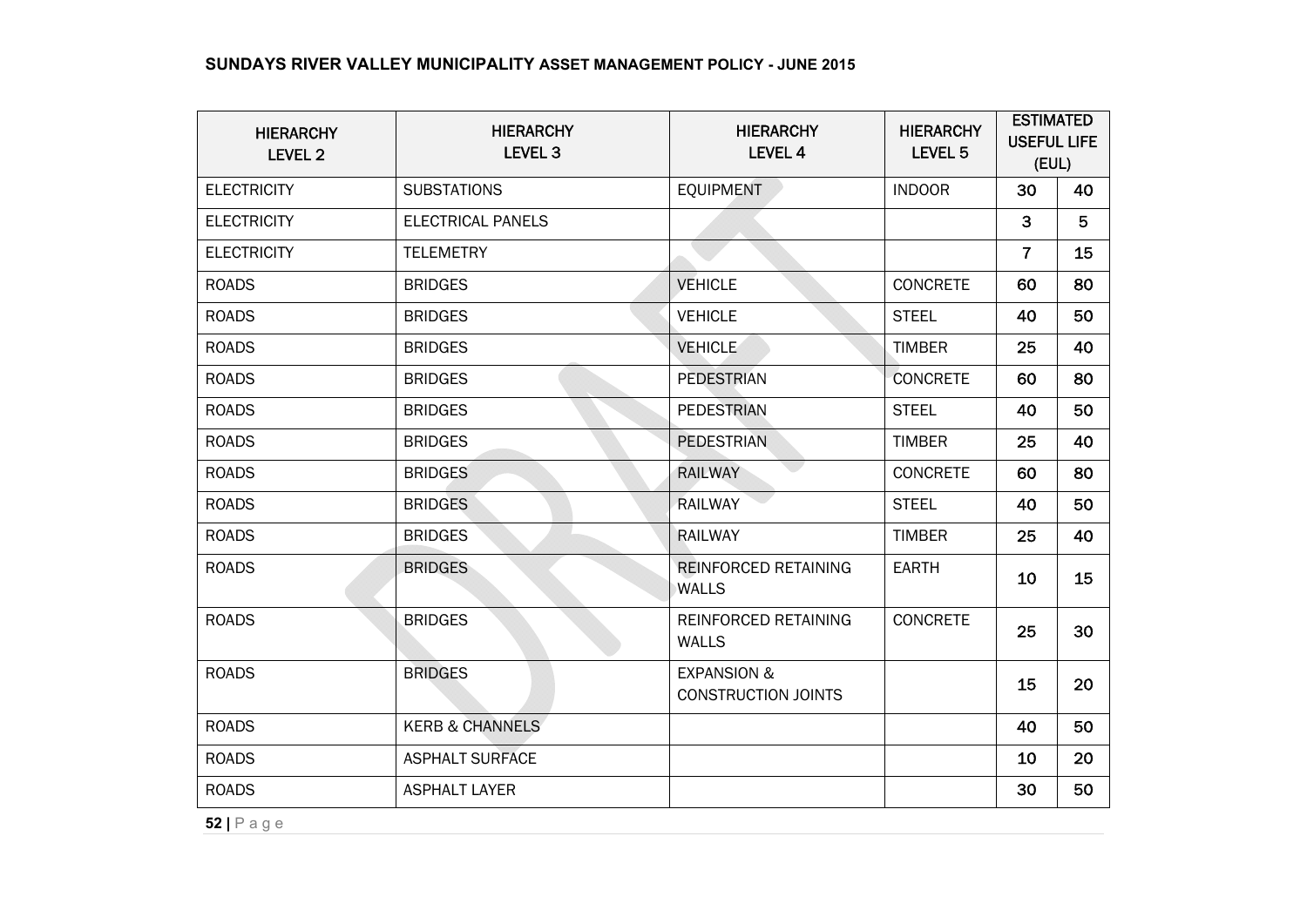| <b>HIERARCHY</b>  | <b>HIERARCHY</b>                       | <b>HIERARCHY</b>           | <b>HIERARCHY</b>   | <b>ESTIMATED</b><br><b>USEFUL LIFE</b> |    |
|-------------------|----------------------------------------|----------------------------|--------------------|----------------------------------------|----|
| <b>LEVEL 2</b>    | LEVEL <sub>3</sub>                     | LEVEL 4                    | LEVEL <sub>5</sub> | (EUL)                                  |    |
| <b>ROADS</b>      | <b>CONCRETE SURFACE</b>                |                            |                    | 10                                     | 30 |
| <b>ROADS</b>      | <b>CONCRETE LAYER</b>                  |                            |                    | 30                                     | 50 |
| <b>ROADS</b>      | <b>GRAVEL SURFACE</b>                  |                            |                    | 3                                      | 10 |
| <b>ROADS</b>      | <b>CRASH BARRIERS</b>                  |                            |                    | 10                                     | 30 |
| <b>ROADS</b>      | <b>RETAINING WALLS</b>                 |                            |                    | 30                                     | 60 |
| <b>ROADS</b>      | <b>OVERLOAD CONTROL CENTRES</b>        |                            |                    | 15                                     | 20 |
| <b>ROADS</b>      | <b>OVERLOAD CONTROL CENTRES</b>        | <b>ELECTRONIC HARDWARE</b> |                    | 10                                     | 15 |
| <b>ROADS</b>      | <b>OVERLOAD CONTROL CENTRES</b>        | OTHER EQUIPMENT            |                    | 10                                     | 20 |
| <b>ROADS</b>      | PEDESTRIAN FOOTPATHS                   |                            |                    | 15                                     | 30 |
| <b>ROADS</b>      | <b>STREET LIGHTING</b>                 |                            |                    | 25                                     | 40 |
| <b>ROADS</b>      | <b>STREET LIGHTING</b>                 |                            |                    | 40                                     | 50 |
| <b>ROADS</b>      | <b>TRAFFIC ISLANDS</b>                 |                            |                    | 40                                     | 50 |
| <b>ROADS</b>      | <b>TRAFFIC LIGHTS</b>                  |                            |                    | 15                                     | 20 |
| <b>ROADS</b>      | <b>TRAFFIC SIGNS</b>                   |                            |                    | 5                                      | 15 |
| <b>SANITATION</b> | <b>BULK PIPELINES (OUTFALL SEWERS)</b> | <b>RISING MAINS</b>        |                    | 40                                     | 50 |
| <b>SANITATION</b> | <b>BULK PIPELINES (OUTFALL SEWERS)</b> | <b>GRAVITY MAINS</b>       |                    | 40                                     | 50 |
| <b>SANITATION</b> | <b>SEWERAGE PUMP STATIONS</b>          | <b>ELECTRICAL</b>          |                    | 30                                     | 55 |
| <b>SANITATION</b> | <b>SEWERAGE PUMP STATIONS</b>          | MECHANICAL                 |                    | 15                                     | 40 |
| <b>SANITATION</b> | SEWERAGE PUMP STATIONS                 | PERIMETER PROTECTION       |                    | 15                                     | 40 |
| <b>SANITATION</b> | SEWERAGE PUMP STATIONS                 | <b>METALWORK</b>           |                    | 10                                     | 25 |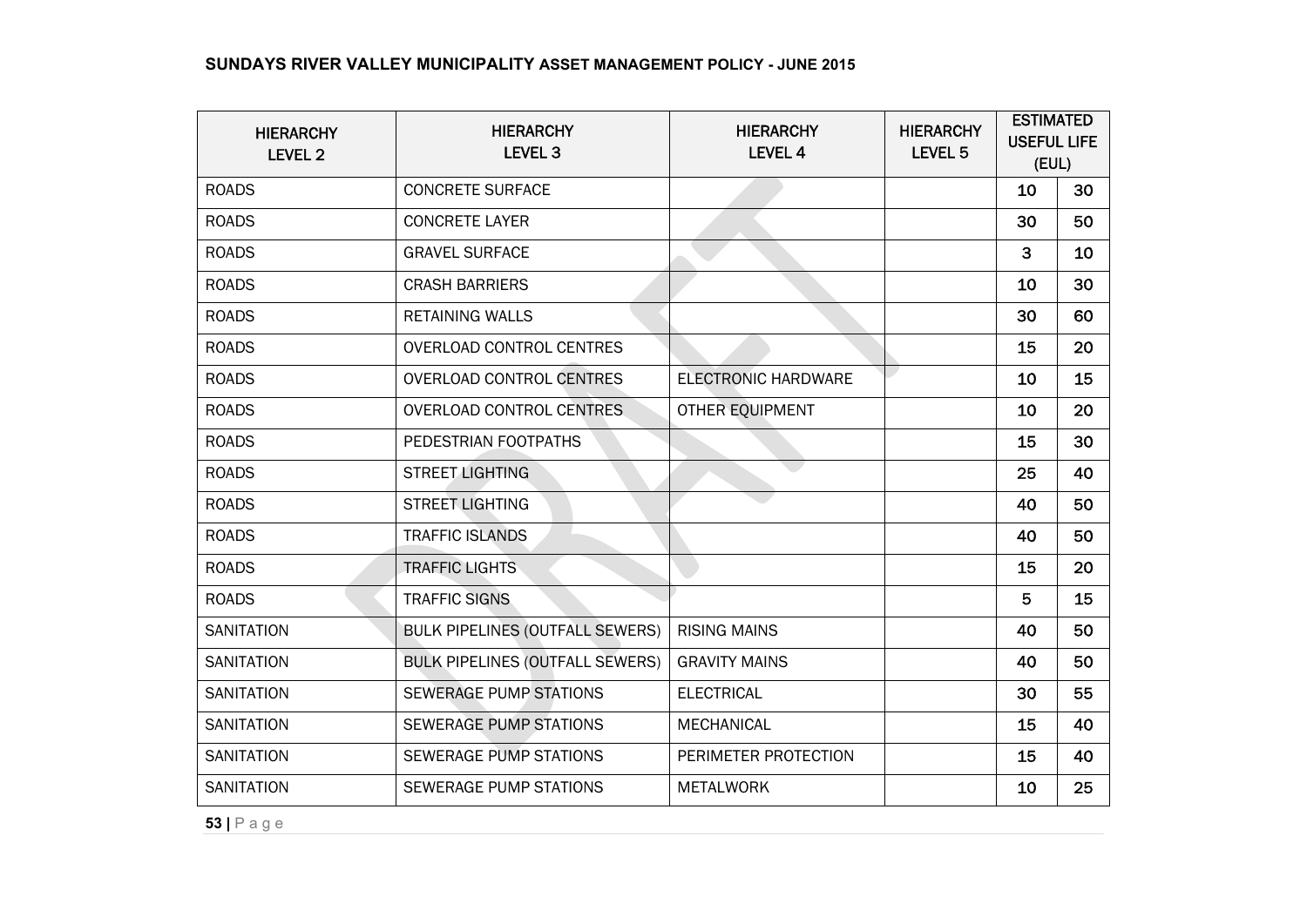| <b>HIERARCHY</b><br><b>LEVEL 2</b> | <b>HIERARCHY</b><br>LEVEL <sub>3</sub> | <b>HIERARCHY</b><br><b>LEVEL 4</b> | <b>HIERARCHY</b><br>LEVEL <sub>5</sub> | <b>ESTIMATED</b><br><b>USEFUL LIFE</b><br>(EUL) |     |
|------------------------------------|----------------------------------------|------------------------------------|----------------------------------------|-------------------------------------------------|-----|
| <b>SANITATION</b>                  | SEWERAGE PUMP STATIONS                 |                                    |                                        | 10                                              | 30  |
| <b>SANITATION</b>                  | SEWERS/ RETICULATION                   | <b>STRUCTURE</b>                   |                                        | 30                                              | 60  |
| <b>SANITATION</b>                  | <b>WASTE PURIFICATION WORKS</b>        | <b>ELECTRICAL</b>                  |                                        | 30                                              | 55  |
| <b>SANITATION</b>                  | WASTE PURIFICATION WORKS               | <b>MECHANICAL</b>                  |                                        | 15                                              | 40  |
| <b>SANITATION</b>                  | <b>WASTE PURIFICATION WORKS</b>        | PERIMETER PROTECTION               |                                        | 15                                              | 40  |
| <b>SANITATION</b>                  | <b>WASTE PURIFICATION WORKS</b>        |                                    |                                        | 10                                              | 25  |
| <b>SANITATION</b>                  | <b>WASTE PURIFICATION WORKS</b>        | <b>METERS</b>                      |                                        | 10                                              | 15  |
| <b>SANITATION</b>                  | <b>CULVERTS</b>                        |                                    |                                        | 25                                              | 40  |
| <b>SANITATION</b>                  | <b>CULVERTS</b>                        | <b>CONCRETE</b>                    |                                        | 40                                              | 60  |
| <b>SANITATION</b>                  | <b>CULVERTS</b>                        | <b>ARMCO</b>                       |                                        | 25                                              | 40  |
| <b>SANITATION</b>                  | <b>DRAINS</b>                          | <b>EARTHWORKS</b>                  |                                        | 80                                              | 100 |
| <b>STORMWATER</b>                  | <b>DRAINS</b>                          | <b>CONCRETE LINING</b>             |                                        | 25                                              | 50  |
| <b>STORMWATER</b>                  | <b>STOP BANKS</b>                      |                                    |                                        | 40                                              | 50  |
| <b>STORMWATER</b>                  | <b>PIPES</b>                           |                                    |                                        | 25                                              | 50  |
| <b>STORMWATER</b>                  | STRUCTURE (RETAINING WALLS)            |                                    |                                        | 20                                              | 40  |
| <b>WATER</b>                       | <b>DAMS</b>                            | <b>STRUCTURE</b>                   | <b>CONCRETE</b>                        | 80                                              | 100 |
| <b>WATER</b>                       | <b>DAMS</b>                            | <b>STRUCTURE</b>                   | <b>EARTH</b>                           | 30                                              | 50  |
| <b>WATER</b>                       | <b>DAMS</b>                            | <b>MECHANICAL &amp; ELECTRICAL</b> |                                        | 15                                              | 40  |
| <b>WATER</b>                       | <b>METERS</b>                          |                                    |                                        | 10                                              | 20  |
| <b>WATER</b>                       | <b>STANDPIPES</b>                      |                                    |                                        | 5                                               | 20  |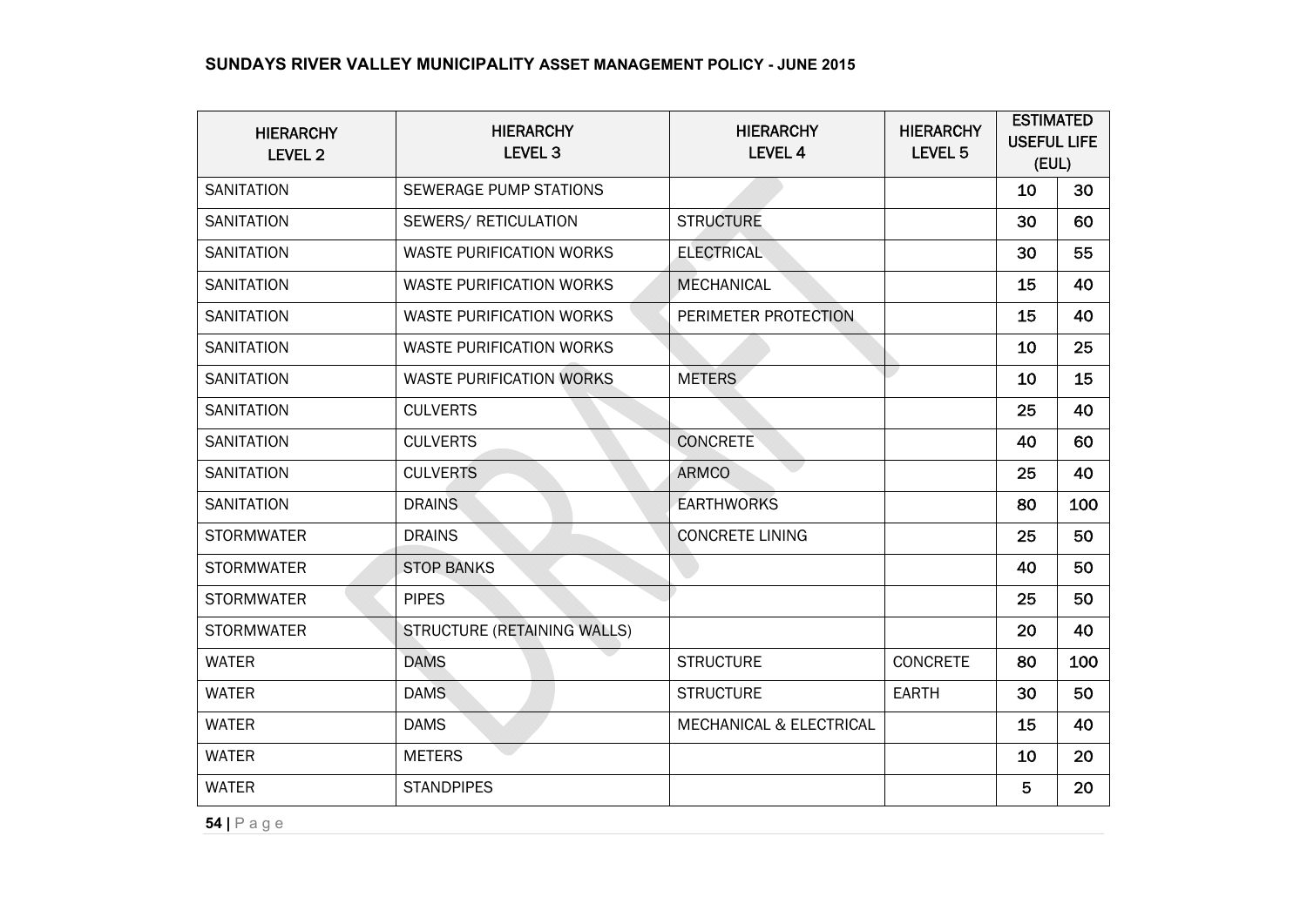| <b>HIERARCHY</b><br>LEVEL 2 | <b>HIERARCHY</b><br><b>LEVEL 3</b>                    | <b>HIERARCHY</b><br>LEVEL 4 | <b>HIERARCHY</b><br>LEVEL <sub>5</sub> | <b>ESTIMATED</b><br><b>USEFUL LIFE</b><br>(EUL) |    |
|-----------------------------|-------------------------------------------------------|-----------------------------|----------------------------------------|-------------------------------------------------|----|
| <b>WATER</b>                | METALWORK (STEELSTAIRS,<br>LADDERS, HANDRAILS, WEIRS) |                             |                                        | 10                                              | 30 |
| <b>WATER</b>                | <b>PUMP STATIONS</b>                                  | <b>STRUCTURE</b>            |                                        | 30                                              | 55 |
| <b>WATER</b>                | <b>PUMP STATIONS</b>                                  | <b>ELECTRICAL</b>           |                                        | 15                                              | 40 |
| <b>WATER</b>                | <b>PUMP STATIONS</b>                                  | <b>MECHANICAL</b>           |                                        | 15                                              | 40 |
| <b>WATER</b>                | <b>PUMP STATIONS</b>                                  | PERIMETER PROTECTION        |                                        | 10                                              | 25 |
| <b>WATER</b>                | <b>RESERVOIR</b>                                      | <b>STRUCTURE</b>            |                                        | 30                                              | 50 |
| <b>WATER</b>                | <b>RESERVOIR</b>                                      | <b>ELECTRICAL</b>           |                                        | 15                                              | 40 |
| <b>WATER</b>                | <b>RESERVOIR</b>                                      | <b>MECHANICAL</b>           |                                        | 15                                              | 40 |
| <b>WATER</b>                | <b>RESERVOIR</b>                                      | PERIMETER PROTECTION        |                                        | 10                                              | 25 |
| <b>WATER</b>                | SUPPLY/ RETICULATION                                  |                             |                                        | 20                                              | 50 |
| <b>WATER</b>                | UNDERGROUND CHAMBERS                                  | <b>VALVES</b>               |                                        | 15                                              | 25 |
| <b>WATER</b>                | UNDERGROUND CHAMBERS                                  | <b>METERS</b>               |                                        | 10                                              | 20 |
| <b>WATER</b>                | UNDERGROUND CHAMBERS                                  | <b>TRANSITION</b>           |                                        | 10                                              | 15 |
| <b>WATER</b>                | UNDERGROUND CHAMBERS                                  | <b>OTHER</b>                |                                        | 5                                               | 10 |
| <b>WATER</b>                | WATER PURIFICATION WORKS                              | <b>STRUCTURE</b>            |                                        | 30                                              | 55 |
| <b>WATER</b>                | <b>WATER PURIFICATION WORKS</b>                       | <b>ELECTRICAL</b>           |                                        | 15                                              | 40 |
| <b>WATER</b>                | <b>WATER PURIFICATION WORKS</b>                       | <b>MECHANICAL</b>           |                                        | 15                                              | 40 |
| <b>WATER</b>                | <b>WATER PURIFICATION WORKS</b>                       | PERIMETER PROTECTION        |                                        | 10                                              | 25 |
| <b>WATER</b>                | <b>WATER PURIFICATION WORKS</b>                       | <b>METERS</b>               |                                        | 10                                              | 15 |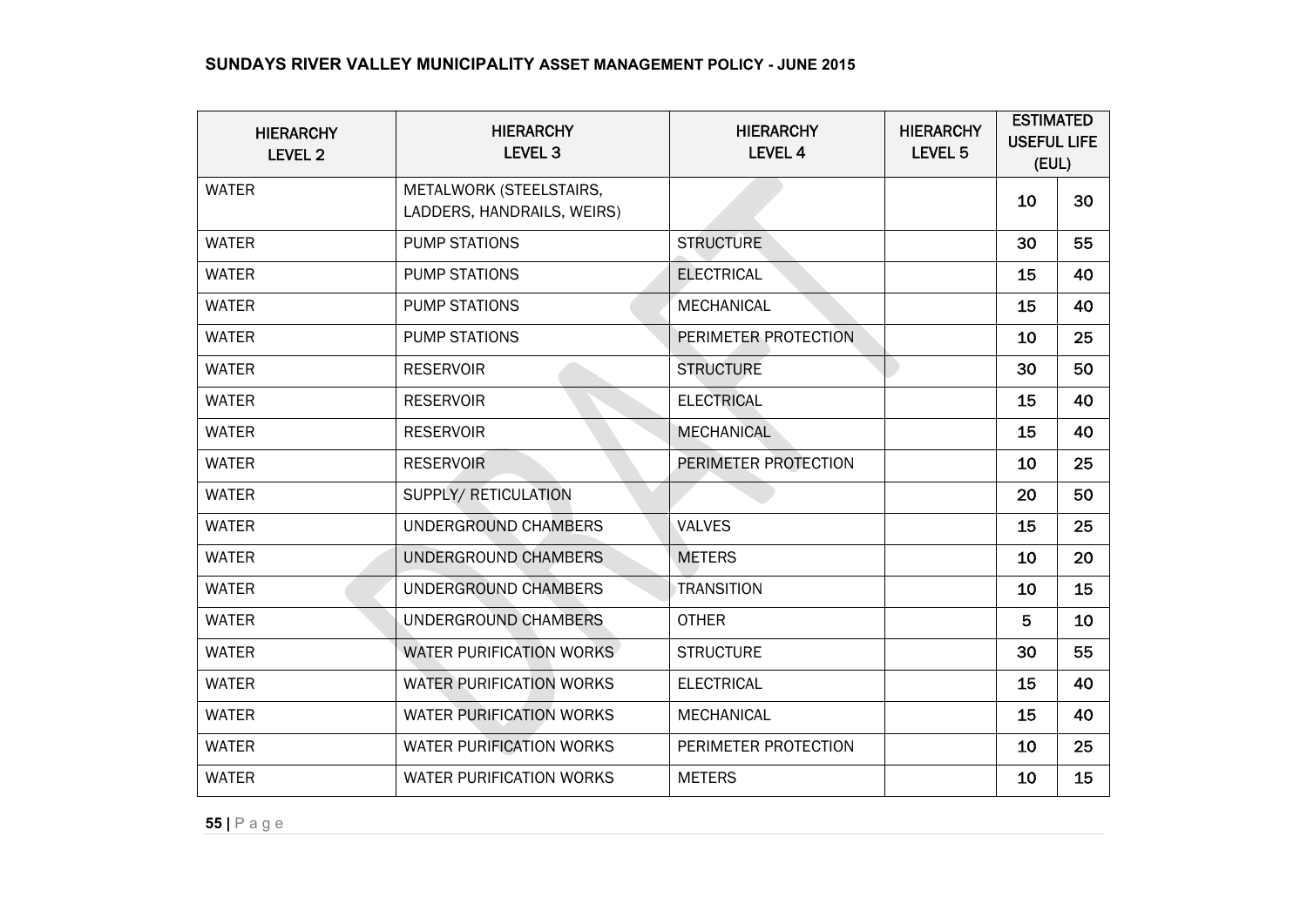| <b>HIERARCHY</b><br><b>LEVEL 2</b>                                  | <b>HIERARCHY</b><br>LEVEL <sub>3</sub>                  | <b>HIERARCHY</b><br>LEVEL 4                      | <b>HIERARCHY</b><br>LEVEL <sub>5</sub> | <b>ESTIMATED</b><br><b>USEFUL LIFE</b><br>(EUL) |    |
|---------------------------------------------------------------------|---------------------------------------------------------|--------------------------------------------------|----------------------------------------|-------------------------------------------------|----|
| <b>WATER</b>                                                        | <b>TELEMETRY</b>                                        |                                                  |                                        | 10                                              | 15 |
| SOLID WASTE DISPOSAL                                                | <b>COLLECTION</b>                                       | <b>VEHICLE</b>                                   |                                        | 5                                               | 10 |
| SOLID WASTE DISPOSAL                                                | <b>COLLECTION</b>                                       | <b>CONTAINERS / BINS</b>                         |                                        | 10                                              | 15 |
| SOLID WASTE DISPOSAL                                                | <b>TRANSFER STATIONS &amp;</b><br>PROCESSING FACILITIES | <b>STRUCTURE</b>                                 |                                        | 30                                              | 55 |
| SOLID WASTE DISPOSAL                                                | <b>TRANSFER STATIONS &amp;</b><br>PROCESSING FACILITIES | <b>ELECTRICAL</b>                                |                                        | 15                                              | 40 |
| <b>SOLID WASTE DISPOSAL</b>                                         | <b>TRANSFER STATIONS &amp;</b><br>PROCESSING FACILITIES | <b>MECHANICAL</b>                                |                                        | 15                                              | 40 |
| SOLID WASTE DISPOSAL                                                | <b>TRANSFER STATIONS &amp;</b><br>PROCESSING FACILITIES | PERIMETER PROTECTION                             |                                        | 10                                              | 25 |
| SOLID WASTE DISPOSAL                                                | <b>LANDFILL SITE</b>                                    | <b>EARTHMOVING &amp;</b><br>COMPACTION EQUIPMENT |                                        | 10                                              | 15 |
| <b>SOLID WASTE DISPOSAL</b>                                         | <b>LANDFILL SITE</b>                                    | <b>LANDFILL PREPARATION</b>                      |                                        | N/A                                             |    |
| SOLID WASTE DISPOSAL                                                | <b>LANDFILL SITE</b>                                    | <b>STRUCTURE</b>                                 |                                        | 30                                              | 55 |
| SOLID WASTE DISPOSAL                                                | <b>LANDFILL SITE</b>                                    | <b>WEIGHBRIDGE</b>                               | <b>MECHANICAL</b>                      | 15                                              | 40 |
| <b>SOLID WASTE DISPOSAL</b>                                         | <b>LANDFILL SITE</b>                                    | <b>WEIGHBRIDGE</b>                               | <b>ELECTRICAL</b>                      | 15                                              | 40 |
| <b>SOLID WASTE DISPOSAL</b>                                         | <b>LANDFILL SITE</b>                                    | PERIMETER PROTECTION                             |                                        | 10                                              | 25 |
|                                                                     |                                                         |                                                  |                                        |                                                 |    |
| <b>HIERARCHY LEVEL 1: COMMUNITY ASSETS</b>                          |                                                         |                                                  |                                        |                                                 |    |
| <b>COMMUNITY ASSETS</b><br>(NON- RESIDENTIAL<br>$P^{\wedge}$ $\Box$ | <b>COMMUNITY LAND &amp; BUILDINGS</b>                   | <b>COMMUNITY BUILDINGS</b>                       |                                        | 25                                              | 30 |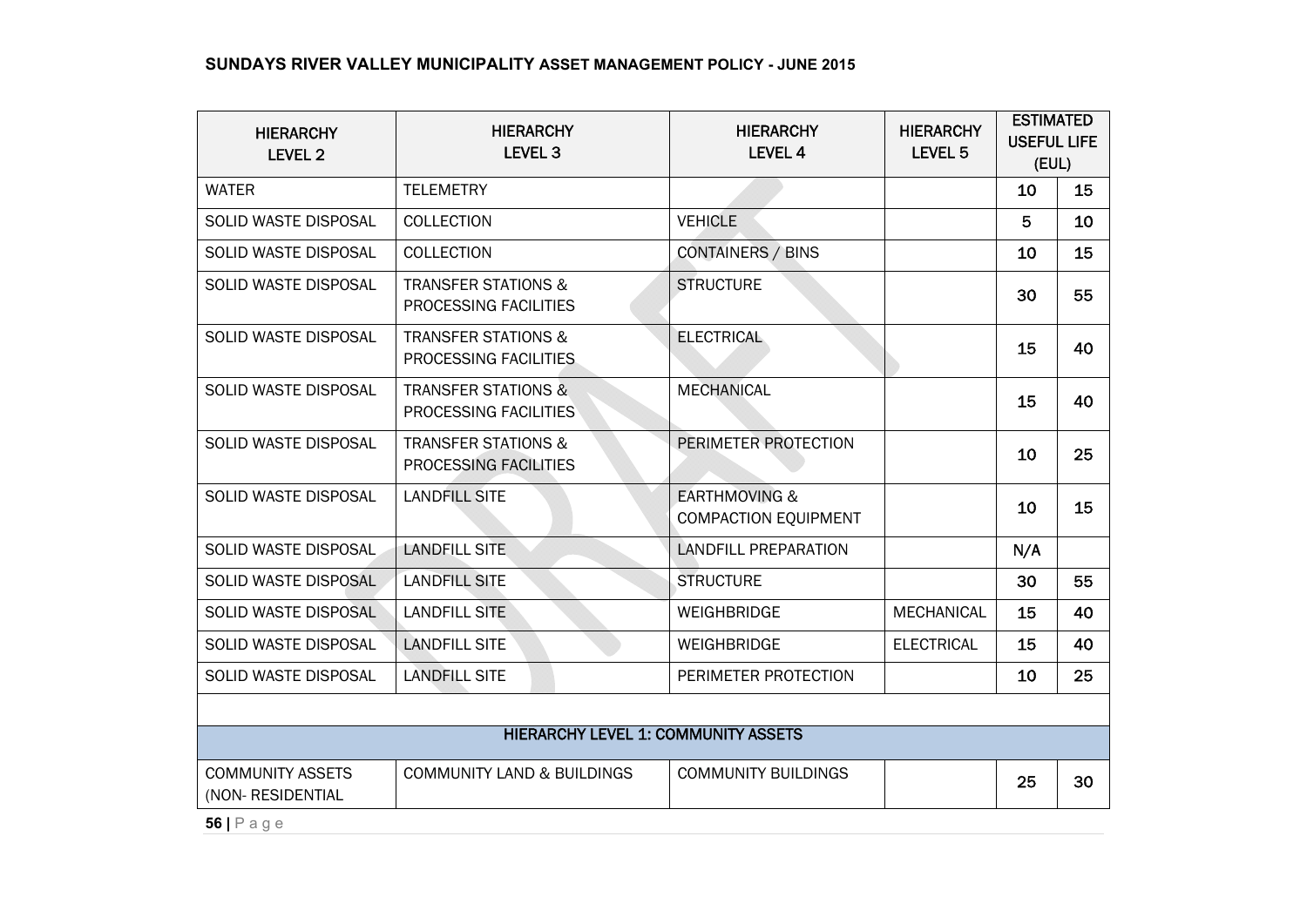| <b>HIERARCHY</b><br>LEVEL 2                                | <b>HIERARCHY</b><br><b>LEVEL 3</b>        | <b>HIERARCHY</b><br><b>LEVEL 4</b>               | <b>HIERARCHY</b><br>LEVEL <sub>5</sub> | <b>ESTIMATED</b><br><b>USEFUL LIFE</b><br>(EUL) |    |
|------------------------------------------------------------|-------------------------------------------|--------------------------------------------------|----------------------------------------|-------------------------------------------------|----|
| DWELLINGS)                                                 |                                           |                                                  |                                        |                                                 |    |
| <b>COMMUNITY ASSETS</b><br>(NON- RESIDENTIAL<br>DWELLINGS) | <b>COMMUNITY LAND &amp; BUILDINGS</b>     | <b>COMMUNITY HALLS</b>                           |                                        | 25                                              | 30 |
| <b>COMMUNITY ASSETS</b><br>(NON-RESIDENTIAL<br>DWELLINGS)  | <b>COMMUNITY LAND &amp; BUILDINGS</b>     | PUBLIC OPEN SPACES                               |                                        | N/A                                             |    |
| <b>COMMUNITY ASSETS</b><br>(NON-RESIDENTIAL<br>DWELLINGS)  | <b>COMMUNITY LAND &amp; BUILDINGS</b>     | <b>ROAD ISLANDS</b>                              |                                        | N/A                                             |    |
| <b>COMMUNITY ASSETS</b><br>(NON-RESIDENTIAL<br>DWELLINGS)  | <b>SPORTS &amp; RECREATION</b>            | RECREATIONAL FACILITIES                          |                                        | 25                                              | 30 |
| <b>COMMUNITY ASSETS</b><br>(NON-RESIDENTIAL<br>DWELLINGS)  | <b>PARKS &amp; GARDENS</b>                |                                                  |                                        | 25                                              | 30 |
| <b>COMMUNITY ASSETS</b><br>(NON- RESIDENTIAL<br>DWELLINGS) | TAXI RANKS, CAR & CARAVAN<br><b>PARKS</b> | <b>CAR PARKING &amp; BUS</b><br><b>TERMINALS</b> |                                        | 25                                              | 30 |
| <b>COMMUNITY ASSETS</b><br>(NON- RESIDENTIAL<br>DWELLINGS) | TAXI RANKS, CAR & CARAVAN<br><b>PARKS</b> | <b>CARAVAN PARKS</b>                             |                                        | 25                                              | 30 |
| <b>COMMUNITY ASSETS</b><br>(NON- RESIDENTIAL<br>DWELLINGS) | TAXI RANKS, CAR & CARAVAN<br><b>PARKS</b> | <b>TAXI RANKS &amp; BUS</b><br><b>SHELTERS</b>   |                                        | 10                                              | 15 |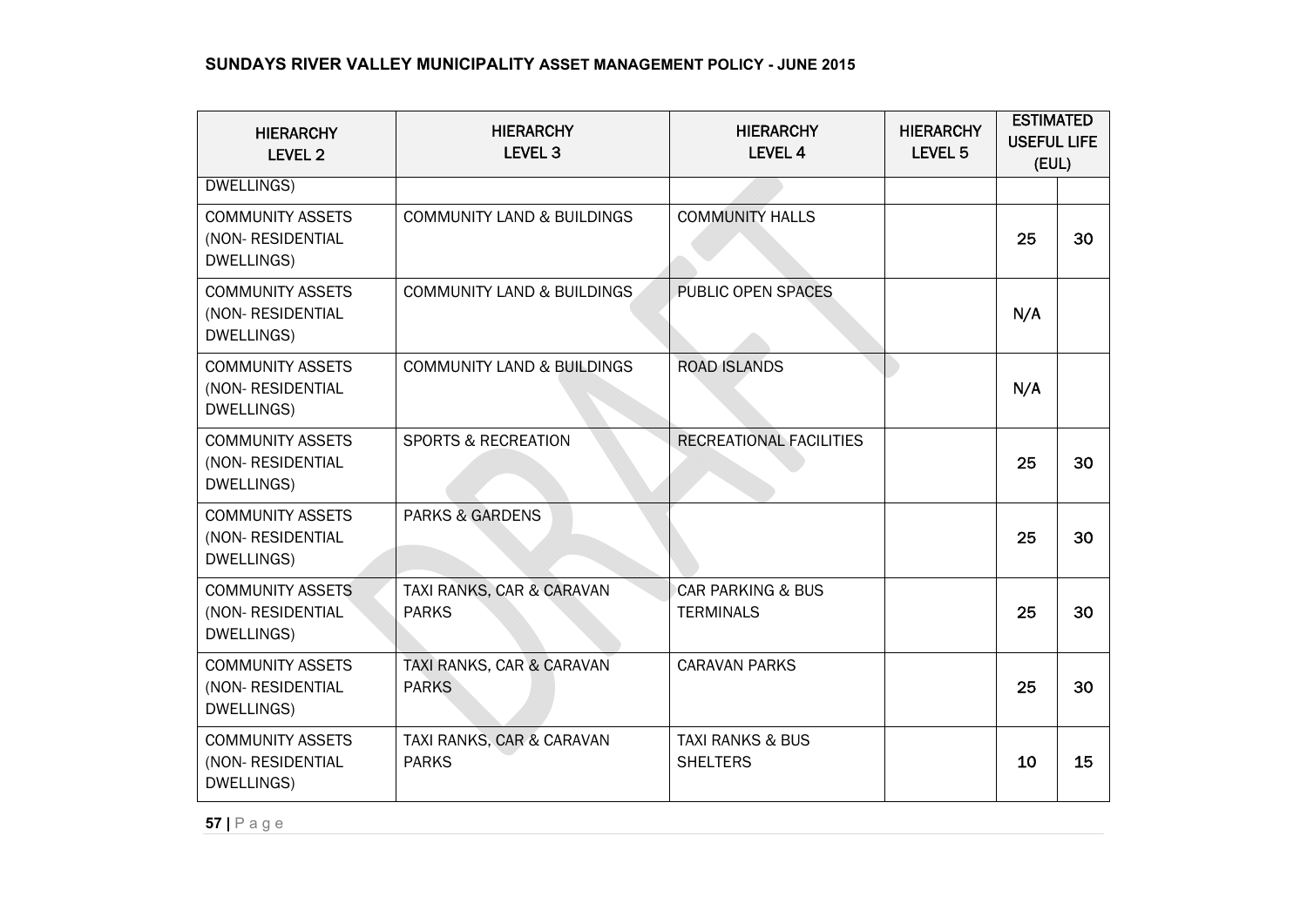| <b>HIERARCHY</b><br>LEVEL <sub>2</sub>                    | <b>HIERARCHY</b><br>LEVEL <sub>3</sub>                 | <b>HIERARCHY</b><br><b>LEVEL 4</b> | <b>HIERARCHY</b><br>LEVEL <sub>5</sub> | <b>ESTIMATED</b><br><b>USEFUL LIFE</b><br>(EUL) |    |
|-----------------------------------------------------------|--------------------------------------------------------|------------------------------------|----------------------------------------|-------------------------------------------------|----|
| <b>COMMUNITY ASSETS</b><br>(NON-RESIDENTIAL<br>DWELLINGS) | <b>CEMETRIES</b>                                       |                                    |                                        | 25                                              | 30 |
| HOUSING RENTAL STOCK<br>(DWELLINGS)                       | <b>HOSTELS</b>                                         |                                    |                                        | 25                                              | 30 |
| HOUSING RENTAL STOCK<br>(DWELLINGS)                       | <b>FLATS</b>                                           |                                    |                                        | 25                                              | 30 |
| <b>HOUSING RENTAL STOCK</b><br>(DWELLINGS)                | <b>RESIDENCES</b>                                      | <b>PERSONNEL</b>                   |                                        | 25                                              | 30 |
| <b>HOUSING RENTAL STOCK</b><br>(DWELLINGS)                | <b>RESIDENCES</b>                                      | BY-PASS-HOUSES                     |                                        | 25                                              | 30 |
| <b>HOUSING RENTAL STOCK</b><br>(DWELLINGS)                | <b>SECURE CARE CENTRES</b>                             |                                    |                                        | 25                                              | 30 |
| HOUSING RENTAL STOCK<br>(DWELLINGS)                       | MOBILE HOMES (CARAVANS > SEE<br><b>MOTOR VEHICLES)</b> |                                    |                                        | 5                                               | 10 |
|                                                           |                                                        |                                    |                                        |                                                 |    |
|                                                           | <b>HIERARCHY LEVEL 1: INVESTMENT PROPERTIES</b>        |                                    |                                        |                                                 |    |
| <b>BUILDINGS</b>                                          | <b>BUSINESS BUILDINGS</b>                              |                                    |                                        | 25                                              | 30 |
| <b>BUILDINGS</b>                                          | <b>FARM BUILDINGS</b>                                  |                                    |                                        | 25                                              | 30 |
| DEVELOPMENT LAND                                          | <b>FARM LAND</b>                                       |                                    |                                        | N/A                                             |    |
| DEVELOPMENT LAND                                          | <b>LAND BUSINESS</b>                                   |                                    |                                        | N/A                                             |    |
| DEVELOPMENT LAND                                          | <b>LAND MINING</b>                                     |                                    |                                        | N/A                                             |    |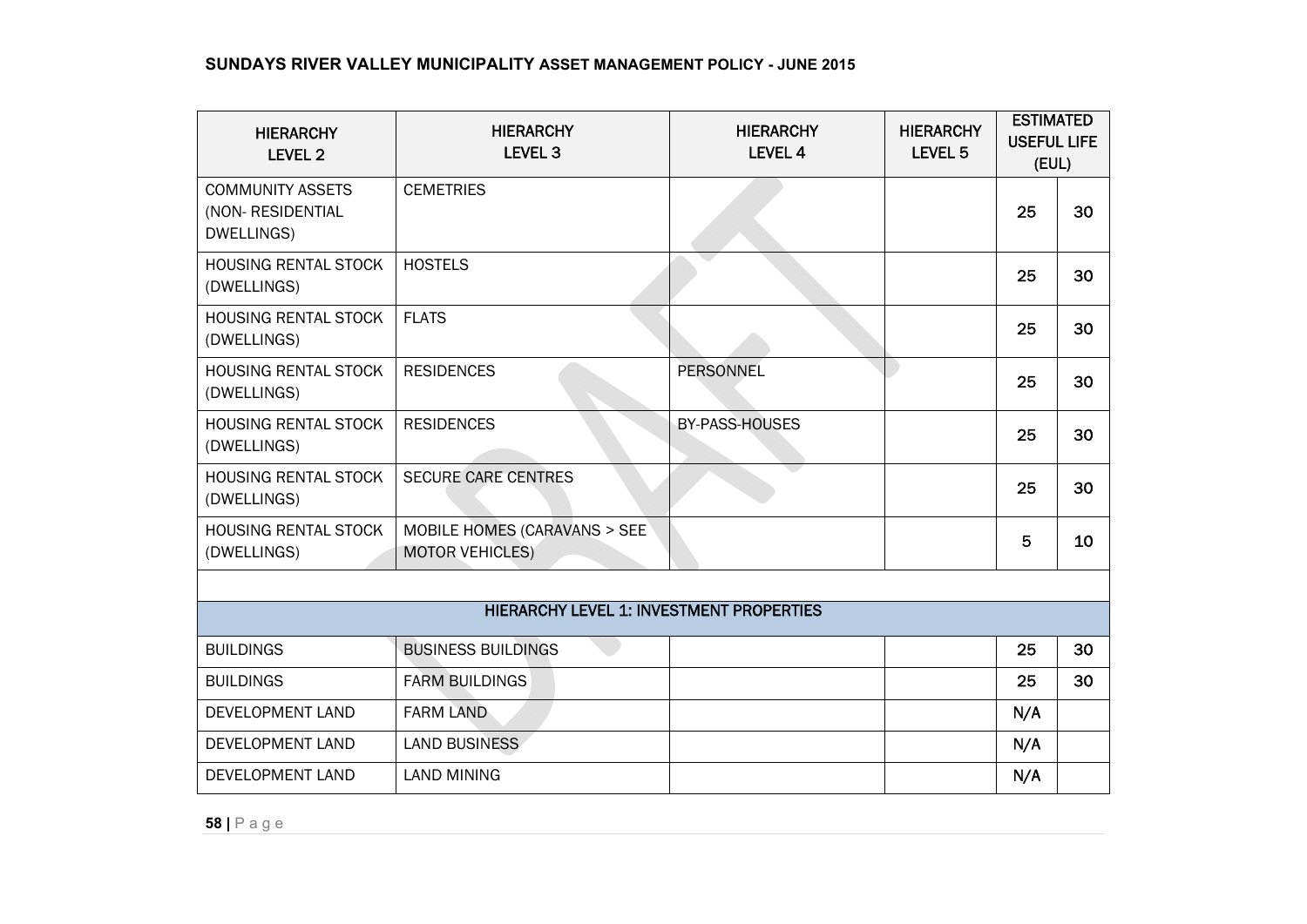| <b>HIERARCHY</b><br><b>LEVEL 2</b>                | <b>HIERARCHY</b><br>LEVEL <sub>3</sub>           | <b>HIERARCHY</b><br>LEVEL 4                                       | <b>HIERARCHY</b><br>LEVEL 5 | <b>ESTIMATED</b><br><b>USEFUL LIFE</b><br>(EUL) |    |
|---------------------------------------------------|--------------------------------------------------|-------------------------------------------------------------------|-----------------------------|-------------------------------------------------|----|
| UNDEVELOPED LAND                                  | <b>LAND VACANT</b>                               |                                                                   |                             | N/A                                             |    |
|                                                   |                                                  |                                                                   |                             |                                                 |    |
|                                                   | <b>HIERARCHY LEVEL 1: GENERAL ASSETS</b>         |                                                                   |                             |                                                 |    |
| <b>FURNITURE &amp; OFFICE</b><br><b>EQUIPMENT</b> | OFFICE EQUIPMENT                                 | OFFICE EQUIPMENT (INCL.<br>FAX MACHINES)                          |                             |                                                 | 7  |
| <b>FURNITURE &amp; OFFICE</b><br><b>EQUIPMENT</b> | <b>FURNITURE &amp; FITTINGS</b>                  | AIR CONDITIONAER<br>(INDIVIDUAL, FIXED &<br>PORTABLE)             |                             |                                                 | 5  |
| <b>FURNITURE &amp; OFFICE</b><br><b>EQUIPMENT</b> | <b>FURNITURE &amp; FITTINGS</b>                  | <b>ADVERTISING BOARDS</b>                                         |                             |                                                 | 5  |
| <b>FURNITURE &amp; OFFICE</b><br><b>EQUIPMENT</b> | <b>FURNITURE &amp; FITTINGS</b>                  | PAINTINGS, SCULPTURES,<br><b>ORNAMENTS (HOME &amp;</b><br>OFFICE) |                             |                                                 | 10 |
| <b>FURNITURE &amp; OFFICE</b><br><b>EQUIPMENT</b> | <b>FURNITURE &amp; FITTINGS</b>                  | <b>DOMESTIC AND HOSTEL</b><br><b>FURNITURE</b>                    |                             |                                                 | 15 |
| <b>FURNITURE &amp; OFFICE</b><br><b>EQUIPMENT</b> | <b>FURNITURE &amp; FITTINGS</b>                  | <b>OFFICE FURNITURE</b>                                           |                             |                                                 | 7  |
| <b>FURNITURE &amp; OFFICE</b><br><b>EQUIPMENT</b> | <b>FURNITURE &amp; FITTINGS</b>                  | TENTS, FLAGS &<br><b>ACCESSORIES</b>                              |                             |                                                 | 10 |
| <b>OTHER MACHINERY &amp;</b><br><b>EQUIPMENT</b>  | DOMESTIC EQUIPMENT (NON-<br>KITCHEN APPLICANCES) |                                                                   |                             |                                                 | 5  |
| <b>OTHER MACHINERY &amp;</b><br><b>EQUIPMENT</b>  | KITCHEN APPLIANCES                               |                                                                   |                             |                                                 | 10 |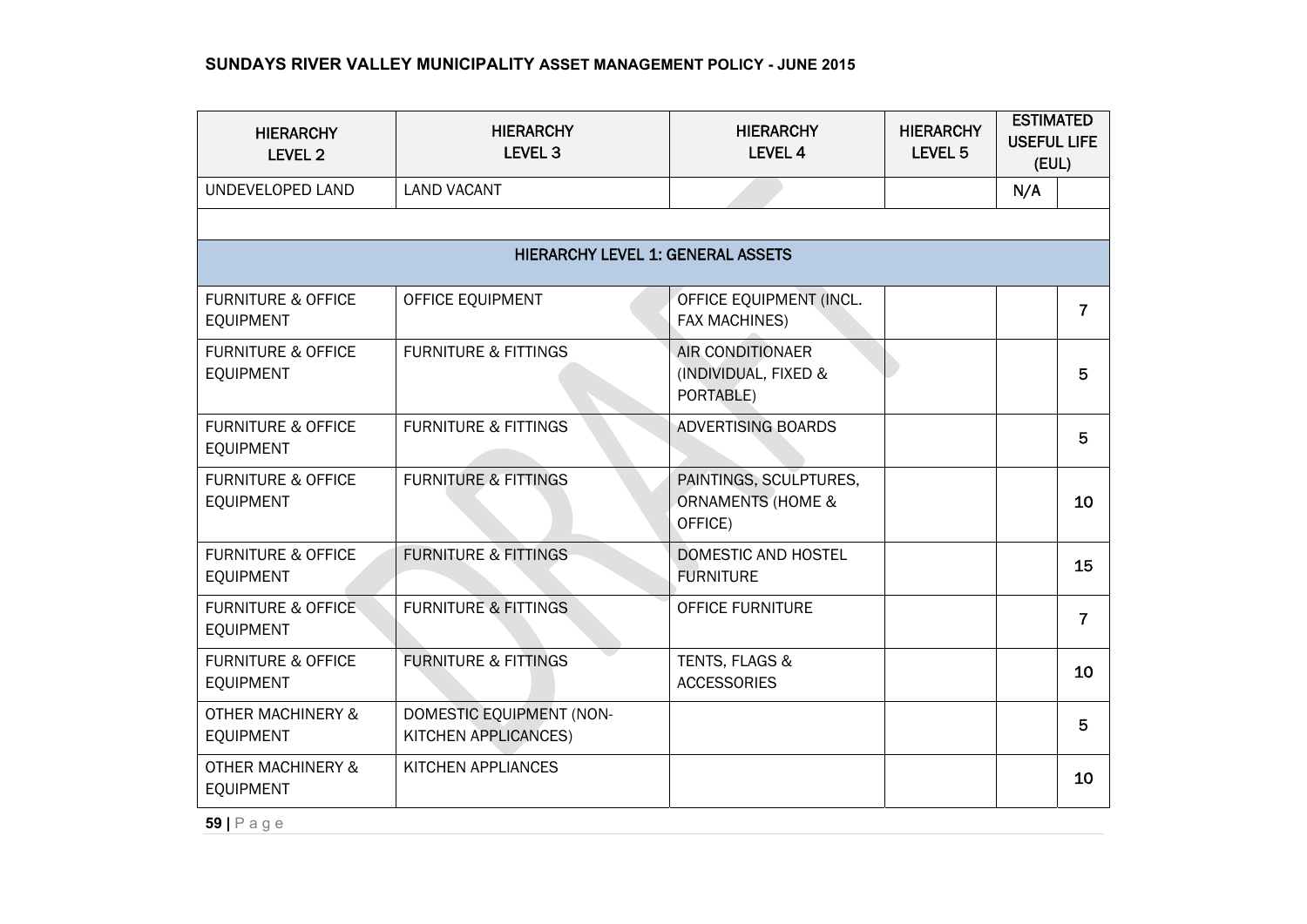| <b>HIERARCHY</b><br><b>LEVEL 2</b>               | <b>HIERARCHY</b><br><b>LEVEL 3</b>                  | <b>HIERARCHY</b><br>LEVEL 4                                                              | <b>HIERARCHY</b><br>LEVEL <sub>5</sub> | <b>ESTIMATED</b><br><b>USEFUL LIFE</b><br>(EUL) |                |
|--------------------------------------------------|-----------------------------------------------------|------------------------------------------------------------------------------------------|----------------------------------------|-------------------------------------------------|----------------|
| <b>OTHER MACHINERY &amp;</b><br><b>EQUIPMENT</b> | LAUNDRY EQUIPMENT AND<br>INDUSTRIAL SEWING MACHINES |                                                                                          |                                        |                                                 | 15             |
| <b>OTHER MACHINERY &amp;</b><br><b>EQUIPMENT</b> | OFFICE EQUIPMENT                                    | <b>CELLULAR PHONES (OVER</b><br>R5000)                                                   |                                        |                                                 | $\overline{2}$ |
| <b>OTHER MACHINERY &amp;</b><br><b>EQUIPMENT</b> | OFFICE EQUIPMENT                                    | <b>TELE-COMMUNICATION</b><br><b>EQUIPMENT</b>                                            |                                        |                                                 | 5              |
| <b>OTHER MACHINERY &amp;</b><br><b>EQUIPMENT</b> | OFFICE EQUIPMENT                                    | <b>CELLULAR ROUTERS</b>                                                                  |                                        |                                                 | 3              |
| <b>OTHER MACHINERY &amp;</b><br><b>EQUIPMENT</b> | OFFICE EQUIPMENT                                    | RADIO EQUIPMENT                                                                          |                                        |                                                 | $\overline{7}$ |
| <b>OTHER MACHINERY &amp;</b><br><b>EQUIPMENT</b> | OFFICE EQUIPMENT                                    | <b>MUSIC INSTRUMENTS</b>                                                                 |                                        |                                                 | 15             |
| <b>OTHER MACHINERY &amp;</b><br><b>EQUIPMENT</b> | OFFICE EQUIPMENT                                    | AUDIOVISUAL EQUIPMENT                                                                    |                                        |                                                 | 10             |
| <b>OTHER MACHINERY &amp;</b><br><b>EQUIPMENT</b> | OFFICE EQUIPMENT                                    | <b>PHOTOGRAPHIC</b><br><b>EQUIPMENT</b>                                                  |                                        |                                                 | $\overline{7}$ |
| <b>OTHER MACHINERY &amp;</b><br><b>EQUIPMENT</b> | OFFICE EQUIPMENT                                    | SURVEY EQUIPMENT                                                                         |                                        |                                                 | $\overline{7}$ |
| <b>OTHER MACHINERY &amp;</b><br><b>EQUIPMENT</b> | OFFICE EQUIPMENT                                    | LEARNING, TRAINING<br><b>SUPPORT &amp; LIBRARY</b><br>MATERIAL (CURRICULUM<br>EQUIPMENT) |                                        |                                                 | 10             |
| <b>OTHER MACHINERY &amp;</b><br>EQUIPMENT        | OFFICE EQUIPMENT                                    | SECURITY EQUIPMENT /<br>SYSTEMS / MATERIALS                                              |                                        |                                                 | 5              |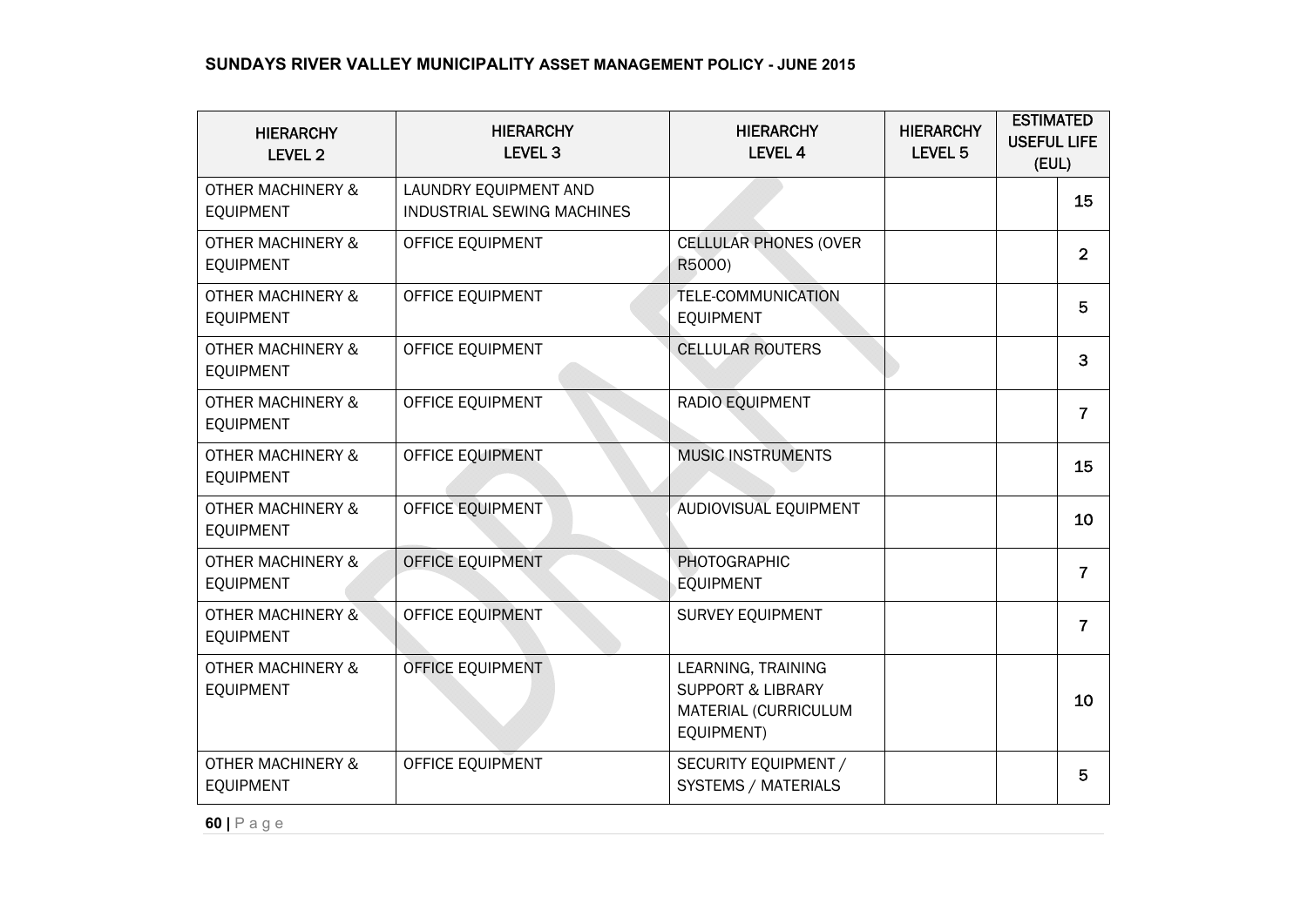| <b>HIERARCHY</b><br><b>LEVEL 2</b>               | <b>HIERARCHY</b><br>LEVEL <sub>3</sub> | <b>HIERARCHY</b><br><b>LEVEL 4</b>                                      | <b>HIERARCHY</b><br>LEVEL <sub>5</sub> | <b>ESTIMATED</b><br><b>USEFUL LIFE</b><br>(EUL) |                |
|--------------------------------------------------|----------------------------------------|-------------------------------------------------------------------------|----------------------------------------|-------------------------------------------------|----------------|
|                                                  |                                        | (FIXED / MOVEABLE)                                                      |                                        |                                                 |                |
| <b>OTHER MACHINERY &amp;</b><br><b>EQUIPMENT</b> | <b>OTHER BUILDINGS</b>                 | <b>ELEVATOR SYSTEMS</b>                                                 |                                        |                                                 | 20             |
| <b>OTHER MACHINERY &amp;</b><br><b>EQUIPMENT</b> | <b>OTHER BUILDINGS</b>                 | <b>BUILDING AIR</b><br><b>CONDITIONING SYSTEMS</b>                      |                                        |                                                 | 10             |
| <b>OTHER MACHINERY &amp;</b><br><b>EQUIPMENT</b> | <b>EMERGENCY EQUIPMENT</b>             | FIRE FIGHTING EQUIPMENT                                                 |                                        |                                                 | 5              |
| <b>OTHER MACHINERY &amp;</b><br><b>EQUIPMENT</b> | <b>EMERGENCY EQUIPMENT</b>             | <b>EMERGENCY RESCUE</b><br><b>EQUIPMENT</b>                             |                                        |                                                 | 10             |
| <b>OTHER MACHINERY &amp;</b><br><b>EQUIPMENT</b> | MEDICAL AND ALLIED EQUIPMENT           |                                                                         |                                        |                                                 | 10             |
| <b>OTHER MACHINERY &amp;</b><br><b>EQUIPMENT</b> | LABORATORY EQUIPMENT                   | AGRICULTURAL, MEDICAL<br><b>TESTING, ROAD &amp;</b><br><b>TRANSPORT</b> |                                        |                                                 | $\overline{7}$ |
| <b>OTHER MACHINERY &amp;</b><br><b>EQUIPMENT</b> | FARM / AGRICULTURAL EQUIPMENT          |                                                                         |                                        |                                                 | 15             |
| <b>OTHER MACHINERY &amp;</b><br><b>EQUIPMENT</b> | <b>SADDLES &amp; OTHER TACK</b>        |                                                                         |                                        |                                                 | $\overline{7}$ |
| <b>OTHER MACHINERY &amp;</b><br><b>EQUIPMENT</b> | SPORT & RECRATION EQUIPMENT            |                                                                         |                                        |                                                 | 10             |
| <b>OTHER MACHINERY &amp;</b><br><b>EQUIPMENT</b> | MAINTENANCE EQUIPMENT                  | <b>GARDENING EQUIPMENT</b>                                              |                                        |                                                 | 4              |
| <b>OTHER MACHINERY &amp;</b><br><b>EQUIPMENT</b> | MAINTENANCE EQUIPMENT                  | <b>IRRIGATION EQUIPMENT</b>                                             |                                        |                                                 | 15             |
| $61$   Page                                      |                                        |                                                                         |                                        |                                                 |                |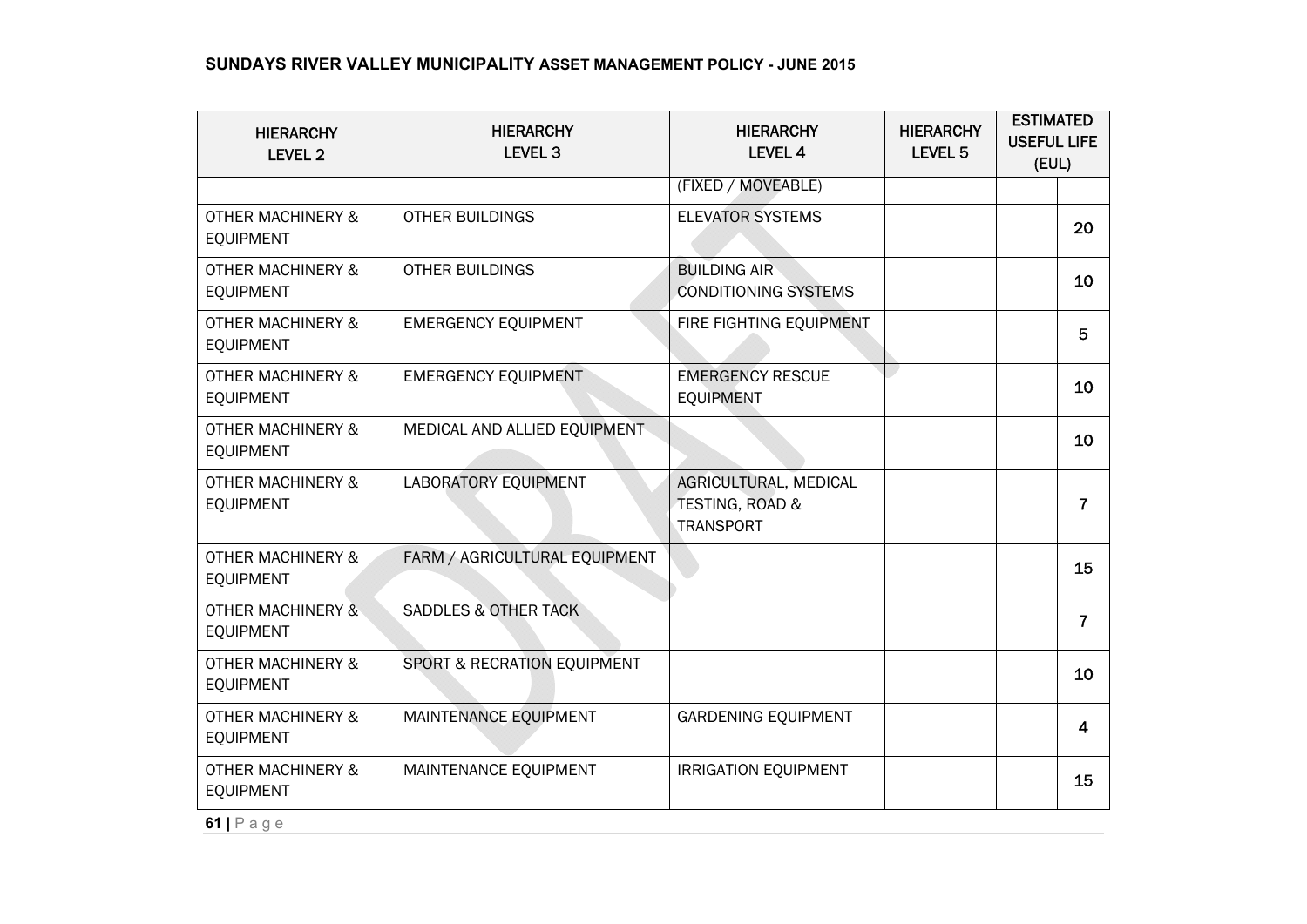| <b>HIERARCHY</b><br>LEVEL 2                      | <b>HIERARCHY</b><br><b>LEVEL 3</b> | <b>HIERARCHY</b><br><b>LEVEL 4</b>                                                                                                  | <b>HIERARCHY</b><br>LEVEL <sub>5</sub> | <b>ESTIMATED</b><br><b>USEFUL LIFE</b><br>(EUL) |                |
|--------------------------------------------------|------------------------------------|-------------------------------------------------------------------------------------------------------------------------------------|----------------------------------------|-------------------------------------------------|----------------|
| <b>OTHER MACHINERY &amp;</b><br><b>EQUIPMENT</b> | MAINTENANCE EQUIPMENT              | PUMPS, PLUMBING,<br>PURIFICATION AND<br>SANITATION EQUIPMENT                                                                        |                                        |                                                 | 10             |
| <b>OTHER MACHINERY &amp;</b><br><b>EQUIPMENT</b> | MAINTENANCE EQUIPMENT              | ROAD CONSTRUCTION AND<br><b>MAINTENANCE EQUIP</b>                                                                                   |                                        |                                                 | 15             |
| <b>OTHER MACHINERY &amp;</b><br><b>EQUIPMENT</b> | MAINTENANCE EQUIPMENT              | <b>ELECTRIC WIRE AND</b><br>POWER DISTRIBUTION<br><b>EQUIPMENT</b><br>(COMPRESSORS,<br><b>GENERATORS &amp; ALLIED</b><br>EQUIPMENT) |                                        |                                                 | $\overline{7}$ |
| <b>OTHER MACHINERY &amp;</b><br><b>EQUIPMENT</b> | MAINTENANCE EQUIPMENT              | WORKSHOP EQUIPMENT<br>AND LOOSE TOOLS - FIXED                                                                                       |                                        |                                                 | 10             |
| <b>OTHER MACHINERY &amp;</b><br><b>EQUIPMENT</b> | MAINTENANCE EQUIPMENT              | WORKSHOP EQUIP AND<br>LOOSE TOOLS - MOVABLE                                                                                         |                                        |                                                 | 5              |
| <b>OTHER MACHINERY &amp;</b><br><b>EQUIPMENT</b> | MAINTENANCE EQUIPMENT              | <b>WOODWORKING</b><br><b>MACHINERY AND</b><br><b>EOUIPMENT</b>                                                                      |                                        |                                                 | 10             |
| <b>OTHER MACHINERY &amp;</b><br><b>EQUIPMENT</b> | MAINTENANCE EQUIPMENT              | MACHINES FOR MINING<br>AND QUARRYING                                                                                                |                                        |                                                 | 10             |
| <b>OTHER MACHINERY &amp;</b><br><b>EQUIPMENT</b> | MAINTENANCE EQUIPMENT              | <b>MACHINES FOR</b><br><b>METALLURGY</b>                                                                                            |                                        |                                                 | 10             |
| <b>OTHER MACHINERY &amp;</b><br><b>EQUIPMENT</b> | MAINTENANCE EQUIPMENT              | <b>MACHINES FOR TEXTILE</b><br><b>PRODUCTION</b>                                                                                    |                                        |                                                 | 15             |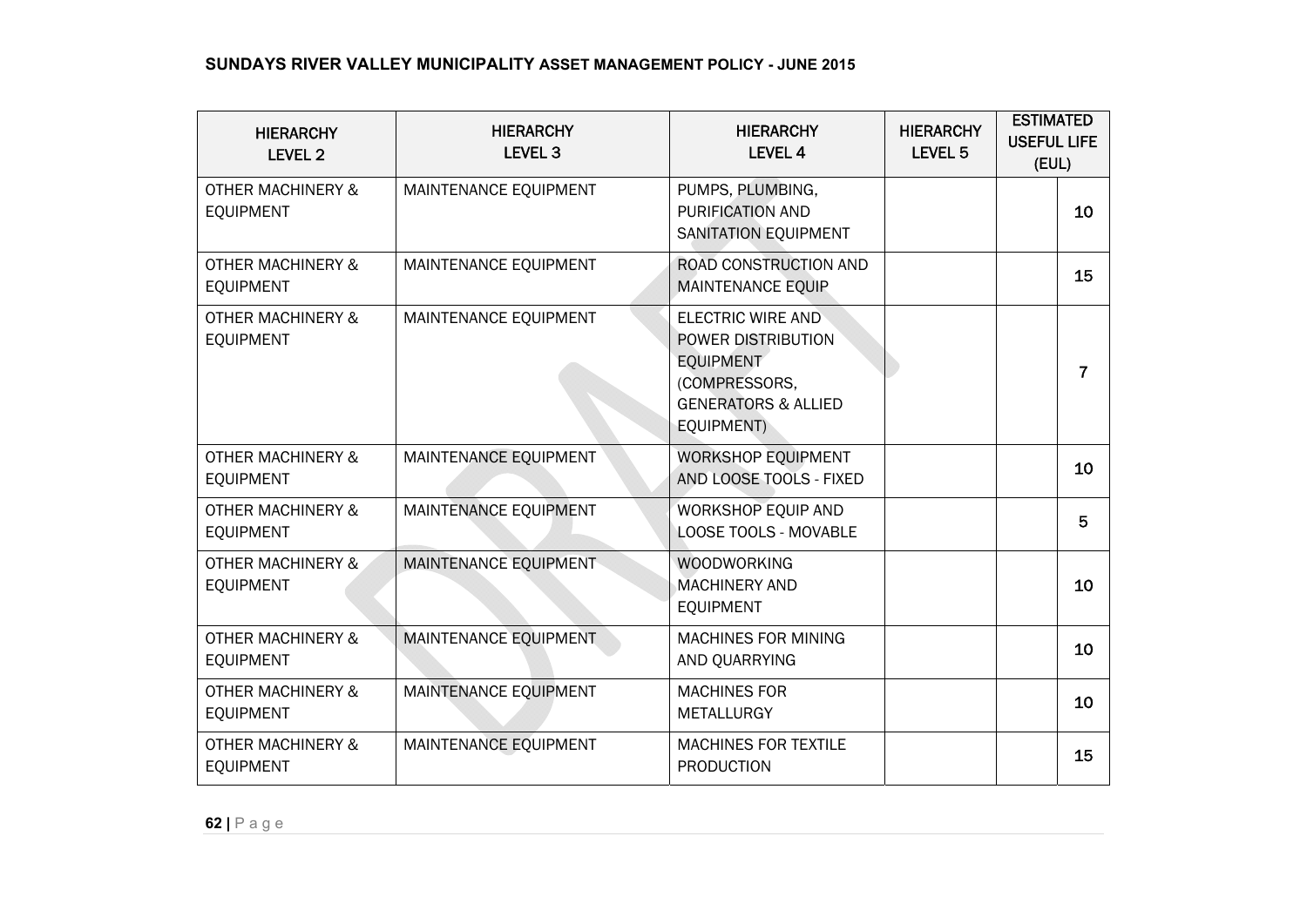| <b>HIERARCHY</b><br>LEVEL 2                      | <b>HIERARCHY</b><br><b>LEVEL 3</b>                                    | <b>HIERARCHY</b><br><b>LEVEL 4</b>                         | <b>HIERARCHY</b><br>LEVEL <sub>5</sub> | <b>ESTIMATED</b><br><b>USEFUL LIFE</b><br>(EUL) |                |
|--------------------------------------------------|-----------------------------------------------------------------------|------------------------------------------------------------|----------------------------------------|-------------------------------------------------|----------------|
| <b>OTHER MACHINERY &amp;</b><br><b>EQUIPMENT</b> | SHIP AND MARINE EQUIPMENT                                             | <b>WATER CRAFT</b>                                         |                                        |                                                 | 10             |
| <b>TRANSPORT ASSETS</b>                          | <b>MOTOR VEHICLES</b>                                                 | <b>CYCLES</b>                                              |                                        |                                                 | $\overline{7}$ |
| <b>TRANSPORT ASSETS</b>                          | <b>MOTOR VEHICLES</b>                                                 | <b>MOTOR VEHICLES</b>                                      |                                        |                                                 | $\overline{7}$ |
| <b>TRANSPORT ASSETS</b>                          | <b>MOTOR VEHICLES</b>                                                 | <b>TRAILERS AND</b><br><b>ACCESSORIES</b>                  |                                        |                                                 | 10             |
| <b>TRANSPORT ASSETS</b>                          | <b>MOTOR VEHICLES</b>                                                 | <b>TRUCKS</b>                                              |                                        |                                                 | $\overline{7}$ |
| <b>TRANSPORT ASSETS</b>                          | <b>MOTOR VEHICLES</b>                                                 | <b>BUSSES</b>                                              |                                        |                                                 | 15             |
| <b>TRANSPORT ASSETS</b>                          | <b>MOTOR VEHICLES</b>                                                 | <b>MOBILE CLINICS</b>                                      |                                        |                                                 | 15             |
| <b>TRANSPORT ASSETS</b>                          | <b>MOTOR VEHICLES</b>                                                 | <b>EMERGENCY VEHICLE</b><br>(AMBULANCES & FIRE<br>ENGINES) |                                        |                                                 | 10             |
| <b>COMPUTER EQUIPMENT</b>                        | IT EQUIPMENT                                                          | <b>COMPUTER HARDWARE</b><br><b>INCL OPERATING SYSTEMS</b>  |                                        |                                                 | 5              |
| COMPUTER EQUIPMENT                               | IT EQUIPMENT                                                          | <b>NETWORKS</b>                                            |                                        |                                                 | 10             |
| <b>INTANGIBLE ASSETS</b>                         | CAPITALISED DEVELOPMENT COSTS                                         |                                                            |                                        | N/A                                             |                |
| <b>INTANGIBLE ASSETS</b>                         | <b>COMPUTER SOFTWARE</b>                                              |                                                            |                                        |                                                 | 5              |
| <b>INTANGIBLE ASSETS</b>                         | <b>MASTHEADS &amp; PUBLISHING TITLES</b>                              |                                                            |                                        | N/A                                             |                |
| <b>INTANGIBLE ASSETS</b>                         | PATENTS, LICENCES, COPYRIGHTS,<br><b>BRAND NAMES &amp; TRADEMARKS</b> |                                                            |                                        | N/A                                             |                |
| <b>INTANGIBLE ASSETS</b>                         | FORMULAE, PROTOTYPES, DESIGNS<br>& MODELS                             |                                                            |                                        | N/A                                             |                |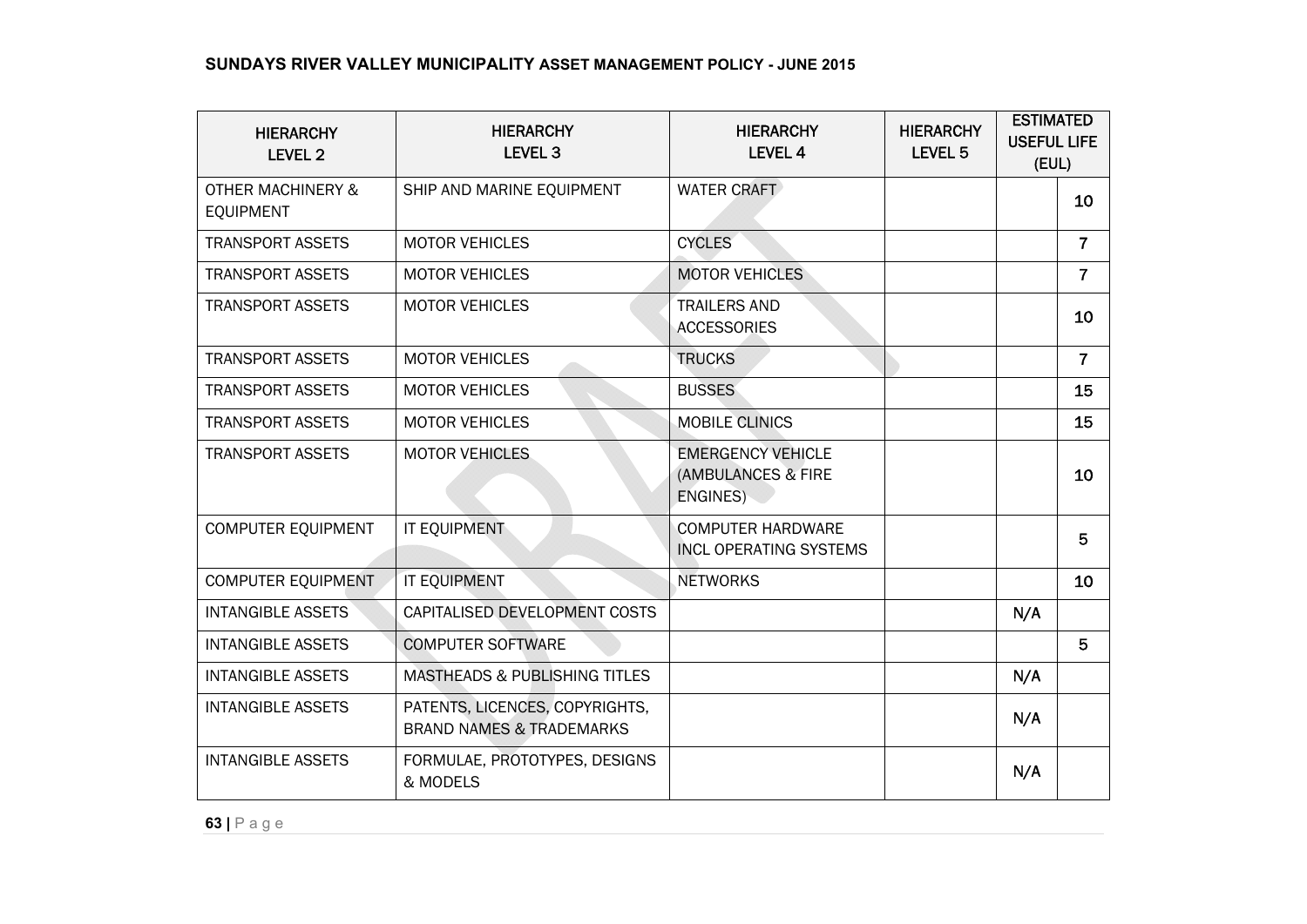| <b>HIERARCHY</b><br>LEVEL 2 | <b>HIERARCHY</b><br>LEVEL <sub>3</sub>     | <b>HIERARCHY</b><br>LEVEL 4 | <b>HIERARCHY</b><br>LEVEL 5 | <b>ESTIMATED</b><br><b>USEFUL LIFE</b><br>(EUL) |
|-----------------------------|--------------------------------------------|-----------------------------|-----------------------------|-------------------------------------------------|
| INTANGIBLE ASSETS           | SERVICE & OPERATING RIGHTS<br>(SERVITUDES) |                             |                             | N/A                                             |
| OTHER INTANGIBLES           | GUARANTEES / WARRANTEES                    |                             |                             | N/A                                             |
| OTHER INTANGIBLES           | <b>WEB SITES</b>                           |                             |                             | N/A                                             |